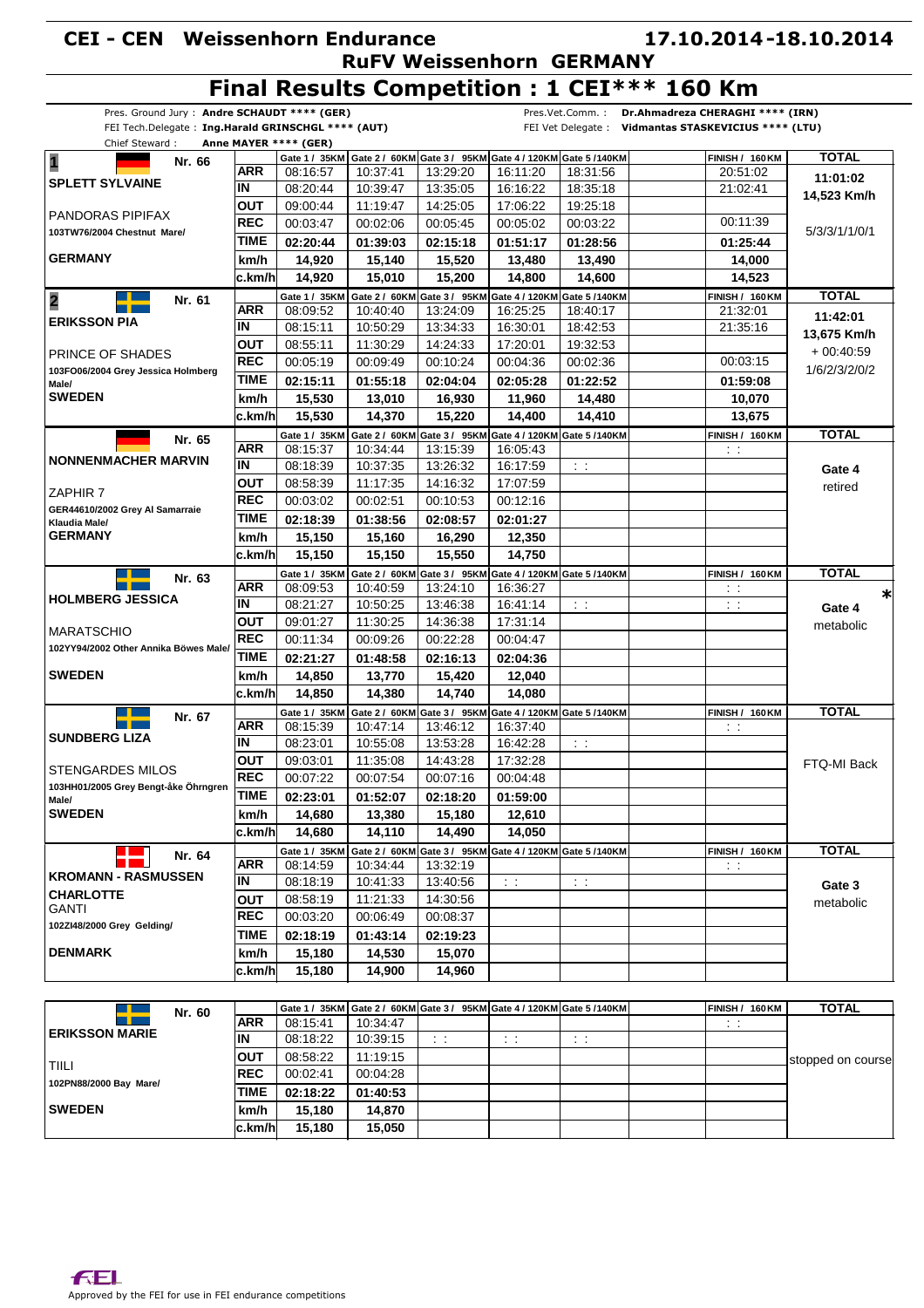## **Final Results Competition : 1 CEI\*\*\* 160 Km**

| Pres. Ground Jury: Andre SCHAUDT **** (GER)<br>Dr.Ahmadreza CHERAGHI **** (IRN)<br>Pres.Vet.Comm.: |                                                                                                           |                            |                         |                           |                                                                                 |                           |  |                                  |                 |
|----------------------------------------------------------------------------------------------------|-----------------------------------------------------------------------------------------------------------|----------------------------|-------------------------|---------------------------|---------------------------------------------------------------------------------|---------------------------|--|----------------------------------|-----------------|
|                                                                                                    | FEI Tech.Delegate: Ing.Harald GRINSCHGL **** (AUT)<br>FEI Vet Delegate: Vidmantas STASKEVICIUS **** (LTU) |                            |                         |                           |                                                                                 |                           |  |                                  |                 |
| Chief Steward:<br>Anne MAYER **** (GER)                                                            |                                                                                                           |                            |                         |                           |                                                                                 |                           |  |                                  |                 |
| Nr. 62                                                                                             |                                                                                                           |                            |                         |                           | Gate 1 / 35KM   Gate 2 / 60KM   Gate 3 / 95KM   Gate 4 / 120KM   Gate 5 / 140KM |                           |  | FINISH / 160 KM                  | <b>TOTAL</b>    |
|                                                                                                    | <b>ARR</b>                                                                                                |                            |                         |                           |                                                                                 |                           |  | $\sim$ $ \sim$<br>$\sim$ $ \sim$ |                 |
| <b>HENRIKSSON SARA</b>                                                                             | ΙN                                                                                                        | $\sim$<br>$\sim$ 100 $\pm$ | $\sim$ $\sim$<br>$\sim$ | $\cdot$ $\cdot$<br>$\sim$ | $\sim$ $\sim$<br>$\sim$ $ \sim$                                                 | $\cdot$ $\cdot$<br>$\sim$ |  |                                  | <b>Pre-Ride</b> |
| I BEAUTIFUL BISCAYA                                                                                | lout                                                                                                      |                            |                         |                           |                                                                                 |                           |  |                                  | not presented   |
| 102YV11/2003 Bay Female/                                                                           | <b>REC</b>                                                                                                |                            |                         |                           |                                                                                 |                           |  |                                  |                 |
|                                                                                                    | <b>TIME</b>                                                                                               |                            |                         |                           |                                                                                 |                           |  |                                  |                 |
| <b>SWEDEN</b>                                                                                      | km/h                                                                                                      |                            |                         |                           |                                                                                 |                           |  |                                  |                 |
|                                                                                                    | c.km/h                                                                                                    |                            |                         |                           |                                                                                 |                           |  |                                  |                 |

Endurance-Software by Ing. H.Grinschgl info@endurance-timing.info printed : 18.10.2014 / 23.50.10



Approved by the FEI for use in FEI endurance competitions

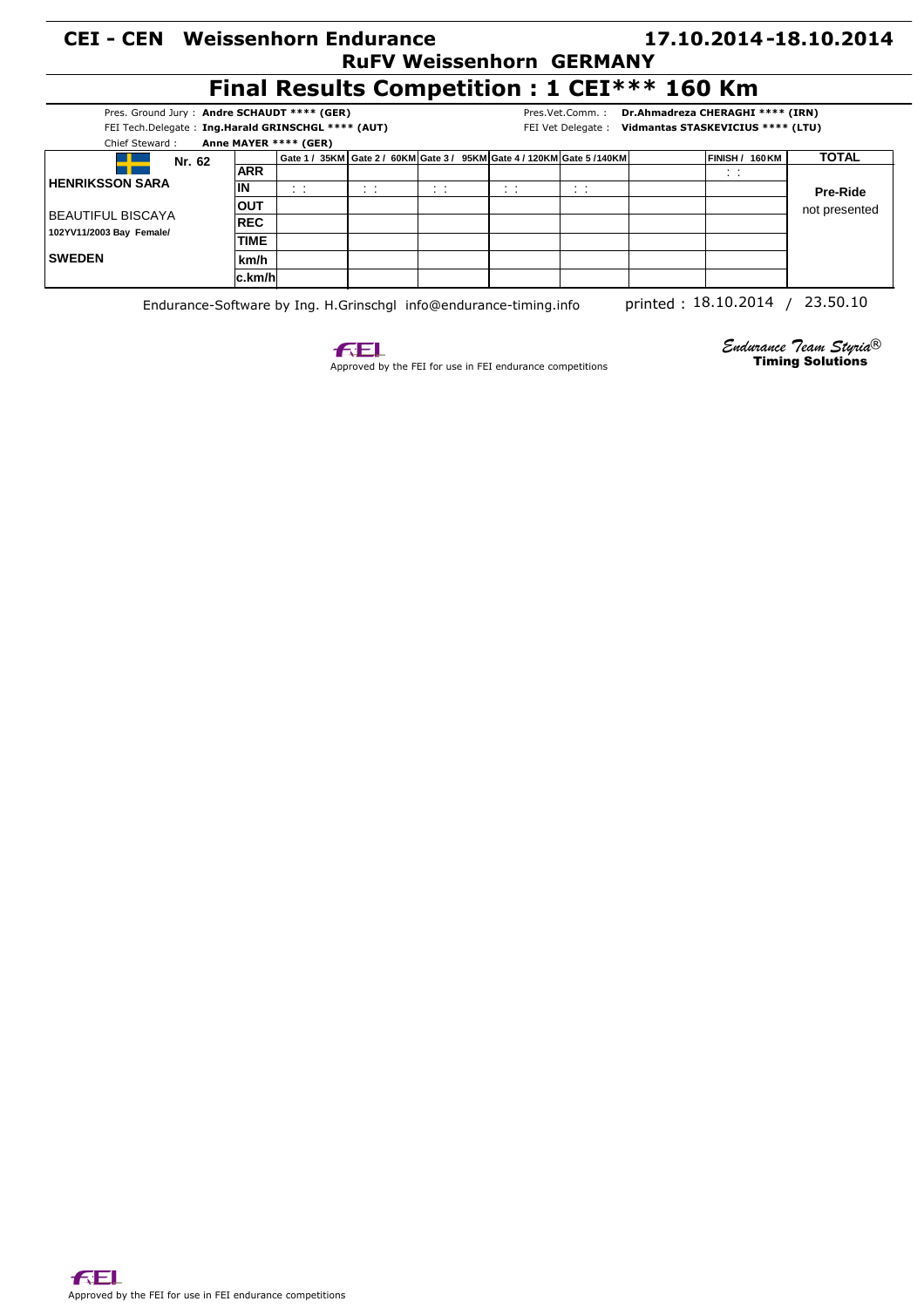| <b>Bayern-Cup 2014</b>   |                |
|--------------------------|----------------|
| Ritt:                    | Weißenhorn     |
| Datum:                   | 18.10.2014     |
| Kilometer:               | 160            |
| Höhenmeter:              | 992            |
| Schwierigkeitsgrad (SG): | 3 <sup>l</sup> |

| ReiterIn<br>Splett<br>Sylvaine |  |                  |       | Punkte           |           |                          |    |        |  |
|--------------------------------|--|------------------|-------|------------------|-----------|--------------------------|----|--------|--|
|                                |  | Pferd            | Platz | Platz            | Kilometer |                          | SG |        |  |
|                                |  |                  |       |                  | Strecke   | $\overline{ }$<br>Zusatz |    | Gesamt |  |
|                                |  | Pandoras Pipifax |       | $\sqrt{2}$<br>ΙV | 10        |                          |    | ູບ.    |  |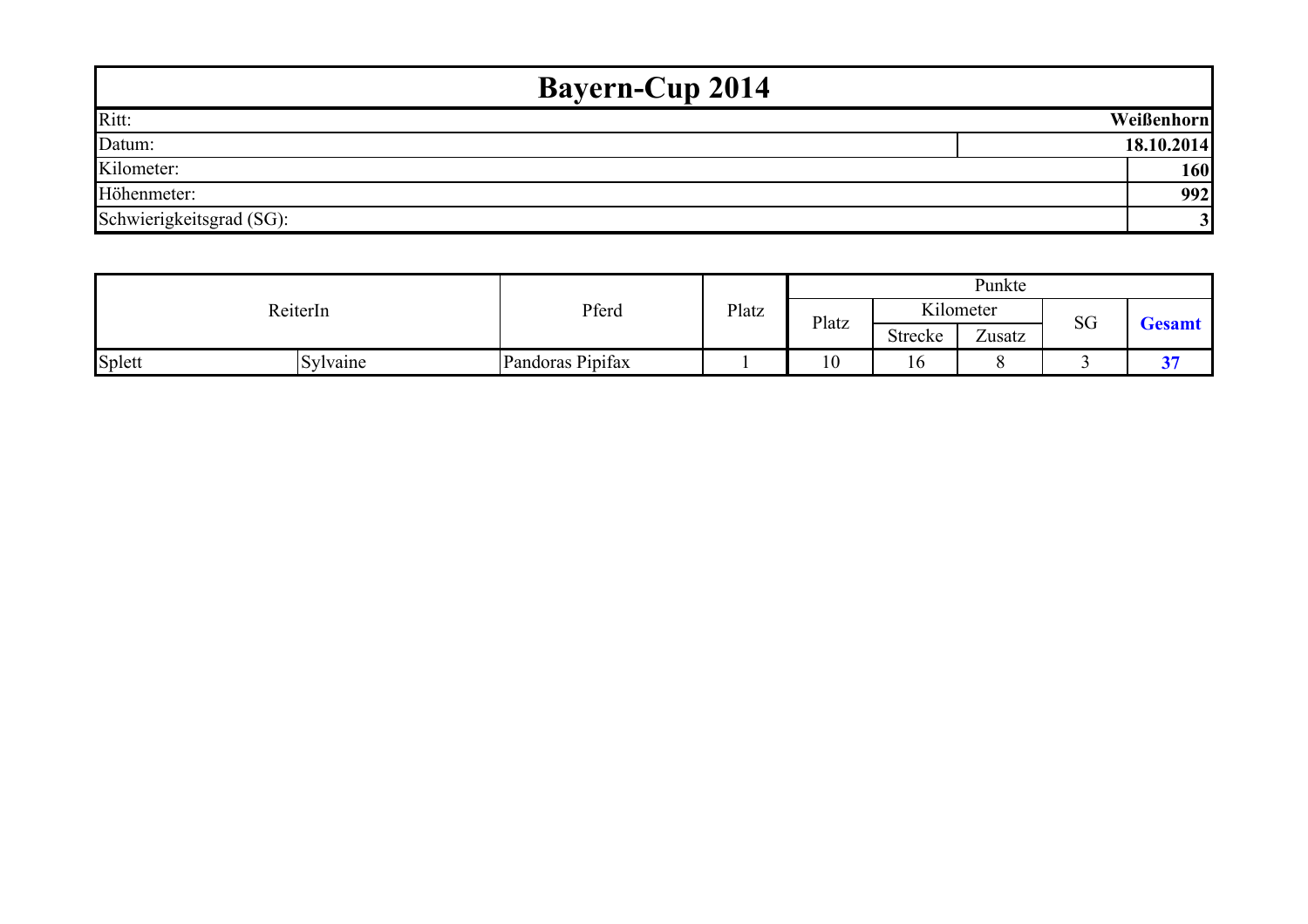### **Final Results Competition : 2 CEI\*\* 120 Km**

|                                                           |             | Pres. Ground Jury: Andre SCHAUDT **** (GER) |                                           |                             | Pres.Vet.Comm.: Dr.Ahmadreza CHERAGHI **** (IRN)    |                        |                  |
|-----------------------------------------------------------|-------------|---------------------------------------------|-------------------------------------------|-----------------------------|-----------------------------------------------------|------------------------|------------------|
| FEI Tech.Delegate: Ing.Harald GRINSCHGL **** (AUT)        |             |                                             |                                           |                             | FEI Vet Delegate: Vidmantas STASKEVICIUS **** (LTU) |                        |                  |
| Chief Steward:                                            |             | Anne MAYER **** (GER)                       |                                           |                             |                                                     |                        |                  |
| $\overline{\mathbf{1}}$<br>Nr. 22                         | ARR         |                                             | Gate 1 / 35KM Gate 2 / 60KM Gate 3 / 95KM |                             |                                                     | <b>FINISH / 120 KM</b> | <b>TOTAL</b>     |
| <b>BARAN ANDREA</b>                                       | IN          | 08:10:49<br>08:16:57                        | 10:20:19                                  | 12:50:06<br>12:57:04        |                                                     | 15:23:25<br>15:33:25   | 06:58:25         |
|                                                           | <b>OUT</b>  | 08:56:57                                    | 10:27:28<br>11:07:28                      |                             |                                                     |                        | 17,208 Km/h      |
| <b>MATADORR MS</b>                                        | <b>REC</b>  | 00:06:08                                    |                                           | 13:47:04                    |                                                     | 00:10:00               |                  |
| 104IA38/2005 Grey Gelding/                                |             |                                             | 00:07:09                                  | 00:06:58                    |                                                     |                        | 10/13/1/0/0/0/1  |
|                                                           | <b>TIME</b> | 02:01:57                                    | 01:30:31                                  | 01:49:36                    |                                                     | 01:36:21               |                  |
| <b>GERMANY</b>                                            | km/h        | 17,220                                      | 16,570                                    | 19,160                      |                                                     | 15,570                 |                  |
|                                                           | c.km/h      | 17,220                                      | 16,940                                    | 17,700                      |                                                     | 17,208                 |                  |
| $\overline{\mathbf{2}}$<br>Nr. 21                         |             | Gate 1 / 35KM                               | Gate 2 / 60KM Gate 3 / 95KM               |                             |                                                     | <b>FINISH / 120 KM</b> | <b>TOTAL</b>     |
| <b>ARATO BARNA</b>                                        | ARR         | 08:06:40                                    | 10:14:19                                  | 13:02:21                    |                                                     | 15:26:04               | 07:01:04         |
|                                                           | IN          | 08:09:57                                    | 10:19:16                                  | 13:07:12                    |                                                     | 15:52:42               | 17,099 Km/h      |
| KOHEILAN BARO P                                           | <b>OUT</b>  | 08:49:57                                    | 10:59:16                                  | 13:57:12                    |                                                     |                        | $+00:02:39$      |
| 104DC02/2007 Grey Pelsonius Ménes E.c.                    | <b>REC</b>  | 00:03:17                                    | 00:04:57                                  | 00:04:51                    |                                                     | 00:26:38               | 2/4/2/0/0/0/2    |
| Hun Male/                                                 | <b>TIME</b> | 01:54:57                                    | 01:29:19                                  | 02:07:56                    |                                                     | 01:28:52               |                  |
| <b>HUNGARY</b>                                            | km/h        | 18,270                                      | 16,790                                    | 16,410                      |                                                     | 16,880                 |                  |
|                                                           | c.km/h      | 18,270                                      | 17,620                                    | 17,160                      |                                                     | 17,099                 |                  |
| $\overline{\mathbf{3}}$<br>Nr. 34                         |             | Gate 1 / 35KM                               |                                           | Gate 2 / 60KM Gate 3 / 95KM |                                                     | <b>FINISH / 120 KM</b> | <b>TOTAL</b>     |
| <b>HOUSENCROFT MIREILLE</b>                               | ARR         | 08:16:13                                    | 10:20:18                                  | 13:11:02                    |                                                     | 15:45:09               | 07:20:09         |
|                                                           | IN          | 08:18:44                                    | 10:24:04                                  | 13:14:49                    |                                                     | 15:55:10               | 16,358 Km/h      |
| <b>EH JANTHOS</b>                                         | OUT         | 08:58:44                                    | 11:04:04                                  | 14:04:49                    |                                                     |                        | $+00:21:44$      |
|                                                           | <b>REC</b>  | 00:02:31                                    | 00:03:46                                  | 00:03:47                    |                                                     | 00:10:01               | 12/8/3/0/0/0/4   |
| 104CU68/2006 Bay Bär Caroline Male/                       | <b>TIME</b> | 02:03:44                                    | 01:25:20                                  | 02:10:45                    |                                                     | 01:40:20               |                  |
| <b>SWITZERLAND</b>                                        | km/h        | 16,970                                      | 17,580                                    | 16,060                      |                                                     | 14,950                 |                  |
|                                                           | c.km/h      | 16,970                                      | 17,220                                    | 16,770                      |                                                     | 16,358                 |                  |
| 4<br>Nr. 27                                               |             | Gate 1 / 35KM                               | Gate 2 / 60KM Gate 3 / 95KM               |                             |                                                     | <b>FINISH / 120 KM</b> | <b>TOTAL</b>     |
|                                                           | <b>ARR</b>  | 08:16:14                                    | 10:20:15                                  | 13:10:55                    |                                                     | 15:45:10               | 07:20:10         |
| <b>ERNST FRÉDÉRIQUE</b>                                   | IN          | 08:18:49                                    | 10:26:39                                  | 13:15:01                    |                                                     | 15:55:13               | 16,357 Km/h      |
|                                                           | <b>OUT</b>  | 08:58:49                                    | 11:06:39                                  | 14:05:01                    |                                                     |                        |                  |
| <b>GHANIM CH</b>                                          | <b>REC</b>  | 00:02:35                                    | 00:06:24                                  | 00:04:06                    |                                                     | 00:10:03               | $+00:21:45$      |
| 104KQ20/2005 Grey Didier + Ivana<br><b>Thiévent Male/</b> | <b>TIME</b> | 02:03:49                                    | 01:27:50                                  | 02:08:22                    |                                                     | 01:40:09               | 13/12/4/0/0/0/5  |
| <b>SWITZERLAND</b>                                        | km/h        | 16,960                                      | 17,080                                    | 16,360                      |                                                     | 14,980                 |                  |
|                                                           | c.km/h      | 16,960                                      | 17,010                                    | 16,760                      |                                                     | 16,357                 |                  |
|                                                           |             | Gate 1 / 35KM                               | Gate 2 / 60KM Gate 3 / 95KM               |                             |                                                     | <b>FINISH / 120 KM</b> | <b>TOTAL</b>     |
| 5<br>Nr. 36                                               | ARR         |                                             |                                           | 13:29:59                    |                                                     |                        |                  |
|                                                           |             |                                             |                                           |                             |                                                     |                        |                  |
| <b>JADLOVSKY PETR</b>                                     |             | 08:19:28                                    | 10:27:57                                  |                             |                                                     | 15:59:21               | 07:34:21         |
|                                                           | IN          | 08:25:05                                    | 10:37:31                                  | 13:44:53                    |                                                     | 16:29:09               | 15,847 Km/h      |
| RACHEL 4                                                  | OUT         | 09:05:05                                    | 11:17:31                                  | 14:34:53                    |                                                     |                        | $+00:35:56$      |
| 103XA84/2004 Grey Mare/                                   | <b>REC</b>  | 00:05:37                                    | 00:09:34                                  | 00:14:54                    |                                                     | 00:29:48               | 17/17/14/0/0/0/6 |
|                                                           | <b>TIME</b> | 02:10:05                                    | 01:32:26                                  | 02:27:22                    |                                                     | 01:24:28               |                  |
| <b>CZECH REPUBLIC</b>                                     | km/h        | 16,140                                      | 16,230                                    | 14,250                      |                                                     | 17,760                 |                  |
|                                                           | c.km/h      | 16,140                                      | 16,180                                    | 15,410                      |                                                     | 15,847                 |                  |
| Nr. 32                                                    |             | Gate 1 / 35KM                               | Gate 2 / 60KM Gate 3 / 95KM               |                             |                                                     | <b>FINISH / 120 KM</b> | <b>TOTAL</b>     |
| 6<br><b>HERZIG ANITA</b>                                  | <b>ARR</b>  | 08:33:37                                    | 10:47:33                                  | 13:33:58                    |                                                     | 16:06:06               | 07:41:06         |
|                                                           | IN          | 08:39:09                                    | 10:54:38                                  | 13:39:20                    |                                                     | 16:19:03               | 15,615 Km/h      |
| CARIMA DU CAVALLON                                        | <b>OUT</b>  | 09:19:09                                    | 11:34:38                                  | 14:29:20                    |                                                     |                        | $+00:42:41$      |
| 103YW92/2005 Bay Mare/                                    | <b>REC</b>  | 00:05:32                                    | 00:07:05                                  | 00:05:22                    |                                                     | 00:12:57               | 26/23/11/0/0/0/7 |
|                                                           | TIME        | 02:24:09                                    | 01:35:29                                  | 02:04:42                    |                                                     | 01:36:46               |                  |
| <b>SWITZERLAND</b>                                        | km/h        | 14,570                                      | 15,710                                    | 16,840                      |                                                     | 15,500                 |                  |
|                                                           | c.km/h      | 14,570                                      | 15,020                                    | 15,650                      |                                                     | 15,615                 |                  |
| Nr. 38                                                    |             | Gate 1 / 35KM                               |                                           | Gate 2 / 60KM Gate 3 / 95KM |                                                     | <b>FINISH / 120 KM</b> | <b>TOTAL</b>     |
| $\overline{\mathbf{z}}$                                   | <b>ARR</b>  | 08:19:29                                    | 10:34:45                                  | 13:32:21                    |                                                     | 16:20:20               | 07:55:20         |
| <b>LARSEN INGE-MERETE</b>                                 | IN          | 08:23:02                                    | 10:38:56                                  | 13:36:39                    |                                                     | 16:25:35               |                  |
|                                                           | <b>OUT</b>  | 09:03:02                                    | 11:18:56                                  | 14:26:39                    |                                                     |                        | 15,147 Km/h      |
| <b>SERIJ OX</b>                                           | <b>REC</b>  | 00:03:33                                    | 00:04:11                                  | 00:04:18                    |                                                     | 00:05:15               | + 00:56:55       |
| 102ZX54/2003 Grey Purebred Arabian<br>Gelding/            | <b>TIME</b> | 02:08:02                                    | 01:35:54                                  | 02:17:43                    |                                                     | 01:53:41               | 14/18/9/0/0/0/8  |
| <b>DENMARK</b>                                            | km/h        | 16,400                                      | 15,640                                    | 15,250                      |                                                     | 13,190                 |                  |
|                                                           | c.km/hl     | 16,400                                      | 16,080                                    | 15,760                      |                                                     | 15,147                 |                  |
|                                                           |             | Gate 1 / 35KM                               | Gate 2 / 60KM Gate 3 / 95KM               |                             |                                                     | <b>FINISH / 120 KM</b> | <b>TOTAL</b>     |
| 8<br>Nr. 28                                               | <b>ARR</b>  | 08:29:26                                    | 10:47:56                                  | 13:35:20                    |                                                     | 16:47:44               |                  |
| <b>FABRE JIMMY</b>                                        | IN          | 08:34:46                                    | 10:54:57                                  | 13:44:29                    |                                                     | 17:08:31               | 08:22:44         |
|                                                           | OUT         | 09:14:46                                    | 11:34:57                                  | 14:34:29                    |                                                     |                        | 14,322 Km/h      |
| QUAMPBELLE                                                | <b>REC</b>  | 00:05:20                                    | 00:07:01                                  | 00:09:09                    |                                                     | 00:20:47               | + 01:24:19       |
| 103EN79/2004 Chestnut Female/                             | <b>TIME</b> | 02:19:46                                    | 01:40:11                                  | 02:09:32                    |                                                     | 02:13:15               | 24/24/13/0/0/0/9 |
| <b>FRANCE</b>                                             | km/h        | 15,030                                      | 14,970                                    | 16,210                      |                                                     | 11,260                 |                  |

**FEL**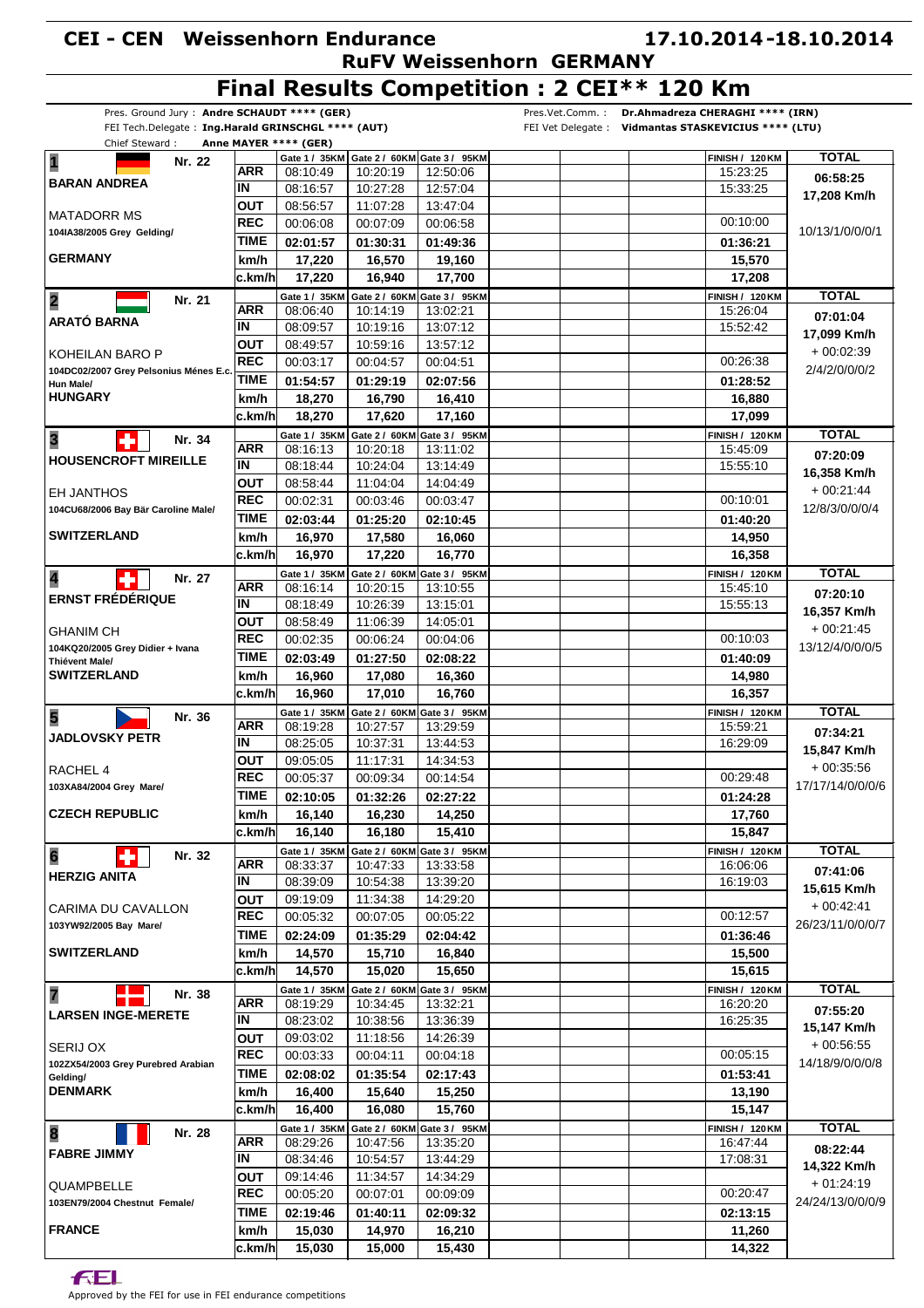### **Final Results Competition : 2 CEI\*\* 120 Km**

| Pres. Ground Jury: Andre SCHAUDT **** (GER)        |             |                                        |          |                                           | Pres.Vet.Comm.: | Dr.Ahmadreza CHERAGHI **** (IRN)                    |                    |
|----------------------------------------------------|-------------|----------------------------------------|----------|-------------------------------------------|-----------------|-----------------------------------------------------|--------------------|
| FEI Tech.Delegate: Ing.Harald GRINSCHGL **** (AUT) |             |                                        |          |                                           |                 | FEI Vet Delegate: Vidmantas STASKEVICIUS **** (LTU) |                    |
| Chief Steward:                                     |             | Anne MAYER **** (GER)<br>Gate 1 / 35KM |          | Gate 2 / 60KM Gate 3 / 95KM               |                 | <b>FINISH / 120 KM</b>                              | <b>TOTAL</b>       |
| 9<br>Nr. 52                                        | ARR         | 08:06:58                               | 10:19:15 | 14:12:08                                  |                 | 16:48:21                                            |                    |
| <b>TIMANI SONJA</b>                                | IN          | 08:12:02                               | 10:24:41 | 14:18:00                                  |                 | 16:56:49                                            | 08:23:21           |
|                                                    | <b>OUT</b>  | 08:52:02                               | 11:04:41 | 15:08:00                                  |                 |                                                     | 14,304 Km/h        |
| <b>ESTRELLA</b>                                    | <b>REC</b>  | 00:05:04                               | 00:05:26 | 00:05:52                                  |                 | 00:08:28                                            | + 01:24:56         |
| 103QI03/0 Chestnut Arab Mare/                      | <b>TIME</b> | 01:57:02                               | 01:32:39 | 03:13:19                                  |                 | 01:40:21                                            | 4/9/23/0/0/0/11    |
| <b>GERMANY</b>                                     | km/h        | 17,940                                 | 16,190   | 10,860                                    |                 | 14,950                                              |                    |
|                                                    | c.km/hl     | 17,940                                 | 17,170   | 14,140                                    |                 | 14,304                                              |                    |
|                                                    |             |                                        |          |                                           |                 |                                                     | <b>TOTAL</b>       |
| <u> i Li</u><br>10<br>Nr. 46                       | ARR         | Gate 1 / 35KM<br>08:06:44              | 10:19:20 | Gate 2 / 60KM Gate 3 / 95KM<br>14:12:02   |                 | <b>FINISH / 120 KM</b><br>16:48:22                  |                    |
| <b>OHLÉN ANNELI</b>                                | IN          | 08:17:51                               | 10:24:43 | 14:17:52                                  |                 | 16:56:53                                            | 08:23:22           |
|                                                    | <b>OUT</b>  | 08:57:51                               | 11:04:43 | 15:07:52                                  |                 |                                                     | 14,304 Km/h        |
| <b>TIZCA</b>                                       | <b>REC</b>  | 00:11:07                               | 00:05:23 | 00:05:50                                  |                 | 00:08:31                                            | $+01:24:57$        |
| 103ET66/0 Grey Arab Mare/                          | <b>TIME</b> | 02:02:51                               | 01:26:52 | 03:13:09                                  |                 | 01:40:30                                            | 11/10/22/0/0/0/12  |
| <b>SWEDEN</b>                                      | km/h        | 17,090                                 | 17,270   | 10,870                                    |                 | 14,930                                              |                    |
|                                                    |             |                                        |          |                                           |                 |                                                     |                    |
|                                                    | c.km/hl     | 17,090                                 | 17,170   | 14,150                                    |                 | 14,304                                              |                    |
| 11<br>Nr. 44                                       | ARR         | Gate 1 / 35KM<br>08:33:35              | 11:12:50 | Gate 2 / 60KM Gate 3 / 95KM<br>14:07:41   |                 | <b>FINISH / 120 KM</b><br>16:48:54                  | <b>TOTAL</b>       |
| <b>MÜNGER EVA</b>                                  | IN          | 08:42:25                               | 11:19:11 | 14:14:11                                  |                 | 17:02:15                                            | 08:23:54           |
|                                                    | <b>OUT</b>  | 09:22:25                               | 11:59:11 | 15:04:11                                  |                 |                                                     | 14,289 Km/h        |
| NOBLESSE DU CAVALLON                               | <b>REC</b>  | 00:08:50                               | 00:06:21 | 00:06:30                                  |                 | 00:13:21                                            | $+01:25:29$        |
| 103TP32/2000 Grey Mare/                            | <b>TIME</b> |                                        |          |                                           |                 |                                                     | 28/28/19/0/0/0/13  |
|                                                    |             | 02:27:25                               | 01:56:46 | 02:15:00                                  |                 | 01:44:43                                            |                    |
| <b>SWITZERLAND</b>                                 | km/h        | 14,250                                 | 12,850   | 15,560                                    |                 | 14,320                                              |                    |
|                                                    | lc.km/hl    | 14,250                                 | 13,630   | 14,280                                    |                 | 14,289                                              |                    |
| 12<br>Nr. 29                                       |             | Gate 1 / 35KM                          |          | Gate 2 / 60KM Gate 3 / 95KM               |                 | <b>FINISH / 120 KM</b>                              | <b>TOTAL</b>       |
| <b>GRUND ONNO</b>                                  | ARR<br>IN   | 08:30:49                               | 10:48:20 | 13:51:10                                  |                 | 16:50:47                                            | 08:25:47           |
|                                                    |             | 08:35:56                               | 10:56:09 | 14:06:49                                  |                 | 17:15:30                                            | 14,235 Km/h        |
| <b>TEA ROSA</b>                                    | <b>OUT</b>  | 09:15:56                               | 11:36:09 | 14:56:49                                  |                 |                                                     | + 01:27:22         |
| 102OT86/0 Mare/                                    | <b>REC</b>  | 00:05:07                               | 00:07:49 | 00:15:39                                  |                 | 00:24:43                                            | 25/25/18/0/0/0/14  |
|                                                    | <b>TIME</b> | 02:20:56                               | 01:40:13 | 02:30:40                                  |                 | 01:53:58                                            |                    |
| <b>NETHERLANDS</b>                                 | km/h        | 14,900                                 | 14,970   | 13,940                                    |                 | 13,160                                              |                    |
|                                                    | c.km/hl     | 14,900                                 | 14,930   | 14,550                                    |                 | 14,235                                              |                    |
| 13<br>Nr. 24                                       |             | Gate 1 / 35KM                          |          | Gate 2 / 60KM Gate 3 / 95KM               |                 | <b>FINISH / 120 KM</b>                              | <b>TOTAL</b>       |
| <b>BLIECK DIRK</b>                                 | ARR         | 08:25:18                               | 10:47:08 | 13:47:04                                  |                 | 16:50:49                                            | 08:25:49           |
|                                                    | IN          | 08:34:07                               | 10:56:49 | 13:56:12                                  |                 | 16:58:20                                            | 14,234 Km/h        |
| DJEDAN D ARVILLE                                   | OUT         | 09:14:07                               | 11:36:49 | 14:46:12                                  |                 |                                                     | $+01:27:24$        |
| 102SZ41/2002 Grey Lejeune G M Male/                | <b>REC</b>  | 00:08:49                               | 00:09:41 | 00:09:08                                  |                 | 00:07:31                                            | 21/26/17/0/0/0/15  |
|                                                    | <b>TIME</b> | 02:19:07                               | 01:42:42 | 02:19:23                                  |                 | 02:04:37                                            |                    |
| <b>BELGIUM</b>                                     | km/h        | 15,100                                 | 14,610   | 15,070                                    |                 | 12,040                                              |                    |
|                                                    | c.km/h      | 15,100                                 | 14,890   | 14,950                                    |                 | 14,234                                              |                    |
| 14<br>Nr. 47                                       |             |                                        |          | Gate 1 / 35KM Gate 2 / 60KM Gate 3 / 95KM |                 | <b>FINISH / 120 KM</b>                              | <b>TOTAL</b>       |
| <b>RÖMER CARMEN</b>                                | ARR         | 08:54:18                               | 11:32:43 | 14:25:31                                  |                 | 17:01:52                                            | 08:36:52           |
|                                                    | IN          | 08:56:43                               | 11:37:55 | 14:32:14                                  |                 | 17:10:22                                            | 13,930 Km/h        |
| <b>BROOKLEIGH QUASAR</b>                           | OUT         | 09:36:43                               | 12:17:55 | 15:22:14                                  |                 |                                                     | + 01:38:27         |
| 103ZN16/2003 Bay Brookleigh Ann                    | <b>REC</b>  | 00:02:25                               | 00:05:12 | 00:06:43                                  |                 | 00:08:30                                            | 29/29/24/0/0/0/16  |
| Sample Female/                                     | <b>TIME</b> | 02:41:43                               | 02:01:12 | 02:14:19                                  |                 | 01:39:38                                            |                    |
| <b>NETHERLANDS</b>                                 | km/h        | 12,990                                 | 12,380   | 15,630                                    |                 | 15,060                                              |                    |
|                                                    | c.km/h      | 12,990                                 | 12,720   | 13,660                                    |                 | 13.930                                              |                    |
| Nr. 39                                             |             | Gate 1 / 35KM                          |          | Gate 2 / 60KM Gate 3 / 95KM               |                 | <b>FINISH / 120 KM</b>                              | <b>TOTAL</b>       |
|                                                    | <b>ARR</b>  | 08:29:23                               | 10:47:32 | 13:11:06                                  |                 | 15:26:05                                            |                    |
| <b>LEGAGNOUX THIERRY</b>                           | IN          | 08:34:17                               | 10:52:52 | 13:18:27                                  |                 | 15:46:17                                            | <b>Finish Line</b> |
|                                                    | <b>OUT</b>  | 09:14:17                               | 11:32:52 | 14:08:27                                  |                 |                                                     | lame               |
| SIGLAVY BAGDADY 728                                | <b>REC</b>  | 00:04:54                               | 00:05:20 | 00:07:21                                  |                 | 00:20:12                                            |                    |
| 104JY85/2007 Grey Male/                            | <b>TIME</b> | 02:19:17                               | 01:38:35 | 01:45:35                                  |                 | 01:17:38                                            |                    |
| <b>FRANCE</b>                                      | km/h        | 15,080                                 | 15,220   | 19,890                                    |                 | 19,320                                              |                    |
|                                                    | c.km/hl     | 15,080                                 | 15,130   | 16,600                                    |                 | 17,099                                              |                    |
|                                                    |             | Gate 1 / 35KM                          |          | Gate 2 / 60KM Gate 3 / 95KM               |                 | <b>FINISH / 120 KM</b>                              | <b>TOTAL</b>       |
| $\boldsymbol{\Theta}$<br>Nr. 31                    | ARR         | 08:30:11                               | 10:48:35 | 13:43:51                                  |                 | 16:47:44                                            |                    |
| <b>GÜNTHARDT CHRISTINE</b>                         | IN          | 08:33:17                               | 10:53:09 | 13:50:02                                  |                 | 16:57:51                                            | <b>Finish Line</b> |
|                                                    | OUT         | 09:13:17                               | 11:33:09 | 14:40:02                                  |                 |                                                     | lame               |
| JEFER DE LUX                                       | <b>REC</b>  | 00:03:06                               | 00:04:34 | 00:06:11                                  |                 | 00:10:07                                            |                    |
| SUI40205/1997 Grey Male/                           | TIME        | 02:18:17                               | 01:39:52 | 02:16:53                                  |                 | 02:07:42                                            |                    |
| <b>SWITZERLAND</b>                                 | km/h        | 15,190                                 | 15,020   | 15,340                                    |                 | 11,750                                              |                    |
|                                                    | c.km/h      | 15,190                                 | 15,120   | 15,200                                    |                 | 14,322                                              |                    |
|                                                    |             |                                        |          |                                           |                 |                                                     |                    |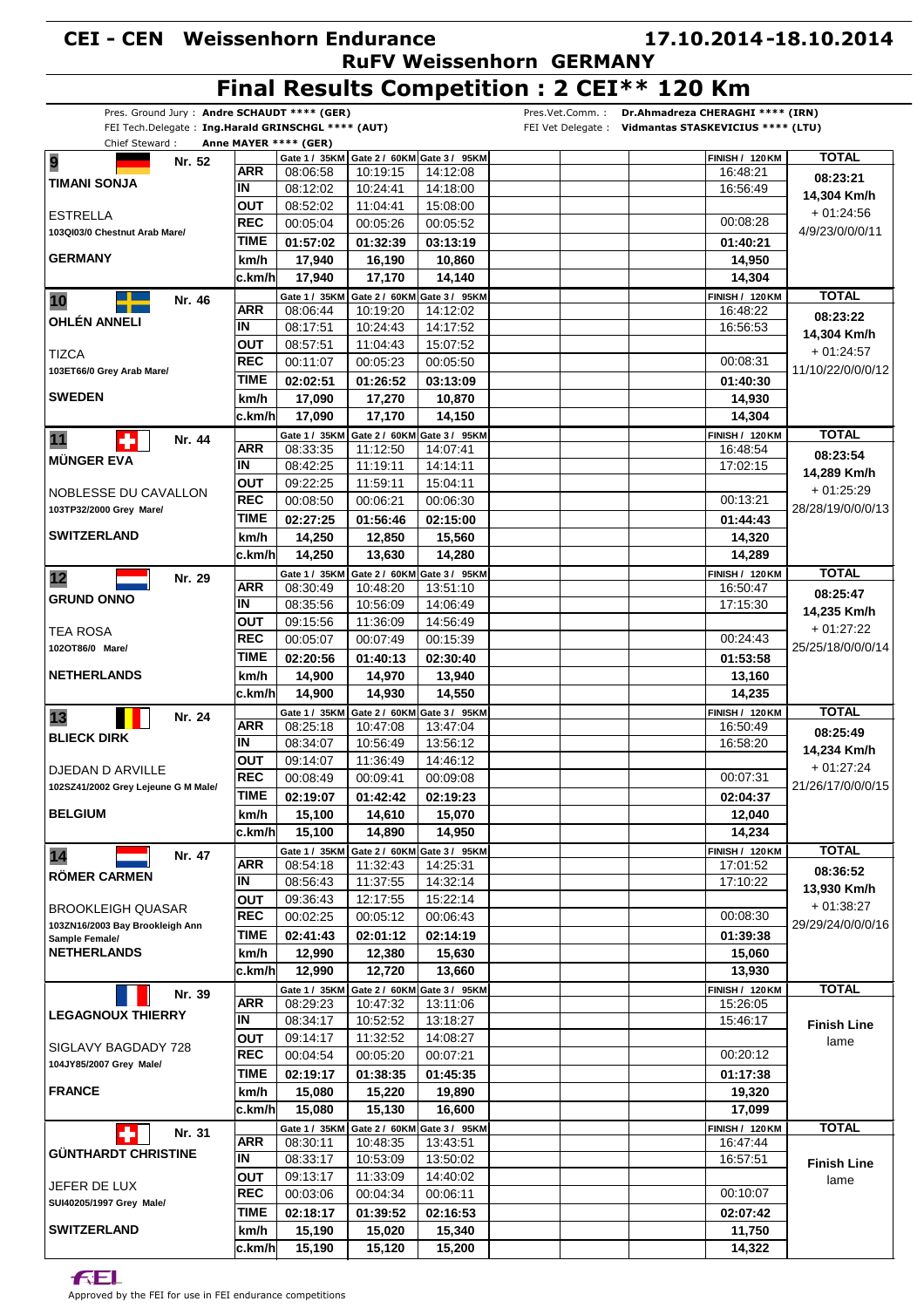**Final Results Competition : 2 CEI\*\* 120 Km**

| Pres. Ground Jury: Andre SCHAUDT **** (GER)        |                  |                           |                      |                                           | Pres.Vet.Comm.: | Dr.Ahmadreza CHERAGHI **** (IRN)                    |                   |
|----------------------------------------------------|------------------|---------------------------|----------------------|-------------------------------------------|-----------------|-----------------------------------------------------|-------------------|
| FEI Tech.Delegate: Ing.Harald GRINSCHGL **** (AUT) |                  |                           |                      |                                           |                 | FEI Vet Delegate: Vidmantas STASKEVICIUS **** (LTU) |                   |
| Chief Steward:                                     |                  | Anne MAYER **** (GER)     |                      |                                           |                 |                                                     |                   |
| Nr. 40                                             |                  |                           |                      | Gate 1 / 35KM Gate 2 / 60KM Gate 3 / 95KM |                 | <b>FINISH / 120 KM</b>                              | <b>TOTAL</b>      |
| <b>LUI MARTINA</b>                                 | ARR<br>ΙN        | 08:10:44                  | 10:20:23             | 13:14:15                                  |                 | $\sim 10$                                           |                   |
|                                                    |                  | 08:15:46                  | 10:26:03             | 13:18:08                                  |                 |                                                     | Gate 3            |
| <b>NICO</b>                                        | <b>OUT</b>       | 08:55:46                  | 11:06:03             | 14:08:08                                  |                 |                                                     | lame              |
| 104LU34/2006 Chestnut Godani Riccardo              | <b>REC</b>       | 00:05:02                  | 00:05:40             | 00:03:53                                  |                 |                                                     |                   |
| Male/                                              | <b>TIME</b>      | 02:00:46                  | 01:30:17             | 02:12:05                                  |                 |                                                     |                   |
| <b>ITALY</b>                                       | km/h             | 17,390                    | 16,610               | 15,900                                    |                 |                                                     |                   |
|                                                    | c.km/h           | 17,390                    | 17,060               | 16.610                                    |                 |                                                     |                   |
| Nr. 37                                             |                  | Gate 1 / 35KM             |                      | Gate 2 / 60KM Gate 3 / 95KM               |                 | <b>FINISH / 120 KM</b>                              | <b>TOTAL</b>      |
| KEHLHOFER LEA                                      | <b>ARR</b>       | 08:25:40                  | 10:26:33             | 13:11:00                                  |                 | $\sim$                                              |                   |
|                                                    | ΙN               | 08:31:12                  | 10:34:48             | 13:24:29                                  |                 | $\mathbb{Z}^{\mathbb{Z}}$ .                         |                   |
| AL GUWA KOSHAN                                     | <b>OUT</b>       | 09:11:12                  | 11:14:48             | 14:14:29                                  |                 |                                                     | stopped on course |
| 104HQ05/2001 Chestnut Karl-heinz                   | <b>REC</b>       | 00:05:32                  | 00:08:15             | 00:13:29                                  |                 |                                                     | LA                |
| Stöckle Male/                                      | <b>TIME</b>      | 02:16:12                  | 01:23:36             | 02:09:41                                  |                 |                                                     |                   |
| <b>SWITZERLAND</b>                                 | km/h             | 15,420                    | 17,940               | 16,190                                    |                 |                                                     |                   |
|                                                    | c.km/hl          | 15,420                    | 16,380               | 16,310                                    |                 |                                                     |                   |
| Nr. 30                                             |                  | Gate 1 / 35KM             |                      | Gate 2 / 60KM Gate 3 / 95KM               |                 | <b>FINISH / 120 KM</b>                              | <b>TOTAL</b>      |
|                                                    | ARR              | 08:25:35                  | 10:26:27             | 13:29:19                                  |                 | $\sim$ 1                                            |                   |
| <b>GUMY DELPHINE</b>                               | ΙN               | 08:30:34                  | 10:32:36             | 13:34:03                                  |                 | 17:14:50                                            |                   |
|                                                    | OUT              | 09:10:34                  | 11:12:36             | 14:24:03                                  |                 |                                                     | stopped on course |
| O'KAPORAL CH                                       | <b>REC</b>       | 00:04:59                  | 00:06:09             | 00:04:44                                  |                 |                                                     |                   |
| 104CB21/2000 Grey Georges<br>Gumv-müller Male/     | <b>TIME</b>      | 02:15:34                  | 01:22:02             | 02:21:27                                  |                 |                                                     |                   |
| <b>SWITZERLAND</b>                                 | km/h             | 15,490                    | 18,290               | 14,850                                    |                 |                                                     |                   |
|                                                    | c.km/h           | 15,490                    | 16,540               | 15,880                                    |                 |                                                     |                   |
|                                                    |                  | Gate 1 / 35KM             |                      | Gate 2 / 60KM Gate 3 / 95KM               |                 | <b>FINISH / 120 KM</b>                              | <b>TOTAL</b>      |
| Nr. 33                                             | ARR              | 08:06:37                  | 10:14:21             | 12:56:53                                  |                 | $\sim$ 1                                            |                   |
| <b>HOSSMANN TRIX</b>                               | IN               | 08:10:50                  | 10:19:58             | 13:37:30                                  |                 |                                                     | ∗                 |
|                                                    | OUT              | 08:50:50                  | 10:59:58             | 14:27:30                                  |                 |                                                     | Gate 3            |
| LOUSTIC DE BIGORRE                                 | <b>REC</b>       | 00:04:13                  | 00:05:37             | 00:40:37                                  |                 |                                                     | retired           |
| SUI40514/1999 Grey Cheval de Selle                 | <b>TIME</b>      | 01:55:50                  | 01:29:08             | 02:37:32                                  |                 |                                                     |                   |
| Gelding/<br><b>SWITZERLAND</b>                     | km/h             | 18,130                    | 16,830               | 13,330                                    |                 |                                                     |                   |
|                                                    |                  |                           |                      | 15,720                                    |                 |                                                     |                   |
|                                                    | c.km/h           | 18,130                    | 17,560               |                                           |                 |                                                     |                   |
| Nr. 26                                             | ARR              | Gate 1 / 35KM<br>08:06:35 | 10:14:16             | Gate 2 / 60KM Gate 3 / 95KM<br>12:56:52   |                 | <b>FINISH / 120 KM</b>                              | <b>TOTAL</b>      |
| DÜRLER RALF                                        | IN               | 08:09:04                  | 10:16:39             | 13:39:54                                  |                 | $\sim$ $\sim$                                       | $\ast$            |
|                                                    | OUT              | 08:49:04                  | 10:56:39             | 14:29:54                                  |                 |                                                     | Gate 3            |
| <b>SCALA DU FAUSSET</b>                            | <b>REC</b>       | 00:02:29                  | 00:02:23             | 00:43:02                                  |                 |                                                     | retired           |
| 103VQ47/2006 Bay Mare/                             |                  |                           |                      |                                           |                 |                                                     |                   |
|                                                    | <b>TIME</b>      | 01:54:04                  | 01:27:35             | 02:43:15                                  |                 |                                                     |                   |
| <b>SWITZERLAND</b>                                 | km/h             | 18,410                    | 17,130               | 12,860                                    |                 |                                                     |                   |
|                                                    | c.km/h           | 18,410                    | 17.850               | 15,620                                    |                 |                                                     |                   |
| Nr. 35                                             | ARR              | Gate 1 / 35KM<br>08:19:35 |                      | Gate 2 / 60KM Gate 3 / 95KM               |                 | <b>FINISH / 120 KM</b>                              | <b>TOTAL</b>      |
| <b>JACK ESTHER</b>                                 | IN               | 08:24:59                  | 10:27:10<br>10:32:28 | 13:40:22<br>13:47:55                      |                 | $\sim$ $\sim$                                       |                   |
|                                                    | <b>OUT</b>       | 09:04:59                  | 11:12:28             | 14:37:55                                  |                 |                                                     | Gate 3            |
| RADILIO                                            | <b>REC</b>       | 00:05:24                  | 00:05:18             | 00:07:33                                  |                 |                                                     | lame              |
| 103TG56/2003 Black Gelding/                        |                  |                           |                      |                                           |                 |                                                     |                   |
|                                                    | TIME             | 02:09:59                  | 01:27:29             | 02:35:27                                  |                 |                                                     |                   |
| SWITZERLAND                                        | km/h             | 16,160                    | 17,150               | 13,510                                    |                 |                                                     |                   |
|                                                    | c.km/hl          | 16,160                    | 16,550               | 15,280                                    |                 |                                                     |                   |
| Nr. 45                                             |                  | Gate 1 / 35KM             |                      | Gate 2 / 60KM Gate 3 / 95KM               |                 | <b>FINISH / 120 KM</b>                              | <b>TOTAL</b>      |
| <b>MÜNGER VERONIKA</b>                             | <b>ARR</b><br>ΙN | 08:33:35                  | 11:12:49             | 14:07:40                                  |                 | $\sim$ 1                                            |                   |
|                                                    |                  | 08:39:15                  | 11:19:08             | 14:14:13                                  |                 |                                                     | Gate 3            |
| KOHEILAN KIKELET                                   | ΟUΤ              | 09:19:15                  | 11:59:08             | 15:04:13                                  |                 |                                                     | lame              |
| 104HS24/2002 Bay Mare/                             | <b>REC</b>       | 00:05:40                  | 00:06:19             | 00:06:33                                  |                 |                                                     |                   |
|                                                    | TIME             | 02:24:15                  | 01:59:53             | 02:15:05                                  |                 |                                                     |                   |
| SWITZERLAND                                        | km/h             | 14,560                    | 12,510               | 15,550                                    |                 |                                                     |                   |
|                                                    | c.km/h           | 14,560                    | 13,630               | 14,280                                    |                 |                                                     |                   |
| Nr. 43                                             |                  | Gate 1 / 35KM             |                      | Gate 2 / 60KM Gate 3 / 95KM               |                 | <b>FINISH / 120 KM</b>                              | <b>TOTAL</b>      |
| <b>MONETA PIETRO MARIA</b>                         | <b>ARR</b>       | 08:10:47                  | 10:14:23             | 14:12:25                                  |                 | $\sim 10$                                           |                   |
|                                                    | IN               | 08:13:02                  | 10:17:30             | 14:17:03                                  |                 |                                                     | Gate 3            |
| NOOR DE MAJORIE                                    | OUT              | 08:53:02                  | 10:57:30             | 15:07:03                                  |                 |                                                     | retired           |
| 102NO30/2001 Bay Female/                           | <b>REC</b>       | 00:02:15                  | 00:03:07             | 00:04:38                                  |                 |                                                     |                   |
|                                                    | <b>TIME</b>      | 01:58:02                  | 01:24:28             | 03:19:33                                  |                 |                                                     |                   |
| <b>ITALY</b>                                       | km/h             | 17,790                    | 17,760               | 10,520                                    |                 |                                                     |                   |
|                                                    | c.km/h           | 17,790                    | 17,780               | 14,180                                    |                 |                                                     |                   |

**FEL**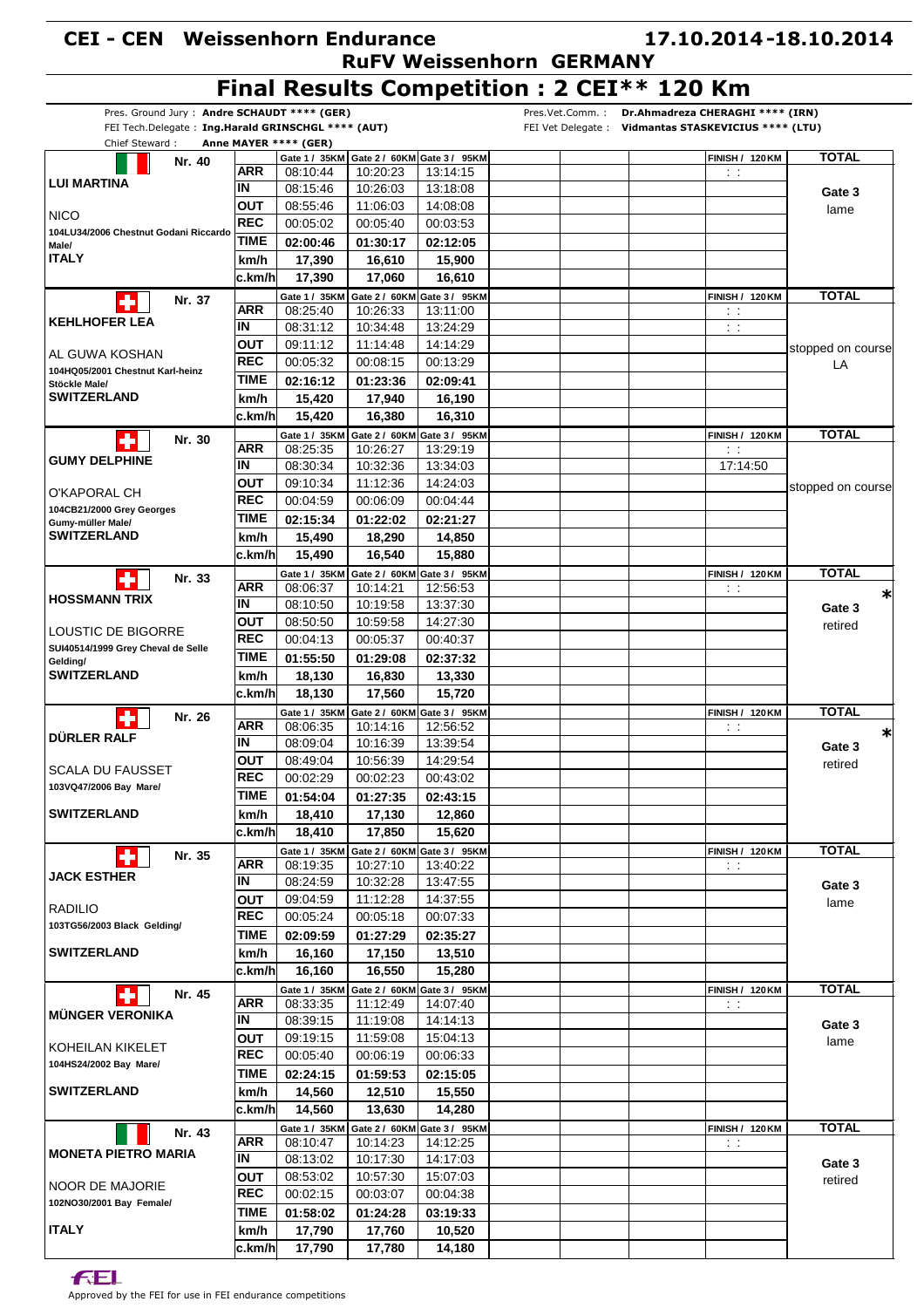**Final Results Competition : 2 CEI\*\* 120 Km**

| Pres. Ground Jury: Andre SCHAUDT **** (GER)        |             |                       |                            |                                           | Pres.Vet.Comm.: Dr.Ahmadreza CHERAGHI **** (IRN)    |                   |
|----------------------------------------------------|-------------|-----------------------|----------------------------|-------------------------------------------|-----------------------------------------------------|-------------------|
| FEI Tech.Delegate: Ing.Harald GRINSCHGL **** (AUT) |             |                       |                            |                                           | FEI Vet Delegate: Vidmantas STASKEVICIUS **** (LTU) |                   |
| Chief Steward:                                     |             | Anne MAYER **** (GER) |                            |                                           |                                                     |                   |
| Nr. 20                                             |             |                       |                            | Gate 1 / 35KM Gate 2 / 60KM Gate 3 / 95KM | <b>FINISH / 120 KM</b>                              | <b>TOTAL</b>      |
| <b>AMEEN SULTAN SALAH</b>                          | ARR         | 08:54:14              | 09:59:00                   |                                           |                                                     |                   |
| <b>ABDUL</b>                                       | IN          | 08:56:46              | 10:07:46                   |                                           |                                                     |                   |
| <b>M ANAHI SUR</b>                                 | <b>OUT</b>  | 09:36:46              | 10:47:46                   |                                           |                                                     | stopped on course |
| 104AL71/2007 Bay Male/                             | <b>REC</b>  | 00:02:32              | 00:08:46                   |                                           |                                                     | L2                |
|                                                    | TIME        | 02:41:46              | 00:31:00                   |                                           |                                                     |                   |
| <b>UAE</b>                                         | km/h        | 12,980                | 48,390                     |                                           |                                                     |                   |
|                                                    | c.km/hl     | 12,980                | 18,680                     |                                           |                                                     |                   |
|                                                    |             |                       |                            |                                           |                                                     |                   |
| Nr. 23                                             |             |                       |                            | Gate 1 / 35KM Gate 2 / 60KM Gate 3 / 95KM | <b>FINISH / 120 KM</b>                              | <b>TOTAL</b>      |
|                                                    | ARR         | 08:06:36              | 10:14:15                   |                                           | $\sim$ 1                                            |                   |
| <b>BECHTER SANDRA</b>                              | IN          | 08:12:47              | 10:21:51                   | $\sim 10$                                 |                                                     |                   |
| <b>SHARIMO CH</b>                                  | <b>OUT</b>  | 08:52:47              | 11:01:51                   |                                           |                                                     | Back & Girth      |
| 103EH01/2002 Grey Schätti Roland                   | <b>REC</b>  | 00:06:11              | 00:07:36                   |                                           |                                                     |                   |
| <b>Andreas Male/</b>                               | <b>TIME</b> | 01:57:47              | 01:29:04                   |                                           |                                                     |                   |
| <b>SWITZERLAND</b>                                 | km/h        | 17,830                | 16,840                     |                                           |                                                     |                   |
|                                                    | c.km/h      | 17,830                | 17,400                     |                                           |                                                     |                   |
| Nr. 51                                             |             | Gate 1 / 35KM         |                            | Gate 2 / 60KM Gate 3 / 95KM               | <b>FINISH / 120 KM</b>                              | <b>TOTAL</b>      |
|                                                    | ARR         | 08:06:39              | 10:14:20                   |                                           | $\sim 10$                                           |                   |
| <b>SOMMEREGGER MARION</b>                          | IN          | 08:14:54              | 10:23:23                   | $\sim 10$                                 |                                                     | Gate 2            |
|                                                    | <b>OUT</b>  | 08:54:54              | 11:03:23                   |                                           |                                                     | lame              |
| STARLETT <sub>3</sub>                              | <b>REC</b>  | 00:08:15              | 00:09:03                   |                                           |                                                     |                   |
| 103PT10/2004 Grey Female/                          | <b>TIME</b> | 01:59:54              | 01:28:29                   |                                           |                                                     |                   |
| <b>AUSTRIA</b>                                     | km/h        | 17,510                | 16,950                     |                                           |                                                     |                   |
|                                                    | c.km/hl     | 17,510                | 17,280                     |                                           |                                                     |                   |
|                                                    |             | Gate 1 / 35KM         |                            | Gate 2 / 60KM Gate 3 / 95KM               | <b>FINISH / 120 KM</b>                              | <b>TOTAL</b>      |
| Nr. 54                                             | ARR         | 08:19:27              | 10:34:48                   |                                           | $\sim$ $\sim$                                       |                   |
| <b>ZEHACZEK VANESSA</b>                            | IN          | 08:24:19              | 10:45:28                   | $\sim 10$                                 |                                                     | Gate 2            |
|                                                    | OUT         | 09:04:19              | 11:25:28                   |                                           |                                                     | metabolic         |
| <b>BLAUFICHTE XX</b>                               | <b>REC</b>  | 00:04:52              | 00:10:40                   |                                           |                                                     |                   |
| 102WC29/2002 Bay T.B. Mare/                        | TIME        | 02:09:19              | 01:41:09                   |                                           |                                                     |                   |
| <b>GERMANY</b>                                     | km/h        | 16,240                | 14,830                     |                                           |                                                     |                   |
|                                                    | c.km/h      | 16,240                | 15,620                     |                                           |                                                     |                   |
|                                                    |             | Gate 1 / 35KM         |                            | Gate 2 / 60KM Gate 3 / 95KM               | <b>FINISH / 120 KM</b>                              | <b>TOTAL</b>      |
| Nr. 53                                             | ARR         | 08:29:22              | 10:47:31                   |                                           | $\sim$                                              |                   |
| <b>VON FELTEN GABRIELA</b>                         | IN          | 08:34:15              | 10:52:48                   | $\sim 10$                                 |                                                     | Gate 2            |
|                                                    | OUT         | 09:14:15              | 11:32:48                   |                                           |                                                     | lame              |
| SAKLAWI I 702                                      | <b>REC</b>  | 00:04:53              | 00:05:17                   |                                           |                                                     |                   |
| 104IB84/2007 Grey Male/                            | TIME        | 02:19:15              | 01:38:33                   |                                           |                                                     |                   |
| <b>SWITZERLAND</b>                                 | km/h        | 15,080                | 15,220                     |                                           |                                                     |                   |
|                                                    | c.km/hl     | 15,080                | 15,140                     |                                           |                                                     |                   |
|                                                    |             | Gate 1 / 35KM         |                            | Gate 2 / 60KM Gate 3 / 95KM               |                                                     | <b>TOTAL</b>      |
| Nr. 25                                             | ARR         | 08:10:45              |                            |                                           | <b>FINISH / 120 KM</b><br>$\sim$ $\sim$             |                   |
| <b>BOULANGER JACQUES</b>                           | IN          | 08:13:25              | $\mathcal{L}(\mathcal{A})$ | $\sim 1$                                  |                                                     |                   |
|                                                    | <b>OUT</b>  | 08:53:25              |                            |                                           |                                                     | Gate 1            |
| NEDA DE RENDPEINE                                  | <b>REC</b>  | 00:02:40              |                            |                                           |                                                     | retired           |
| 104CM75/2006 Grey Female/                          | TIME        | 01:58:25              |                            |                                           |                                                     |                   |
|                                                    |             |                       |                            |                                           |                                                     |                   |
| <b>BELGIUM</b>                                     | km/h        | 17,730                |                            |                                           |                                                     |                   |
|                                                    | c.km/hl     | 17,730                |                            |                                           |                                                     |                   |
| Nr. 41                                             | <b>ARR</b>  | Gate 1 / 35KM         |                            | Gate 2 / 60KM Gate 3 / 95KM               | <b>FINISH / 120 KM</b>                              | <b>TOTAL</b>      |
| <b>MAURITSCH SOPHIE</b>                            | IN          |                       |                            |                                           | $\sim$ $\sim$                                       |                   |
|                                                    |             | $\sim$ 1              | $\mathcal{L}(\mathcal{A})$ | $\mathcal{L}(\mathcal{A})$                |                                                     | Pre-Ride          |
| <b>JIMA</b>                                        | <b>OUT</b>  |                       |                            |                                           |                                                     | not presented     |
| 102QX65/1999 Bay Arab Mare/                        | <b>REC</b>  |                       |                            |                                           |                                                     |                   |
|                                                    | TIME        |                       |                            |                                           |                                                     |                   |
| <b>AUSTRIA</b>                                     | km/h        |                       |                            |                                           |                                                     |                   |
|                                                    | c.km/h      |                       |                            |                                           |                                                     |                   |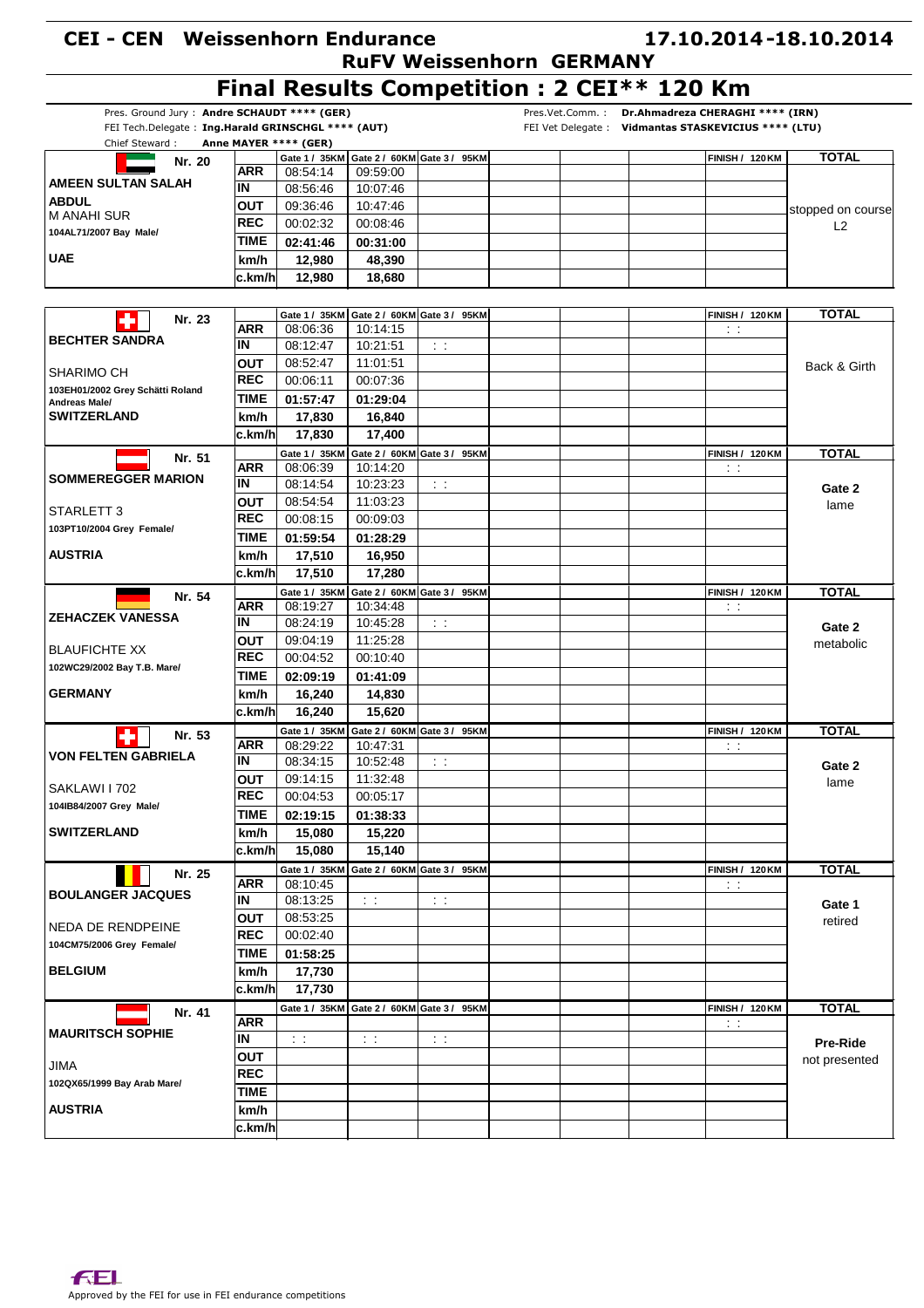## **Final Results Competition : 2 CEI\*\* 120 Km**

| Pres. Ground Jury: Andre SCHAUDT **** (GER)        |             |                       |                  |                                               | Pres.Vet.Comm.: | Dr.Ahmadreza CHERAGHI **** (IRN)                    |                           |                 |
|----------------------------------------------------|-------------|-----------------------|------------------|-----------------------------------------------|-----------------|-----------------------------------------------------|---------------------------|-----------------|
| FEI Tech.Delegate: Ing.Harald GRINSCHGL **** (AUT) |             |                       |                  |                                               |                 | FEI Vet Delegate: Vidmantas STASKEVICIUS **** (LTU) |                           |                 |
| Chief Steward:                                     |             | Anne MAYER **** (GER) |                  |                                               |                 |                                                     |                           |                 |
| Nr. 42                                             |             |                       |                  | Gate 1 / 35KM   Gate 2 / 60KM   Gate 3 / 95KM |                 |                                                     | FINISH / 120 KM           | <b>TOTAL</b>    |
|                                                    | <b>ARR</b>  |                       |                  |                                               |                 |                                                     | $\sim$ $\sim$             |                 |
| <b>MICHELMANN KERSTIN</b>                          | İΝ          | $\sim$ 1              | $\sim$ 1         | $\sim$ $\sim$                                 |                 |                                                     |                           | <b>Pre-Ride</b> |
|                                                    | <b>OUT</b>  |                       |                  |                                               |                 |                                                     |                           | not presented   |
| lFARHA 2                                           | <b>REC</b>  |                       |                  |                                               |                 |                                                     |                           |                 |
| 104FG20/2005 Grey Mare/                            | <b>TIME</b> |                       |                  |                                               |                 |                                                     |                           |                 |
| <b>GERMANY</b>                                     | km/h        |                       |                  |                                               |                 |                                                     |                           |                 |
|                                                    | c.km/hl     |                       |                  |                                               |                 |                                                     |                           |                 |
| Nr. 48                                             |             |                       |                  | Gate 1 / 35KM   Gate 2 / 60KM   Gate 3 / 95KM |                 |                                                     | FINISH / 120KM            | <b>TOTAL</b>    |
|                                                    | <b>ARR</b>  |                       |                  |                                               |                 |                                                     | $\sim$<br>$\sim$ 10 $\pm$ |                 |
| <b>SCHILLIGER PATRICIA</b>                         | İIN         | $\sim$ 1              | $\sim$<br>$\sim$ | $\sim$<br>$\sim$ $ \sim$                      |                 |                                                     |                           | <b>Pre-Ride</b> |
|                                                    | lout        |                       |                  |                                               |                 |                                                     |                           | lame            |
| KASANDRA II CH                                     | REC         |                       |                  |                                               |                 |                                                     |                           |                 |
| 102PY61/1999 Chestnut Arab Mare/                   | <b>TIME</b> |                       |                  |                                               |                 |                                                     |                           |                 |
| <b>SWITZERLAND</b>                                 | km/h        |                       |                  |                                               |                 |                                                     |                           |                 |
|                                                    | ∣c.km/hl    |                       |                  |                                               |                 |                                                     |                           |                 |

Endurance-Software by Ing. H.Grinschgl info@endurance-timing.info printed : 18.10.2014 / 23.51.02

**FEL** 

Approved by the FEI for use in FEI endurance competitions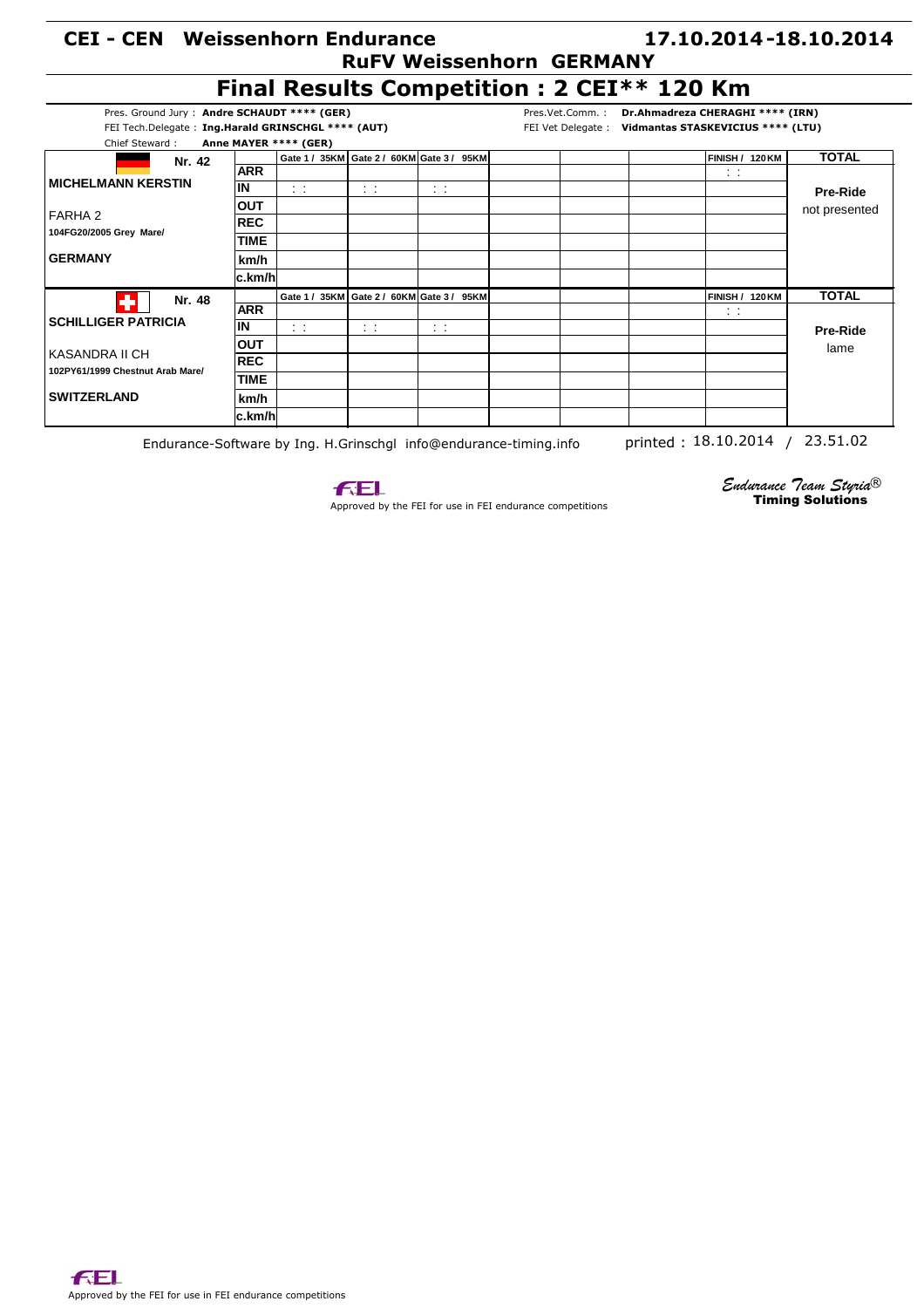## **Final Results Competition : 3 CEI-J-YR\*\* 120 Km**

| Pres. Ground Jury: Andre SCHAUDT **** (GER)                          |             |                           |                                           |                      | Pres.Vet.Comm.: | Dr.Ahmadreza CHERAGHI **** (IRN)                     |                                    |                  |
|----------------------------------------------------------------------|-------------|---------------------------|-------------------------------------------|----------------------|-----------------|------------------------------------------------------|------------------------------------|------------------|
| FEI Tech.Delegate: Ing.Harald GRINSCHGL **** (AUT)<br>Chief Steward: |             | Anne MAYER **** (GER)     |                                           |                      |                 | FEI Vet Delegate : Vidmantas STASKEVICIUS **** (LTU) |                                    |                  |
| $\overline{\mathbf{1}}$                                              |             |                           | Gate 1 / 35KM Gate 2 / 60KM Gate 3 / 95KM |                      |                 |                                                      | <b>FINISH / 120 KM</b>             | <b>TOTAL</b>     |
| Nr. 93                                                               | ARR         | 08:16:41                  | 10:19:38                                  | 12:51:49             |                 |                                                      | 15:20:44                           | 06:40:44         |
| <b>TERBEROVA TANA</b>                                                | IN          | 08:19:36                  | 10:23:10                                  | 12:55:16             |                 |                                                      | 15:26:28                           | 17,967 Km/h      |
|                                                                      | <b>OUT</b>  | 08:59:36                  | 11:03:10                                  | 13:45:16             |                 |                                                      |                                    |                  |
| <b>KANON</b><br>104BT07/2006 Grey Male/                              | <b>REC</b>  | 00:02:55                  | 00:03:32                                  | 00:03:27             |                 |                                                      | 00:05:44                           | 2/1/1/0/0/0/1    |
|                                                                      | <b>TIME</b> | 01:49:36                  | 01:23:34                                  | 01:52:06             |                 |                                                      | 01:35:28                           |                  |
| <b>CZECH REPUBLIC</b>                                                | km/h        | 19,160                    | 17,950                                    | 18,730               |                 |                                                      | 15,710                             |                  |
|                                                                      | c.km/h      | 19,160                    | 18.640                                    | 18,670               |                 |                                                      | 17,967                             |                  |
| $\overline{\mathbf{2}}$<br>Nr. 88                                    |             | Gate 1 / 35KM             | Gate 2 / 60KM Gate 3 / 95KM               |                      |                 |                                                      | <b>FINISH / 120 KM</b>             | <b>TOTAL</b>     |
| <b>MESZÉNA RÉKA</b>                                                  | <b>ARR</b>  | 08:13:37                  | 10:19:11                                  | 12:50:09             |                 |                                                      | 15:23:26                           | 06:43:26         |
|                                                                      | IN          | 08:22:11                  | 10:27:03                                  | 12:58:43             |                 |                                                      | 15:36:33                           | 17,847 Km/h      |
| KOHEILAN ADU P                                                       | <b>OUT</b>  | 09:02:11                  | 11:07:03                                  | 13:48:43             |                 |                                                      |                                    | $+00:02:42$      |
| 103WX62/2007 Grey Arab Gelding/                                      | <b>REC</b>  | 00:08:34                  | 00:07:52                                  | 00:08:34             |                 |                                                      | 00:13:07                           | 3/3/2/0/0/0/2    |
|                                                                      | TIME        | 01:52:11                  | 01:24:52                                  | 01:51:40             |                 |                                                      | 01:34:43                           |                  |
| <b>HUNGARY</b>                                                       | km/h        | 18,720                    | 17,670                                    | 18,810               |                 |                                                      | 15,840                             |                  |
|                                                                      | c.km/hl     | 18,720                    | 18,270                                    | 18,460               |                 |                                                      | 17,847                             |                  |
| 3<br>Nr. 90                                                          | <b>ARR</b>  | Gate 1 / 35KM<br>08:37:45 | Gate 2 / 60KM Gate 3 / 95KM<br>10:43:44   | 13:10:38             |                 |                                                      | <b>FINISH / 120 KM</b><br>15:26:48 | <b>TOTAL</b>     |
| <b>MILLER-COLLMANN NATALIE</b>                                       | İΝ          | 08:42:07                  | 10:52:20                                  | 13:18:20             |                 |                                                      | 15:44:10                           | 06:46:48         |
|                                                                      | <b>OUT</b>  | 09:22:07                  | 11:32:20                                  | 14:08:20             |                 |                                                      |                                    | 17,699 Km/h      |
| ASSIDAROI DE BOZOULS                                                 | <b>REC</b>  | 00:04:22                  | 00:08:36                                  | 00:07:42             |                 |                                                      | 00:17:22                           | $+00:06:04$      |
| 103IR59/2004 Grey Gelding/                                           | <b>TIME</b> | 02:12:07                  | 01:30:13                                  | 01:46:00             |                 |                                                      | 01:18:28                           | 6/5/5/0/0/0/3    |
| <b>SWITZERLAND</b>                                                   | km/h        | 15,900                    | 16,630                                    | 19,810               |                 |                                                      | 19,120                             |                  |
|                                                                      | c.km/h      | 15,900                    | 16,190                                    | 17,360               |                 |                                                      | 17,699                             |                  |
|                                                                      |             | Gate 1 / 35KM             | Gate 2 / 60KM Gate 3 / 95KM               |                      |                 |                                                      | <b>FINISH / 120 KM</b>             | <b>TOTAL</b>     |
| $\overline{\mathbf{4}}$<br>Nr. 91                                    | <b>ARR</b>  | 08:41:59                  | 10:57:26                                  | 13:40:08             |                 |                                                      | 16:04:22                           | 07:24:22         |
| <b>PREISS LAURA</b>                                                  | IN          | 08:44:09                  | 11:00:00                                  | 13:43:23             |                 |                                                      | 16:17:07                           | 16,203 Km/h      |
|                                                                      | <b>OUT</b>  | 09:24:09                  | 11:40:00                                  | 14:33:23             |                 |                                                      |                                    | $+00:43:38$      |
| KASHAN III CH                                                        | <b>REC</b>  | 00:02:10                  | 00:02:34                                  | 00:03:15             |                 |                                                      | 00:12:45                           | 8/9/7/0/0/0/4    |
| 102MP14/2001 Grey Arab Gelding/                                      | <b>TIME</b> | 02:14:09                  | 01:35:51                                  | 02:03:23             |                 |                                                      | 01:30:59                           |                  |
| <b>SWITZERLAND</b>                                                   | km/h        | 15,650                    | 15,650                                    | 17,020               |                 |                                                      | 16,490                             |                  |
|                                                                      | c.km/h      | 15,650                    | 15,650                                    | 16,130               |                 |                                                      | 16,203                             |                  |
| 5<br>Nr. 86                                                          |             | Gate 1 / 35KM             | Gate 2 / 60KM Gate 3 / 95KM               |                      |                 |                                                      | <b>FINISH / 120 KM</b>             | <b>TOTAL</b>     |
| <b>MARTHALER KATHRIN</b>                                             | <b>ARR</b>  | 08:42:00                  | 10:57:27                                  | 13:40:09             |                 |                                                      | 16:04:23                           | 07:24:23         |
|                                                                      | IN          | 08:44:17                  | 10:59:23                                  | 13:43:30             |                 |                                                      | 16:15:28                           | 16,202 Km/h      |
| OKKARINA D'ALSACE                                                    | OUT         | 09:24:17                  | 11:39:23                                  | 14:33:30             |                 |                                                      |                                    | $+00:43:39$      |
| 102YG54/2002 Grey Arab Mare/                                         | <b>REC</b>  | 00:02:17                  | 00:01:56                                  | 00:03:21             |                 |                                                      | 00:11:05                           | 9/8/8/0/0/0/5    |
|                                                                      | <b>TIME</b> | 02:14:17                  | 01:35:06                                  | 02:04:07             |                 |                                                      | 01:30:53                           |                  |
| <b>SWITZERLAND</b>                                                   | km/h        | 15,640                    | 15,770                                    | 16,920               |                 |                                                      | 16,500                             |                  |
|                                                                      | c.km/h      | 15,640                    | 15,690                                    | 16,120               |                 |                                                      | 16,202                             |                  |
| $6\phantom{a}$<br>Nr. 82                                             | <b>ARR</b>  | Gate 1 / 35KM             | Gate 2 / 60KM Gate 3 / 95KM               |                      |                 |                                                      | <b>FINISH / 120 KM</b>             | <b>TOTAL</b>     |
| <b>HAUG CLARA</b>                                                    | IN          | 08:34:08<br>08:40:13      | 10:52:19<br>10:56:21                      | 13:33:52<br>13:39:39 |                 |                                                      | 16:31:42<br>16:41:02               | 07:51:42         |
|                                                                      | OUT         | 09:20:13                  | 11:36:21                                  | 14:29:39             |                 |                                                      |                                    | 15,264 Km/h      |
| SIRHAEL                                                              | <b>REC</b>  | 00:06:05                  | 00:04:02                                  | 00:05:47             |                 |                                                      | 00:09:20                           | $+01:10:58$      |
| 103DJ77/2002 Bay Av Mare/                                            | <b>TIME</b> | 02:10:13                  | 01:36:08                                  | 02:03:18             |                 |                                                      | 02:02:03                           | 4/7/6/0/0/0/6    |
| <b>GERMANY</b>                                                       | km/h        | 16,130                    | 15,600                                    | 17,030               |                 |                                                      | 12,290                             |                  |
|                                                                      | c.km/h      | 16,130                    | 15,900                                    | 16,300               |                 |                                                      | 15,264                             |                  |
|                                                                      |             | Gate 1 / 35KM             | Gate 2 / 60KM Gate 3 / 95KM               |                      |                 |                                                      | <b>FINISH / 120 KM</b>             | <b>TOTAL</b>     |
| 7<br>Nr. 81                                                          | ARR         | 08:36:49                  | 10:47:33                                  | 13:35:21             |                 |                                                      | 17:05:47                           | 08:25:47         |
| <b>EICHER JULIE</b>                                                  | IN          | 08:42:20                  | 10:53:32                                  | 13:45:31             |                 |                                                      | 17:13:09                           | 14,235 Km/h      |
| QUINOA DES GRAVES                                                    | OUT         | 09:22:20                  | 11:33:32                                  | 14:35:31             |                 |                                                      |                                    | $+01:45:03$      |
| 103GX15/0 /                                                          | <b>REC</b>  | 00:05:31                  | 00:05:59                                  | 00:10:10             |                 |                                                      | 00:07:22                           | 7/6/9/0/0/0/7    |
|                                                                      | TIME        | 02:12:20                  | 01:31:12                                  | 02:11:59             |                 |                                                      | 02:30:16                           |                  |
| <b>LUXEMBOURG</b>                                                    | km/h        | 15,870                    | 16,450                                    | 15,910               |                 |                                                      | 9,982                              |                  |
|                                                                      | c.km/h      | 15,870                    | 16,100                                    | 16,030               |                 |                                                      | 14,235                             |                  |
| $\bf{8}$<br>Nr. 83                                                   |             | Gate 1 / 35KM             | Gate 2 / 60KM Gate 3 / 95KM               |                      |                 |                                                      | <b>FINISH / 120 KM</b>             | <b>TOTAL</b>     |
| <b>LINNÉR MIKAELA</b>                                                | <b>ARR</b>  | 08:53:17                  | 11:39:15                                  | 14:31:09             |                 |                                                      | 17:58:12                           | 09:18:12         |
|                                                                      | IN          | 09:06:20                  | 11:49:21                                  | 14:39:13             |                 |                                                      | 18:04:36                           | 12,899 Km/h      |
| <b>PEACH PASSION</b>                                                 | <b>OUT</b>  | 09:46:20                  | 12:29:21                                  | 15:29:13             |                 |                                                      |                                    | $+02:37:28$      |
| 104IV52/2005 Chestnut Helen Edberg                                   | <b>REC</b>  | 00:13:03                  | 00:10:06                                  | 00:08:04             |                 |                                                      | 00:06:24                           | 13/13/12/0/0/0/8 |
| Female/                                                              | <b>TIME</b> | 02:36:20                  | 02:03:01                                  | 02:09:52             |                 |                                                      | 02:28:59                           |                  |
| <b>SWEDEN</b>                                                        | km/h        | 13,430                    | 12,190                                    | 16,170               |                 |                                                      | 10,070                             |                  |
|                                                                      | c.km/h      | 13,430                    | 12,890                                    | 13,930               |                 |                                                      | 12,899                             |                  |

**FEL**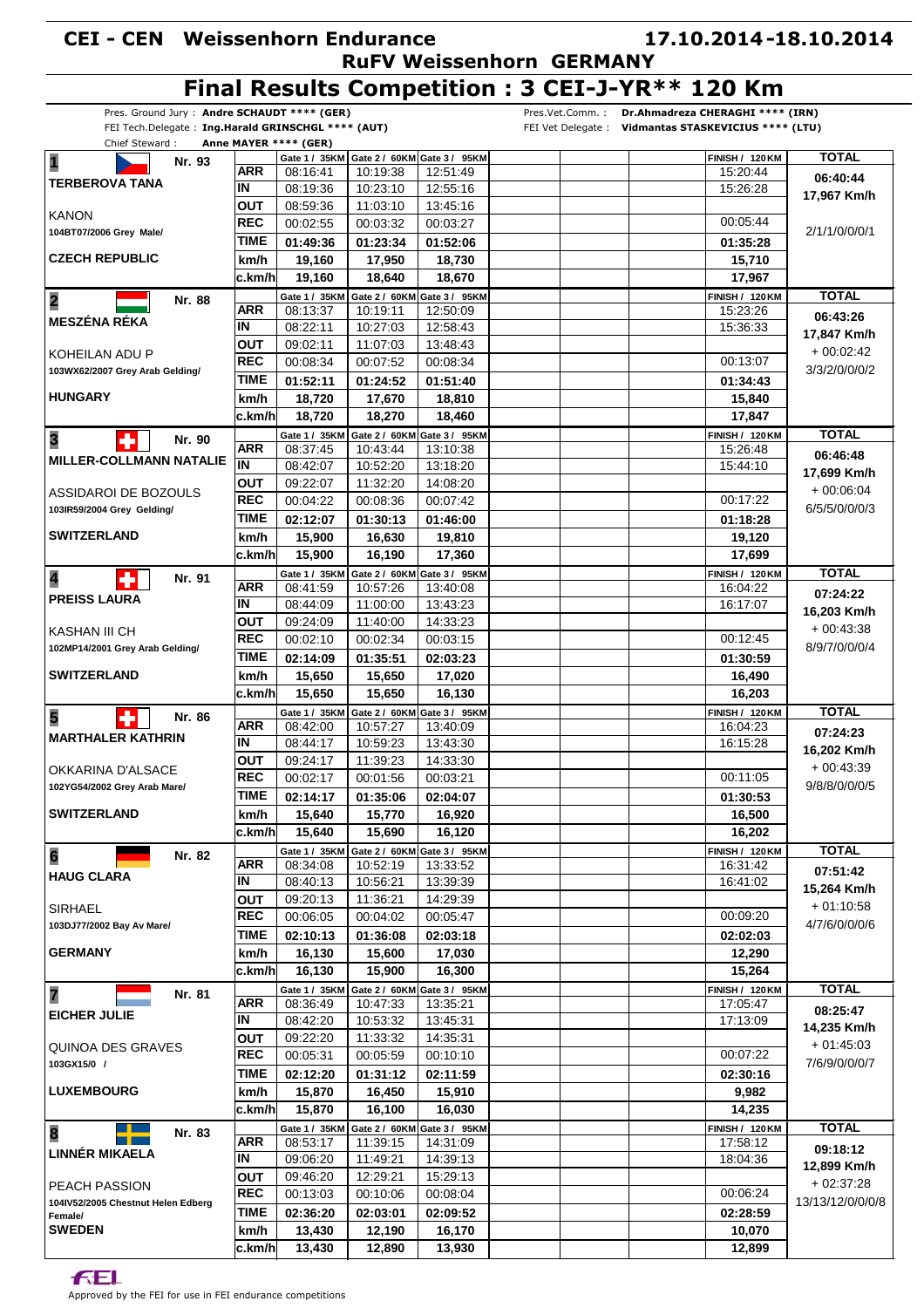#### **CEI - CEN Weissenhorn Endurance RuFV Weissenhorn GERMANY 17.10.2014 18.10.2014 - Final Results Competition : 3 CEI-J-YR\*\* 120 Km**

|                                                    |             |                       |                            | <b>FINAL RESUITS COMPETITION : 3 CEL-J-TR <math>\pi</math></b> |                 | 120 KM                                               |                   |
|----------------------------------------------------|-------------|-----------------------|----------------------------|----------------------------------------------------------------|-----------------|------------------------------------------------------|-------------------|
| Pres. Ground Jury: Andre SCHAUDT **** (GER)        |             |                       |                            |                                                                | Pres.Vet.Comm.: | Dr.Ahmadreza CHERAGHI **** (IRN)                     |                   |
| FEI Tech.Delegate: Ing.Harald GRINSCHGL **** (AUT) |             |                       |                            |                                                                |                 | FEI Vet Delegate : Vidmantas STASKEVICIUS **** (LTU) |                   |
| Chief Steward:                                     |             | Anne MAYER **** (GER) |                            |                                                                |                 |                                                      |                   |
| Nr. 80                                             |             |                       |                            | Gate 1 / 35KM Gate 2 / 60KM Gate 3 / 95KM                      |                 | <b>FINISH / 120 KM</b>                               | <b>TOTAL</b>      |
| <b>BOBSIN JANINE</b>                               | ARR         | 08:37:00              | 10:43:43                   | 13:10:40                                                       |                 | $\sim$                                               |                   |
|                                                    | IN          | 08:40:56              | 10:45:47                   | 13:13:35                                                       |                 |                                                      | Gate 3            |
| <b>QUAD'OR DU FONPEYROL</b>                        | OUT         | 09:20:56              | 11:25:47                   | 14:03:35                                                       |                 |                                                      | lame              |
| 103PF00/2004 Grey Gelding/                         | <b>REC</b>  | 00:03:56              | 00:02:04                   | 00:02:55                                                       |                 |                                                      |                   |
|                                                    | <b>TIME</b> | 02:10:56              | 01:24:51                   | 01:47:48                                                       |                 |                                                      |                   |
| <b>SWITZERLAND</b>                                 | km/h        | 16,040                | 17,680                     | 19,480                                                         |                 |                                                      |                   |
|                                                    | c.km/h      | 16,040                | 16,680                     | 17,620                                                         |                 |                                                      |                   |
| Nr. 87                                             |             | Gate 1 / 35KM         |                            | Gate 2 / 60KM Gate 3 / 95KM                                    |                 | <b>FINISH / 120 KM</b>                               | <b>TOTAL</b>      |
| <b>MATYI BIANKA</b>                                | ARR<br>IN   | 08:13:45              | 10:14:14                   | 13:02:17                                                       |                 | $\sim$ 1                                             |                   |
|                                                    |             | 08:18:53              | 10:23:35                   | 13:13:40                                                       |                 |                                                      |                   |
| <b>IMRAN P</b>                                     | OUT         | 08:58:53              | 11:03:35                   | 14:03:40                                                       |                 |                                                      | stopped on course |
| 104DC00/2006 Bay Pelsonius Ménes E.c.              | <b>REC</b>  | 00:05:08              | 00:09:21                   | 00:11:23                                                       |                 |                                                      | ME                |
| Hun Male/                                          | <b>TIME</b> | 01:48:53              | 01:24:42                   | 02:10:05                                                       |                 |                                                      |                   |
| <b>HUNGARY</b>                                     | km/h        | 19,290                | 17,710                     | 16,140                                                         |                 |                                                      |                   |
|                                                    | ∣c.km/h     | 19,290                | 18,600                     | 17,610                                                         |                 |                                                      |                   |
| Nr. 92                                             |             |                       |                            | Gate 1 / 35KM Gate 2 / 60KM Gate 3 / 95KM                      |                 | <b>FINISH / 120 KM</b>                               | <b>TOTAL</b>      |
| <b>ROHNER LEA</b>                                  | ARR         | 08:42:00              | 10:57:58                   | 13:49:13                                                       |                 | $\sim$ $\sim$                                        |                   |
|                                                    | IN          | 08:47:23              | 11:05:31                   | 13:54:44                                                       |                 |                                                      | Gate 3            |
| PARTIBA CH                                         | OUT         | 09:27:23              | 11:45:31                   | 14:44:44                                                       |                 |                                                      | lame              |
| 103OT53/2004 Bay Mare/                             | <b>REC</b>  | 00:05:23              | 00:07:33                   | 00:05:31                                                       |                 |                                                      |                   |
|                                                    | TIME        | 02:17:23              | 01:38:08                   | 02:09:13                                                       |                 |                                                      |                   |
| <b>SWITZERLAND</b>                                 | km/h        | 15,290                | 15,290                     | 16,250                                                         |                 |                                                      |                   |
|                                                    | ∣c.km/h     | 15,290                | 15,290                     | 15,630                                                         |                 |                                                      |                   |
| Nr. 84                                             |             | Gate 1 / 35KM         |                            | Gate 2 / 60KM Gate 3 / 95KM                                    |                 | <b>FINISH / 120 KM</b>                               | <b>TOTAL</b>      |
| <b>LISKOW CHARLINE</b>                             | ARR<br>IN   | 08:36:42              | 11:02:36                   | 14:03:00                                                       |                 | $\sim$ 1                                             | $\ast$            |
|                                                    | <b>OUT</b>  | 08:47:20              | 11:10:06                   | 14:25:49                                                       |                 |                                                      |                   |
| SHEYTANLI ASMAN AT                                 | <b>REC</b>  | 09:27:20<br>00:10:38  | 11:50:06<br>00:07:30       | 15:15:49                                                       |                 |                                                      | overtime          |
| 104KS67/2005 Bay Van Kasteren, Michèle             | <b>TIME</b> |                       |                            | 00:22:49                                                       |                 |                                                      |                   |
| Male/<br><b>GERMANY</b>                            |             | 02:17:20              | 01:42:46                   | 02:35:43                                                       |                 |                                                      |                   |
|                                                    | km/h        | 15,290                | 14,600                     | 13,490                                                         |                 |                                                      |                   |
|                                                    | c.km/h      | 15,290                | 14,990                     | 14,400                                                         |                 |                                                      |                   |
| Nr. 85                                             | <b>ARR</b>  |                       |                            | Gate 1 / 35KM Gate 2 / 60KM Gate 3 / 95KM                      |                 | <b>FINISH / 120 KM</b>                               | <b>TOTAL</b>      |
| <b>LUGT, VAN DER PUCK</b>                          | IN          | 08:54:19<br>08:56:50  | 11:43:47<br>11:45:58       | $\sim 1$                                                       |                 | $\sim$ $\sim$                                        |                   |
|                                                    | OUT         | 09:36:50              | 12:25:58                   |                                                                |                 |                                                      |                   |
| <b>REGINA</b>                                      | <b>REC</b>  | 00:02:31              | 00:02:11                   |                                                                |                 |                                                      | Stopped on        |
| 104HI04/0 /                                        | TIME        | 02:26:50              | 02:09:08                   |                                                                |                 |                                                      | Course MI         |
| <b>NETHERLANDS</b>                                 | km/h        | 14,300                | 11,620                     |                                                                |                 |                                                      |                   |
|                                                    | c.km/h      | 14,300                | 13,050                     |                                                                |                 |                                                      |                   |
|                                                    |             |                       |                            |                                                                |                 |                                                      |                   |
| Nr. 89                                             | <b>ARR</b>  |                       |                            | Gate 1 / 35KM Gate 2 / 60KM Gate 3 / 95KM                      |                 | <b>FINISH / 120 KM</b><br>$\sim$ $\sim$              | <b>TOTAL</b>      |
| <b>MICKELSSON NEEA</b>                             | IN          | $\sim$ $\pm$          | $\mathcal{L}(\mathcal{A})$ | $\sim$                                                         |                 |                                                      |                   |
|                                                    | ΟUΤ         |                       |                            |                                                                |                 |                                                      | Pre-Ride          |
| VALINOR PARK TRIPOLI                               | <b>REC</b>  |                       |                            |                                                                |                 |                                                      | not presented     |
| 103BZ30/2004 Grey Male/                            | <b>TIME</b> |                       |                            |                                                                |                 |                                                      |                   |
| <b>FINLAND</b>                                     | km/h        |                       |                            |                                                                |                 |                                                      |                   |
|                                                    | c.km/h      |                       |                            |                                                                |                 |                                                      |                   |
|                                                    |             |                       |                            |                                                                |                 |                                                      |                   |

Endurance-Software by Ing. H.Grinschgl info@endurance-timing.info printed : 18.10.2014 / 23.52.51

®



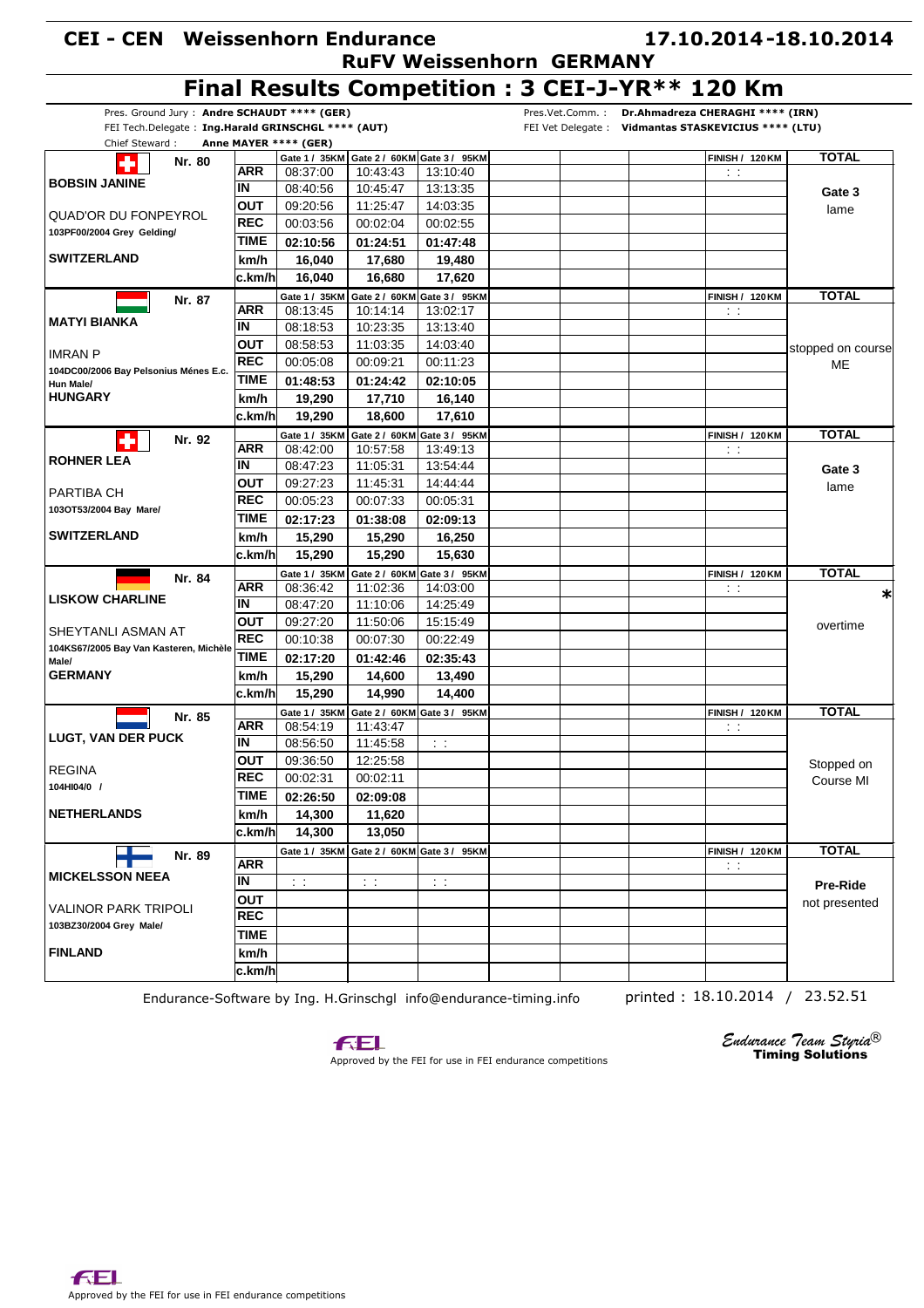### **Final Results Competition : 4 CEI\* 100 Km**

| Pres. Ground Jury: Andre SCHAUDT **** (GER)        |             |                           |          |                                         | Pres.Vet.Comm.: | Dr.Ahmadreza CHERAGHI **** (IRN)                    |                  |
|----------------------------------------------------|-------------|---------------------------|----------|-----------------------------------------|-----------------|-----------------------------------------------------|------------------|
| FEI Tech.Delegate: Ing.Harald GRINSCHGL **** (AUT) |             |                           |          |                                         |                 | FEI Vet Delegate: Vidmantas STASKEVICIUS **** (LTU) |                  |
| Chief Steward:                                     |             | Anne MAYER **** (GER)     |          |                                         |                 |                                                     |                  |
| $\overline{\mathbf{1}}$<br>Nr. 10                  |             | Gate 1 / 35KM             |          | Gate 2 / 60KM Gate 3 / 80KM             |                 | <b>FINISH / 100 KM</b>                              | <b>TOTAL</b>     |
| <b>MAYER ANNETTE</b>                               | ARR         | 08:36:41                  | 10:37:52 | 12:33:14                                |                 | 14:25:05                                            | 05:40:05         |
|                                                    | IN          | 08:39:29                  | 10:45:12 | 12:37:53                                |                 | 14:35:54                                            | 17,643 Km/h      |
| EL SAHRA JUBA IL LAIL                              | OUT         | 09:19:29                  | 11:25:12 | 13:17:53                                |                 |                                                     |                  |
| 104NQ29/2006 Grey Female/                          | <b>REC</b>  | 00:02:48                  | 00:07:20 | 00:04:39                                |                 | 00:10:49                                            | 1/1/1/0/0/0/1    |
|                                                    | <b>TIME</b> | 01:54:29                  | 01:25:43 | 01:12:41                                |                 | 01:07:12                                            |                  |
| <b>GERMANY</b>                                     | km/h        | 18,340                    | 17,500   | 16,510                                  |                 | 17,860                                              |                  |
|                                                    | c.km/h      | 18,340                    | 17,980   | 17,590                                  |                 | 17,643                                              |                  |
| $\overline{\mathbf{2}}$<br>Nr. 72                  |             | Gate 1 / 35KM             |          | Gate 2 / 60KM Gate 3 / 80KM             |                 | <b>FINISH / 100 KM</b>                              | <b>TOTAL</b>     |
|                                                    | ARR         | 08:36:50                  | 10:46:50 | 12:41:11                                |                 | 14:36:40                                            | 05:51:40         |
| <b>TERBEROVA TEREZA</b>                            | IN          | 08:40:35                  | 10:52:37 | 12:48:01                                |                 | 14:44:43                                            | 17,062 Km/h      |
|                                                    | OUT         | 09:20:35                  | 11:32:37 | 13:28:01                                |                 |                                                     |                  |
| <b>KABUKI</b>                                      | <b>REC</b>  | 00:03:45                  | 00:05:47 | 00:06:50                                |                 | 00:08:03                                            | $+00:11:35$      |
| 104NX05/2008 Other Male/                           | <b>TIME</b> | 01:55:35                  | 01:32:02 | 01:15:24                                |                 | 01:08:39                                            | 2/4/2/0/0/0/2    |
| <b>CZECH REPUBLIC</b>                              | km/h        | 18,170                    | 16,300   | 15,920                                  |                 | 17,480                                              |                  |
|                                                    | c.km/h      | 18,170                    | 17,340   | 16,960                                  |                 | 17,062                                              |                  |
|                                                    |             |                           |          |                                         |                 |                                                     |                  |
| 3<br>Nr. 14                                        | ARR         | Gate 1 / 35KM<br>08:36:48 | 10:42:15 | Gate 2 / 60KM Gate 3 / 80KM<br>12:41:18 |                 | <b>FINISH / 100 KM</b><br>14:36:52                  | <b>TOTAL</b>     |
| <b>SEBKOVA VLADIMIRA</b>                           | IN          | 08:43:33                  | 10:50:40 | 12:48:25                                |                 |                                                     | 05:51:52         |
|                                                    | <b>OUT</b>  |                           |          |                                         |                 | 14:46:59                                            | 17,052 Km/h      |
| <b>NURMI</b>                                       | <b>REC</b>  | 09:23:33                  | 11:30:40 | 13:28:25                                |                 |                                                     | $+00:11:47$      |
| 103VZ15/2004 Grey Gelding/                         |             | 00:06:45                  | 00:08:25 | 00:07:07                                |                 | 00:10:07                                            | 5/3/3/0/0/0/3    |
|                                                    | <b>TIME</b> | 01:58:33                  | 01:27:07 | 01:17:45                                |                 | 01:08:27                                            |                  |
| <b>CZECH REPUBLIC</b>                              | km/h        | 17,710                    | 17,220   | 15,430                                  |                 | 17,530                                              |                  |
|                                                    | c.km/hl     | 17,710                    | 17,500   | 16,940                                  |                 | 17,052                                              |                  |
| 4<br>Nr. 15                                        |             | Gate 1 / 35KM             |          | Gate 2 / 60KM Gate 3 / 80KM             |                 | <b>FINISH / 100 KM</b>                              | <b>TOTAL</b>     |
| <b>TAUBE TAMARA</b>                                | ARR         | 08:43:55                  | 10:58:37 | 12:53:19                                |                 | 14:43:40                                            | 05:58:40         |
|                                                    | IN          | 08:46:40                  | 11:01:41 | 12:58:18                                |                 | 14:52:20                                            | 16,729 Km/h      |
|                                                    | <b>OUT</b>  | 09:26:40                  | 11:41:41 | 13:38:18                                |                 |                                                     | $+00:18:35$      |
| <b>ESSENZA</b>                                     | <b>REC</b>  | 00:02:45                  | 00:03:04 | 00:04:59                                |                 | 00:08:40                                            |                  |
| 104GY17/2006 Bay Damis Bt Female/                  | <b>TIME</b> | 02:01:40                  | 01:35:01 | 01:16:37                                |                 | 01:05:22                                            | 7/8/5/0/0/0/4    |
| <b>SWITZERLAND</b>                                 | km/h        | 17,260                    | 15,790   | 15,660                                  |                 | 18,360                                              |                  |
|                                                    | c.km/h      | 17,260                    | 16,610   | 16,370                                  |                 | 16,729                                              |                  |
|                                                    |             | Gate 1 / 35KM             |          | Gate 2 / 60KM Gate 3 / 80KM             |                 | <b>FINISH / 100 KM</b>                              | <b>TOTAL</b>     |
| 5<br>Nr. 5                                         | ARR         | 08:52:10                  | 11:05:54 | 13:05:49                                |                 | 15:10:14                                            |                  |
| <b>GOOD NINA</b>                                   | IN          | 08:54:59                  | 11:12:56 | 13:14:14                                |                 | 15:23:20                                            | 06:25:14         |
|                                                    | <b>OUT</b>  | 09:34:59                  | 11:52:56 | 13:54:14                                |                 |                                                     | 15,575 Km/h      |
| O' BAJAN SHIRANA P                                 | <b>REC</b>  | 00:02:49                  | 00:07:02 | 00:08:25                                |                 | 00:13:06                                            | $+00:45:09$      |
| 102NL86/2000 Grey Ermitrap E.c. Female/            | <b>TIME</b> |                           |          |                                         |                 |                                                     | 10/9/7/0/0/0/6   |
|                                                    |             | 02:09:59                  | 01:37:57 | 01:21:18                                |                 | 01:16:00                                            |                  |
| <b>SWITZERLAND</b>                                 | km/h        | 16,160                    | 15,310   | 14,760                                  |                 | 15,790                                              |                  |
|                                                    | c.km/h      | 16,160                    | 15.790   | 15,520                                  |                 | 15,575                                              |                  |
| 6<br>Nr. 6                                         |             | Gate 1 / 35KM             |          | Gate 2 / 60KM Gate 3 / 80KM             |                 | <b>FINISH / 100 KM</b>                              | <b>TOTAL</b>     |
| <b>HEYNS KAROLIEN</b>                              | <b>ARR</b>  | 09:00:34                  | 11:39:23 | 13:44:06                                |                 | 15:48:34                                            | 07:03:34         |
|                                                    | IN          | 09:03:51                  | 11:44:41 | 13:51:22                                |                 | 15:55:58                                            | 14,165 Km/h      |
| SAPINA KOSSACK                                     | <b>OUT</b>  | 09:43:51                  | 12:24:41 | 14:31:22                                |                 |                                                     | $+01:23:29$      |
| 104NV75/2002 Chestnut The Kossack                  | <b>REC</b>  | 00:03:17                  | 00:05:18 | 00:07:16                                |                 | 00:07:24                                            | 16/14/11/0/0/0/8 |
| Stud B.v. Female/                                  | <b>TIME</b> | 02:18:51                  | 02:00:50 | 01:26:41                                |                 | 01:17:12                                            |                  |
| <b>BELGIUM</b>                                     | km/h        | 15,120                    | 12,410   | 13,840                                  |                 | 15,540                                              |                  |
|                                                    | c.km/hl     | 15,120                    | 13,860   | 13,860                                  |                 | 14,165                                              |                  |
| Nr. 3                                              |             | Gate 1 / 35KM             |          | Gate 2 / 60KM Gate 3 / 80KM             |                 | <b>FINISH / 100 KM</b>                              | <b>TOTAL</b>     |
| $\overline{z}$                                     | ARR         | 08:58:50                  | 11:24:45 | 13:42:57                                |                 | 15:49:08                                            |                  |
| <b>FALKE-SCHMIDT KATRIN</b>                        | IN          | 09:01:49                  | 11:27:35 | 13:47:03                                |                 | 15:55:07                                            | 07:04:08         |
| <b>MARIA</b>                                       | <b>OUT</b>  | 09:41:49                  | 12:07:35 | 14:27:03                                |                 |                                                     | 14,146 Km/h      |
| LAROGNA                                            | <b>REC</b>  | 00:02:59                  | 00:02:50 | 00:04:06                                |                 | 00:05:59                                            | $+01:24:03$      |
| 102ZS84/2000 Bay Trakehner Mare/                   | <b>TIME</b> | 02:16:49                  | 01:45:46 | 01:39:28                                |                 | 01:22:05                                            | 12/11/9/0/0/0/9  |
| <b>GERMANY</b>                                     | km/h        | 15,350                    | 14,180   | 12,060                                  |                 | 14,620                                              |                  |
|                                                    |             |                           |          |                                         |                 |                                                     |                  |
|                                                    | c.km/h      | 15,350                    | 14,840   | 14,030                                  |                 | 14,146                                              |                  |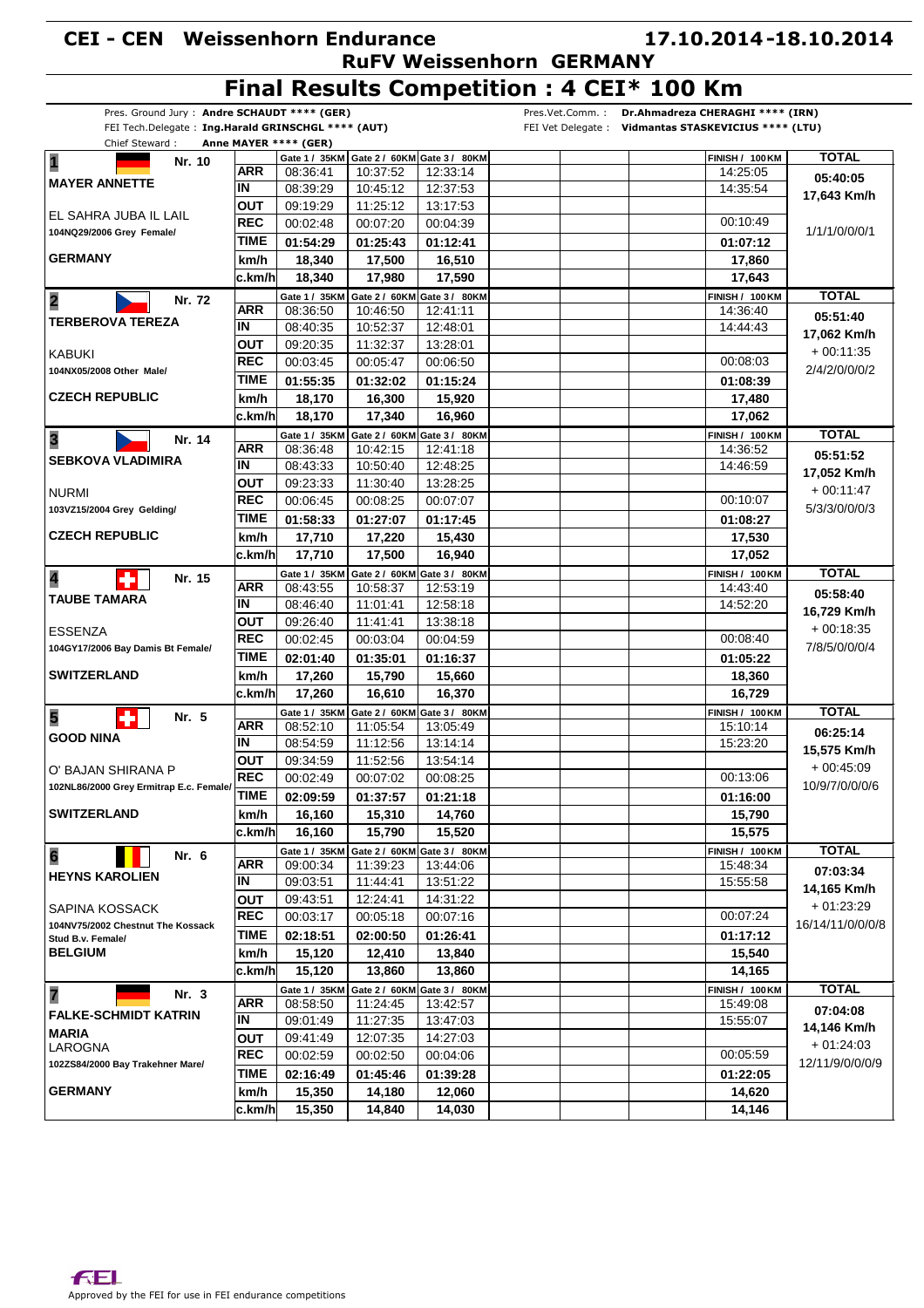### **Final Results Competition : 4 CEI\* 100 Km**

| Pres. Ground Jury: Andre SCHAUDT **** (GER)                          |             |                           |                                           |                                           | Pres.Vet.Comm.: Dr.Ahmadreza CHERAGHI **** (IRN)    |                        |                    |
|----------------------------------------------------------------------|-------------|---------------------------|-------------------------------------------|-------------------------------------------|-----------------------------------------------------|------------------------|--------------------|
| FEI Tech.Delegate: Ing.Harald GRINSCHGL **** (AUT)<br>Chief Steward: |             | Anne MAYER **** (GER)     |                                           |                                           | FEI Vet Delegate: Vidmantas STASKEVICIUS **** (LTU) |                        |                    |
|                                                                      |             |                           | Gate 1 / 35KM Gate 2 / 60KM Gate 3 / 80KM |                                           |                                                     | <b>FINISH / 100 KM</b> | <b>TOTAL</b>       |
| $\overline{\mathbf{8}}$<br>Nr. 12                                    | ARR         | 08:57:33                  | 11:39:18                                  | 13:44:04                                  |                                                     | 15:49:15               | 07:04:15           |
| <b>SCHLUP KERSTIN</b>                                                | IN          | 09:03:42                  | 11:45:50                                  | 13:52:22                                  |                                                     | 16:00:01               | 14,143 Km/h        |
|                                                                      | <b>OUT</b>  | 09:43:42                  | 12:25:50                                  | 14:32:22                                  |                                                     |                        | $+01:24:10$        |
| JANNIK CH                                                            | <b>REC</b>  | 00:06:09                  | 00:06:32                                  | 00:08:18                                  |                                                     | 00:10:46               |                    |
| SUI09629/1997 Bay Shagya Arab Gelding/                               | <b>TIME</b> | 02:18:42                  | 02:02:08                                  | 01:26:32                                  |                                                     | 01:16:53               | 14/16/12/0/0/0/10  |
| <b>SWITZERLAND</b>                                                   | km/h        | 15,140                    | 12,280                                    | 13,870                                    |                                                     | 15,610                 |                    |
|                                                                      | lc.km/hl    | 15,140                    | 13,800                                    | 13,820                                    |                                                     | 14.143                 |                    |
|                                                                      |             | Gate 1 / 35KM             |                                           | Gate 2 / 60KM Gate 3 / 80KM               |                                                     | <b>FINISH / 100 KM</b> | <b>TOTAL</b>       |
| $\overline{9}$<br>Nr. 4                                              | ARR         | 08:57:34                  | 11:39:21                                  | 13:44:21                                  |                                                     | 15:49:16               |                    |
| <b>GERTSCH URSULA</b>                                                | IN          | 09:03:36                  | 11:45:48                                  | 13:52:40                                  |                                                     | 15:59:46               | 07:04:16           |
|                                                                      | <b>OUT</b>  | 09:43:36                  | 12:25:48                                  | 14:32:40                                  |                                                     |                        | 14,142 Km/h        |
| <b>PAKIDOR</b>                                                       | <b>REC</b>  | 00:06:02                  | 00:06:27                                  | 00:08:19                                  |                                                     | 00:10:30               | $+01:24:11$        |
| 103FJ72/2003 Chestnut Laure Giethlen                                 | <b>TIME</b> |                           |                                           |                                           |                                                     |                        | 13/15/13/0/0/0/11  |
| <b>Cadiergues Male/</b><br><b>SWITZERLAND</b>                        |             | 02:18:36                  | 02:02:12                                  | 01:26:52                                  |                                                     | 01:16:36               |                    |
|                                                                      | km/h        | 15,150                    | 12,270                                    | 13,810                                    |                                                     | 15,670                 |                    |
|                                                                      | lc.km/hl    | 15,150                    | 13,800                                    | 13,810                                    |                                                     | 14,142                 |                    |
| 10<br>Nr. 16                                                         |             | Gate 1 / 35KM             |                                           | Gate 2 / 60KM Gate 3 / 80KM               |                                                     | <b>FINISH / 100 KM</b> | <b>TOTAL</b>       |
| <b>WERRON IRIS</b>                                                   | ARR<br>IN   | 09:01:37                  | 11:29:38                                  | 13:42:41                                  |                                                     | 16:01:42               | 07:16:42           |
|                                                                      |             | 09:06:07                  | 11:36:35                                  | 13:48:42                                  |                                                     | 16:12:52               | 13,739 Km/h        |
| AHAD IBN SCHA ZE MAN                                                 | <b>OUT</b>  | 09:46:07                  | 12:16:35                                  | 14:28:42                                  |                                                     |                        | $+01:36:37$        |
| 104EH90/2000 Chestnut Male/                                          | <b>REC</b>  | 00:04:30                  | 00:06:57                                  | 00:06:01                                  |                                                     | 00:11:10               | 17/13/10/0/0/0/12  |
|                                                                      | <b>TIME</b> | 02:21:07                  | 01:50:28                                  | 01:32:07                                  |                                                     | 01:33:00               |                    |
| <b>GERMANY</b>                                                       | km/h        | 14,880                    | 13,580                                    | 13,030                                    |                                                     | 12,900                 |                    |
|                                                                      | c.km/hl     | 14,880                    | 14,310                                    | 13,970                                    |                                                     | 13,739                 |                    |
| Nr. 7                                                                |             | Gate 1 / 35KM             |                                           | Gate 2 / 60KM Gate 3 / 80KM               |                                                     | <b>FINISH / 100 KM</b> | <b>TOTAL</b>       |
| <b>KONDR MICHAELA</b>                                                | <b>ARR</b>  | 08:40:21                  | 10:53:25                                  | 12:49:03                                  |                                                     | 14:44:55               |                    |
|                                                                      | ΙN          | 08:43:56                  | 10:57:39                                  | 12:56:58                                  |                                                     | 14:56:29               | <b>Finish Line</b> |
| LIBERTY AMINA 2                                                      | <b>OUT</b>  | 09:23:56                  | 11:37:39                                  | 13:36:58                                  |                                                     |                        | lame               |
| 104HC21/2002 Bay Mare/                                               | <b>REC</b>  | 00:03:35                  | 00:04:14                                  | 00:07:55                                  |                                                     | 00:11:34               |                    |
|                                                                      | <b>TIME</b> | 01:58:56                  | 01:33:43                                  | 01:19:19                                  |                                                     | 01:07:57               |                    |
| <b>GERMANY</b>                                                       | km/h        | 17,660                    | 16,010                                    | 15,130                                    |                                                     | 17,660                 |                    |
|                                                                      | c.km/h      | 17,660                    | 16,930                                    | 16,440                                    |                                                     | 16,671                 |                    |
| Nr. 11                                                               |             | Gate 1 / 35KM             |                                           | Gate 2 / 60KM Gate 3 / 80KM               |                                                     | <b>FINISH / 100 KM</b> | <b>TOTAL</b>       |
|                                                                      | <b>ARR</b>  | 08:43:55                  | 11:16:38                                  | 13:21:40                                  |                                                     | 15:47:02               |                    |
| <b>ROFFLER STELLA</b>                                                | ΙN          | 08:49:02                  | 11:22:45                                  | 13:28:23                                  |                                                     | 15:57:39               | <b>Finish Line</b> |
|                                                                      | <b>OUT</b>  | 09:29:02                  | 12:02:45                                  | 14:08:23                                  |                                                     |                        | lame               |
| <b>SWEETY VIII</b>                                                   | <b>REC</b>  | 00:05:07                  | 00:06:07                                  | 00:06:43                                  |                                                     | 00:10:37               |                    |
| 104NC71/2006 Chestnut Heinrich Sander<br>Female/                     | <b>TIME</b> | 02:04:02                  | 01:53:43                                  | 01:25:38                                  |                                                     | 01:38:39               |                    |
| <b>SWITZERLAND</b>                                                   | km/h        | 16,930                    | 13,190                                    | 14,010                                    |                                                     | 12,160                 |                    |
|                                                                      | c.km/h      | 16,930                    | 15,140                                    | 14,840                                    |                                                     | 14,217                 |                    |
|                                                                      |             |                           |                                           | Gate 1 / 35KM Gate 2 / 60KM Gate 3 / 80KM |                                                     | <b>FINISH / 100 KM</b> | <b>TOTAL</b>       |
| Nr. 8                                                                | <b>ARR</b>  | 08:43:57                  | 10:52:40                                  | 12:53:11                                  |                                                     | $\sim 10$              |                    |
| <b>KUTAS JUDIT</b>                                                   | IN          | 08:51:42                  | 11:01:03                                  | 13:01:01                                  |                                                     |                        | Gate 3             |
|                                                                      | <b>OUT</b>  | 09:31:42                  | 11:41:03                                  | 13:41:01                                  |                                                     |                        | lame               |
| SHAGYA SHALIMAR                                                      | <b>REC</b>  | 00:07:45                  | 00:08:23                                  | 00:07:50                                  |                                                     |                        |                    |
| 103WX59/2007 Grey Rencsár Kálmán,                                    | <b>TIME</b> | 02:06:42                  | 01:29:21                                  | 01:19:58                                  |                                                     |                        |                    |
| Hun Male/<br><b>HUNGARY</b>                                          | km/h        | 16,570                    | 16,790                                    | 15,010                                    |                                                     |                        |                    |
|                                                                      | c.km/h      | 16.570                    | 16,660                                    | 16,220                                    |                                                     |                        |                    |
|                                                                      |             |                           |                                           |                                           |                                                     |                        |                    |
| Nr. 1                                                                | <b>ARR</b>  | Gate 1 / 35KM<br>08:36:53 |                                           | Gate 2 / 60KM Gate 3 / 80KM               |                                                     | <b>FINISH / 100 KM</b> | <b>TOTAL</b>       |
| <b>BERANOVA ZUZANA</b>                                               | IN          | 08:41:50                  | 10:42:02<br>10:48:28                      | $\sim 10$                                 |                                                     | $\sim$ 1               |                    |
|                                                                      |             |                           |                                           |                                           |                                                     |                        | Gate 2             |
| PRINCEZNA ZE MLEJNA R                                                | <b>OUT</b>  | 09:21:50                  | 11:28:28                                  |                                           |                                                     |                        | lame               |
| 104KS68/2003 Grey Female/                                            | <b>REC</b>  | 00:04:57                  | 00:06:26                                  |                                           |                                                     |                        |                    |
|                                                                      | <b>TIME</b> | 01:56:50                  | 01:26:38                                  |                                           |                                                     |                        |                    |
| <b>CZECH REPUBLIC</b>                                                | km/h        | 17,970                    | 17,310                                    |                                           |                                                     |                        |                    |
|                                                                      | c.km/hl     | 17,970                    | 17,690                                    |                                           |                                                     |                        |                    |
| Nr. 50                                                               |             | Gate 1 / 35KM             |                                           | Gate 2 / 60KM Gate 3 / 80KM               |                                                     | <b>FINISH / 100 KM</b> | <b>TOTAL</b>       |
|                                                                      | <b>ARR</b>  | 08:36:52                  | 10:42:01                                  |                                           |                                                     | $\sim$ 1               |                    |
| <b>SKABOVA LUCIE</b>                                                 | IN          | 08:41:58                  | 10:52:41                                  | $\sim 10$                                 |                                                     |                        | Gate 2             |
|                                                                      | <b>OUT</b>  | 09:21:58                  | 11:32:41                                  |                                           |                                                     |                        | lame               |
| <b>SHEYTAN</b>                                                       | <b>REC</b>  | 00:05:06                  | 00:10:40                                  |                                           |                                                     |                        |                    |
| 104DF28/0 Grey Female/                                               | <b>TIME</b> | 01:56:58                  | 01:30:43                                  |                                           |                                                     |                        |                    |
| <b>CZECH REPUBLIC</b>                                                | km/h        | 17,950                    | 16,530                                    |                                           |                                                     |                        |                    |
|                                                                      |             |                           |                                           |                                           |                                                     |                        |                    |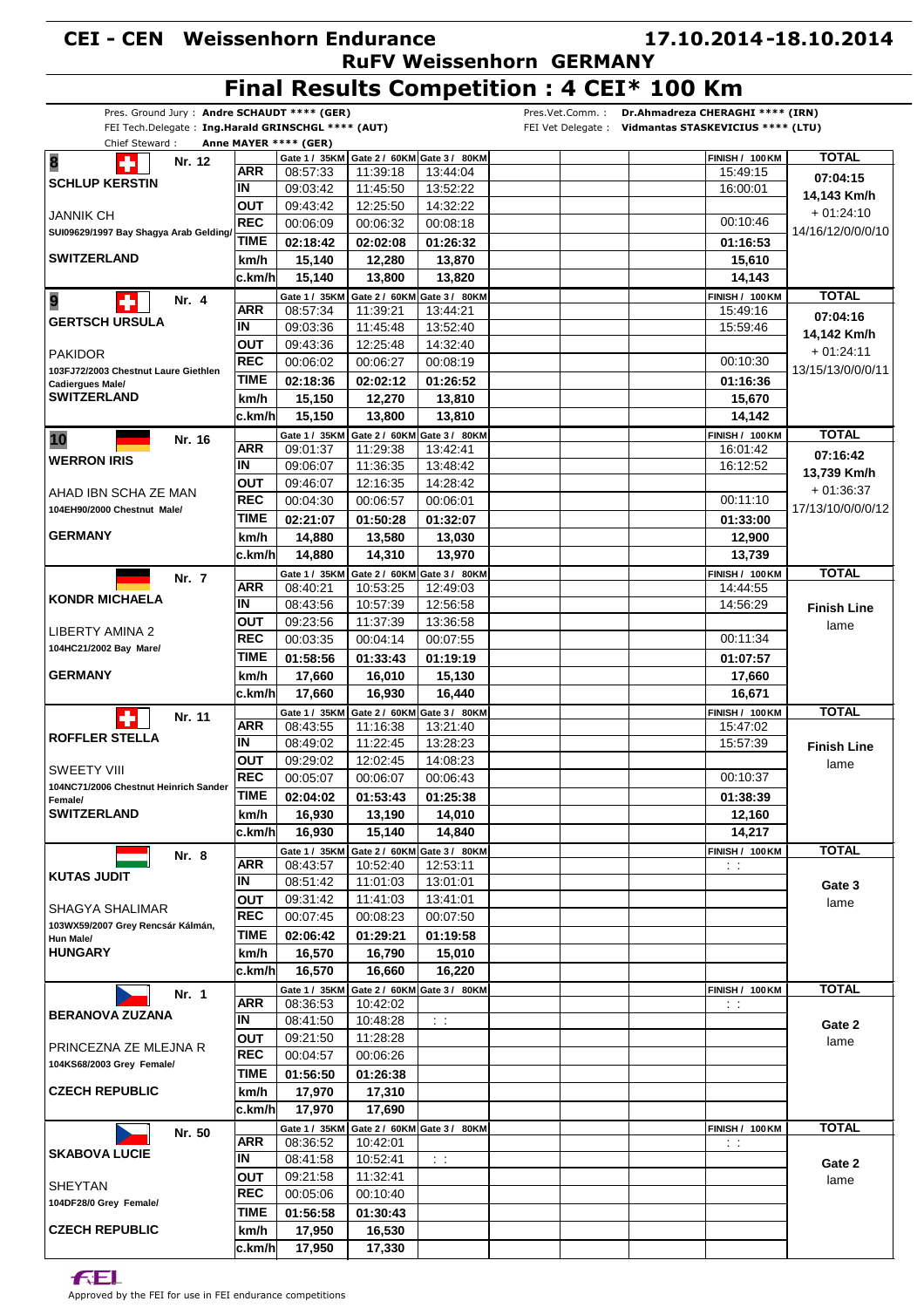### **Final Results Competition : 4 CEI\* 100 Km**

| Pres. Ground Jury: Andre SCHAUDT **** (GER)        |                       |               |                        |                                           | Pres.Vet.Comm.: | Dr.Ahmadreza CHERAGHI **** (IRN)                    |               |
|----------------------------------------------------|-----------------------|---------------|------------------------|-------------------------------------------|-----------------|-----------------------------------------------------|---------------|
| FEI Tech.Delegate: Ing.Harald GRINSCHGL **** (AUT) |                       |               |                        |                                           |                 | FEI Vet Delegate: Vidmantas STASKEVICIUS **** (LTU) |               |
| Chief Steward:                                     | Anne MAYER **** (GER) |               |                        |                                           |                 |                                                     |               |
| Nr. 2                                              |                       |               |                        | Gate 1 / 35KM Gate 2 / 60KM Gate 3 / 80KM |                 | <b>FINISH / 100 KM</b>                              | <b>TOTAL</b>  |
| <b>CARLON ANDREA</b>                               | <b>ARR</b>            | 08:58:47      | 11:24:40               |                                           |                 | $\sim$ $\sim$                                       |               |
|                                                    | IN                    | 09:01:42      | 11:27:48               | $\sim 10$                                 |                 |                                                     | Gate 2        |
| <b>DG SATI</b>                                     | lout                  | 09:41:42      | 12:07:48               |                                           |                 |                                                     | lame          |
| 103TL02/2003 Bay Gerbaulet, Dieter                 | <b>REC</b>            | 00:02:55      | 00:03:08               |                                           |                 |                                                     |               |
| Male/                                              | <b>TIME</b>           | 02:16:42      | 01:46:06               |                                           |                 |                                                     |               |
| <b>GERMANY</b>                                     | km/h                  | 15,360        | 14,140                 |                                           |                 |                                                     |               |
|                                                    | lc.km/hl              | 15,360        | 14.830                 |                                           |                 |                                                     |               |
| Nr. 9                                              |                       | Gate 1 / 35KM | Gate 2 / 60KM Gate 3 / | <b>80KM</b>                               |                 | <b>FINISH / 100 KM</b>                              | <b>TOTAL</b>  |
|                                                    | <b>ARR</b>            | 09:00:33      |                        |                                           |                 | $\sim$ $\sim$                                       |               |
| <b>LUYCKX MARTINE</b>                              | İΝ                    | 09:03:47      | $\sim 10$              | $\sim 10$                                 |                 |                                                     | Gate 1        |
| <b>CONNER</b>                                      | lout                  | 09:43:47      |                        |                                           |                 |                                                     | lame          |
|                                                    | <b>REC</b>            | 00:03:14      |                        |                                           |                 |                                                     |               |
| 104NV76/2006 Chestnut Lanslots Fs<br>Male/         | <b>TIME</b>           | 02:18:47      |                        |                                           |                 |                                                     |               |
| <b>BELGIUM</b>                                     | km/h                  | 15,130        |                        |                                           |                 |                                                     |               |
|                                                    | lc.km/hl              | 15,130        |                        |                                           |                 |                                                     |               |
|                                                    |                       |               |                        | Gate 1 / 35KM Gate 2 / 60KM Gate 3 / 80KM |                 | <b>FINISH / 100 KM</b>                              | <b>TOTAL</b>  |
| Nr. 17                                             | <b>ARR</b>            | 09:01:36      |                        |                                           |                 |                                                     |               |
| <b>SCHOFFEL-SKOREPA</b>                            | <b>IN</b>             | 09:06:29      |                        |                                           |                 |                                                     | Gate 1        |
| <b>MANUELA</b>                                     | lout                  | 09:46:29      |                        |                                           |                 |                                                     | lame          |
| FF MALO                                            | <b>REC</b>            | 00:04:53      |                        |                                           |                 |                                                     |               |
| 103DB48/0 Gelding/                                 | <b>TIME</b>           | 02:21:29      |                        |                                           |                 |                                                     |               |
| <b>GERMANY</b>                                     | km/h                  | 14,840        |                        |                                           |                 |                                                     |               |
|                                                    | lc.km/hl              | 14,840        |                        |                                           |                 |                                                     |               |
|                                                    |                       |               |                        |                                           |                 |                                                     |               |
|                                                    |                       |               |                        | Gate 1 / 35KM Gate 2 / 60KM Gate 3 / 80KM |                 | FINISH / 100 KM                                     | <b>TOTAL</b>  |
| Nr. 13                                             | <b>ARR</b>            |               |                        |                                           |                 | $\sim 10$                                           |               |
| <b>SCHMIDT MIEKE</b>                               | <b>IN</b>             | $\sim 10$     | $\sim 10$              | $\sim 10$                                 |                 |                                                     | Pre-Ride      |
|                                                    | lout                  |               |                        |                                           |                 |                                                     |               |
| <b>WW OAMEA</b>                                    | <b>REC</b>            |               |                        |                                           |                 |                                                     | not presented |
| 104NU89/2004 Grey Female/                          | <b>TIME</b>           |               |                        |                                           |                 |                                                     |               |
| <b>GERMANY</b>                                     |                       |               |                        |                                           |                 |                                                     |               |
|                                                    | km/h                  |               |                        |                                           |                 |                                                     |               |

Endurance-Software by Ing. H.Grinschgl info@endurance-timing.info printed : 18.10.2014 / 23.53.56

**c.km/h**



Approved by the FEI for use in FEI endurance competitions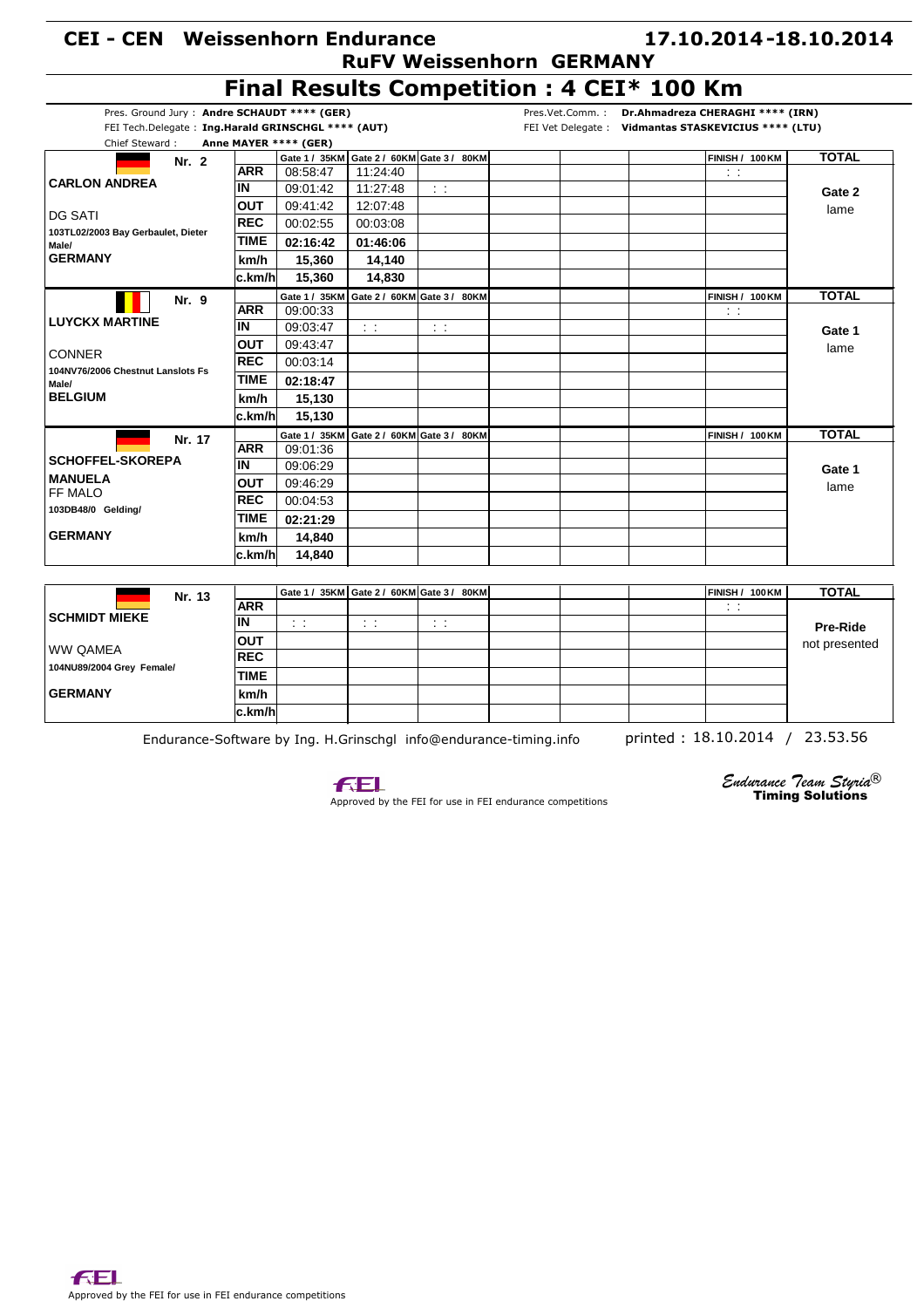### **Final Results Competition : 5 CEI-J-YR\* 100 Km**

| Pres. Ground Jury: Andre SCHAUDT **** (GER)          |             |                       |                                 |                                               | Pres.Vet.Comm.:<br>Dr.Ahmadreza CHERAGHI **** (IRN) |                 |                 |  |  |
|------------------------------------------------------|-------------|-----------------------|---------------------------------|-----------------------------------------------|-----------------------------------------------------|-----------------|-----------------|--|--|
| FEI Tech.Delegate: Ing.Harald GRINSCHGL **** (AUT)   |             |                       |                                 |                                               | FEI Vet Delegate: Vidmantas STASKEVICIUS **** (LTU) |                 |                 |  |  |
| Chief Steward:                                       |             | Anne MAYER **** (GER) |                                 |                                               |                                                     |                 |                 |  |  |
| $\overline{\mathbf{1}}$<br>Nr. 70                    |             |                       |                                 | Gate 1 / 35KM   Gate 2 / 60KM   Gate 3 / 80KM |                                                     | FINISH / 100 KM | <b>TOTAL</b>    |  |  |
|                                                      | <b>ARR</b>  | 09:34:29              | 12:07:15                        | 14:26:45                                      |                                                     | 16:35:45        | 07:20:45        |  |  |
| <b>BACHMANN JIL</b>                                  | İΝ          | 09:37:38              | 12:10:34                        | 14:31:21                                      |                                                     | 16:49:40        | 13,613 Km/h     |  |  |
|                                                      | <b>OUT</b>  | 10:17:38              | 12:50:34                        | 15:11:21                                      |                                                     |                 |                 |  |  |
| TWOM NAROOMA<br>104NQ04/2007 Grey Az. Agr. S.o.g. Ss | <b>REC</b>  | 00:03:09              | 00:03:19                        | 00:04:36                                      |                                                     | 00:13:55        | 1/1/1/0/0/0/1   |  |  |
| Fattoria 2m Female/                                  | TIME        | 02:22:38              | 01:52:56                        | 01:40:47                                      |                                                     | 01:24:24        |                 |  |  |
| <b>SWITZERLAND</b>                                   | km/h        | 14,720                | 13,280                          | 11,910                                        |                                                     | 14,220          |                 |  |  |
|                                                      | lc.km/hl    | 14,720                | 14,090                          | 13,470                                        |                                                     | 13,613          |                 |  |  |
| Nr. 71                                               |             |                       |                                 | Gate 1 / 35KM Gate 2 / 60KM Gate 3 / 80KM     |                                                     | FINISH / 100 KM | <b>TOTAL</b>    |  |  |
|                                                      | <b>ARR</b>  |                       |                                 |                                               |                                                     | $\sim$ $\sim$   |                 |  |  |
| <b>DI MAIO PASCAL</b>                                | IN          | $\sim$ 1              | $\sim$ $ \sim$<br>$\sim$ $\sim$ | $\sim$<br>$\sim$ $-$                          |                                                     |                 | <b>Pre-Ride</b> |  |  |
|                                                      | <b>OUT</b>  |                       |                                 |                                               |                                                     |                 | not presented   |  |  |
| <b>MAHIRA II</b><br>104MK24/2003 Chestnut Female/    | <b>REC</b>  |                       |                                 |                                               |                                                     |                 |                 |  |  |
|                                                      | <b>TIME</b> |                       |                                 |                                               |                                                     |                 |                 |  |  |
| <b>AUSTRIA</b>                                       | km/h        |                       |                                 |                                               |                                                     |                 |                 |  |  |
|                                                      | ∣c.km/hl    |                       |                                 |                                               |                                                     |                 |                 |  |  |

Endurance-Software by Ing. H.Grinschgl info@endurance-timing.info printed : 18.10.2014 / 23.54.30

**FEL** 

Approved by the FEI for use in FEI endurance competitions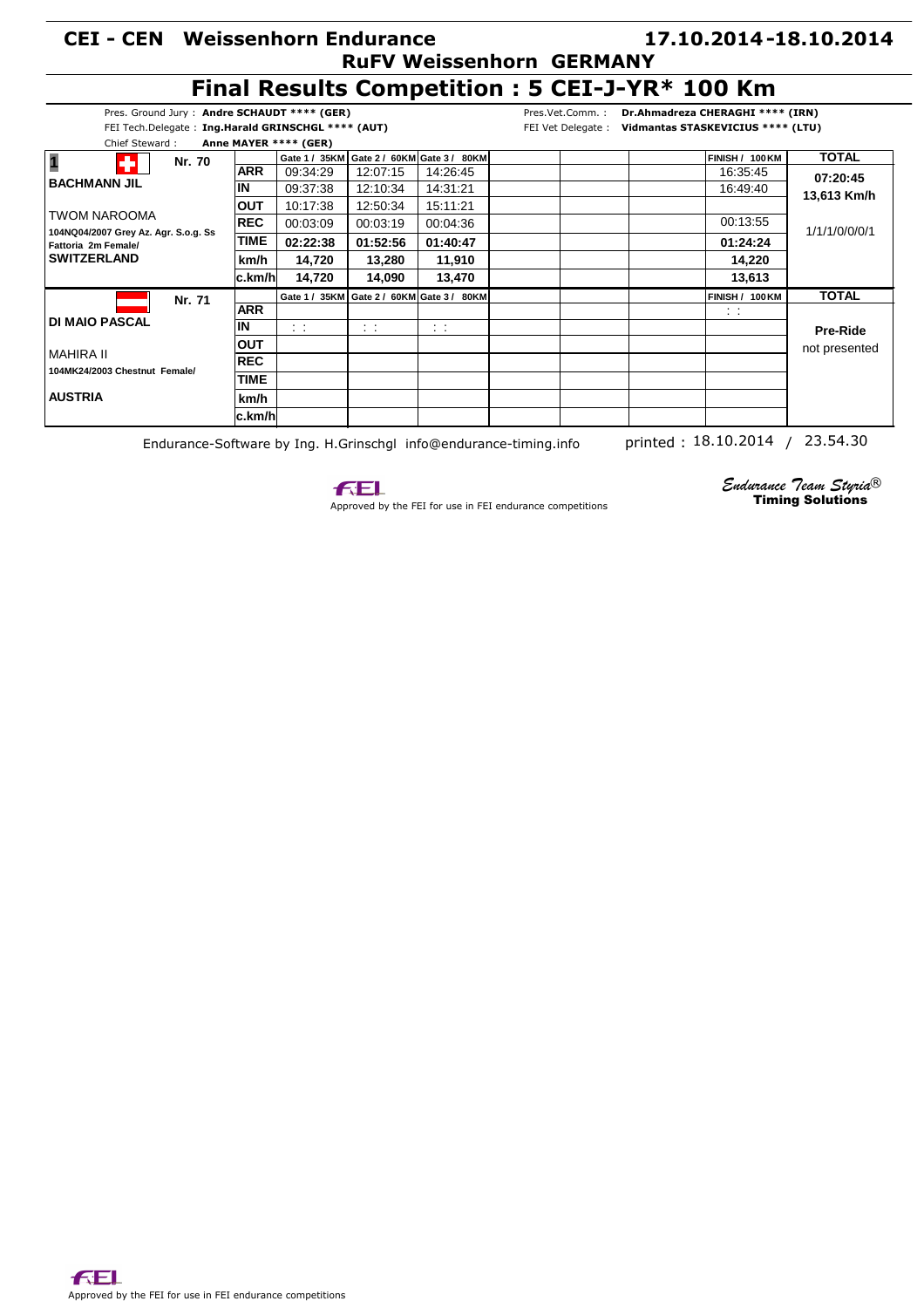### **Final Results Competition : 6 CEN-LDR 100 Km**

| Pres. Ground Jury: Andre SCHAUDT **** (GER)        |         |             |                       |          |                                               | Pres.Vet.Comm.: | Dr.Ahmadreza CHERAGHI **** (IRN)                    |               |
|----------------------------------------------------|---------|-------------|-----------------------|----------|-----------------------------------------------|-----------------|-----------------------------------------------------|---------------|
| FEI Tech.Delegate: Ing.Harald GRINSCHGL **** (AUT) |         |             |                       |          |                                               |                 | FEI Vet Delegate: Vidmantas STASKEVICIUS **** (LTU) |               |
| Chief Steward:                                     |         |             | Anne MAYER **** (GER) |          |                                               |                 |                                                     |               |
| $\overline{\mathbf{1}}$                            | Nr. 160 |             |                       |          | Gate 1 / 35KM   Gate 2 / 60KM   Gate 3 / 80KM |                 | FINISH / 100 KM                                     | TOTAL         |
|                                                    |         | <b>ARR</b>  | 08:58:48              | 11:24:38 | 13:21:40                                      |                 | 15:18:34                                            | 06:18:34      |
| <b>BLÜMEL HEIKE</b>                                |         | IN          | 09:00:53              | 11:26:43 | 13:24:36                                      |                 | 15:26:49                                            | 15,849 Km/h   |
|                                                    |         | Ιουτ        | 09:40:53              | 12:06:43 | 14:04:36                                      |                 |                                                     |               |
| <b>VOILA KOSSACK</b>                               |         | <b>REC</b>  | 00:02:05              | 00:02:05 | 00:02:56                                      |                 | 00:08:15                                            | 1/1/1/0/0/0/1 |
| CZE00724/1998 Grey Arab Mare/                      |         | <b>TIME</b> | 02:00:53              | 01:45:50 | 01:17:53                                      |                 | 01:13:58                                            |               |
| <b>GERMANY</b>                                     |         | km/h        | 17,370                | 14,170   | 15,410                                        |                 | 16,220                                              |               |
|                                                    |         | lc.km/hl    | 17,370                | 15,880   | 15,760                                        |                 | 15,849                                              |               |
| $\overline{\mathbf{2}}$                            | Nr. 161 |             |                       |          | Gate 1 / 35KM   Gate 2 / 60KM   Gate 3 / 80KM |                 | FINISH / 100 KM                                     | <b>TOTAL</b>  |
|                                                    |         | <b>ARR</b>  | 09:25:32              | 12:07:13 | 14:26:47                                      |                 | 17:06:22                                            | 08:06:22      |
| <b>REY MARTIN</b>                                  |         | IN          | 09:30:58              | 12:15:25 | 14:36:46                                      |                 | 17:26:32                                            | 12,336 Km/h   |
|                                                    |         | <b>OUT</b>  | 10:10:58              | 12:55:25 | 15:16:46                                      |                 |                                                     | $+01:47:48$   |
| <b>IOCTAVIO</b><br>10 <sub>1</sub>                 |         | <b>REC</b>  | 00:05:26              | 00:08:12 | 00:09:59                                      |                 | 00:20:10                                            | 2/2/2/0/0/0/2 |
|                                                    |         | TIME        | 02:30:58              | 02:04:27 | 01:41:21                                      |                 | 01:49:36                                            |               |
| <b>GERMANY</b>                                     |         | km/h        | 13,910                | 12,050   | 11,840                                        |                 | 10,950                                              |               |
|                                                    |         | c.km/hl     | 13,910                | 13,070   | 12,740                                        |                 | 12,336                                              |               |

Endurance-Software by Ing. H.Grinschgl info@endurance-timing.info printed : 18.10.2014 / 23.54.58

**FEL** 

Approved by the FEI for use in FEI endurance competitions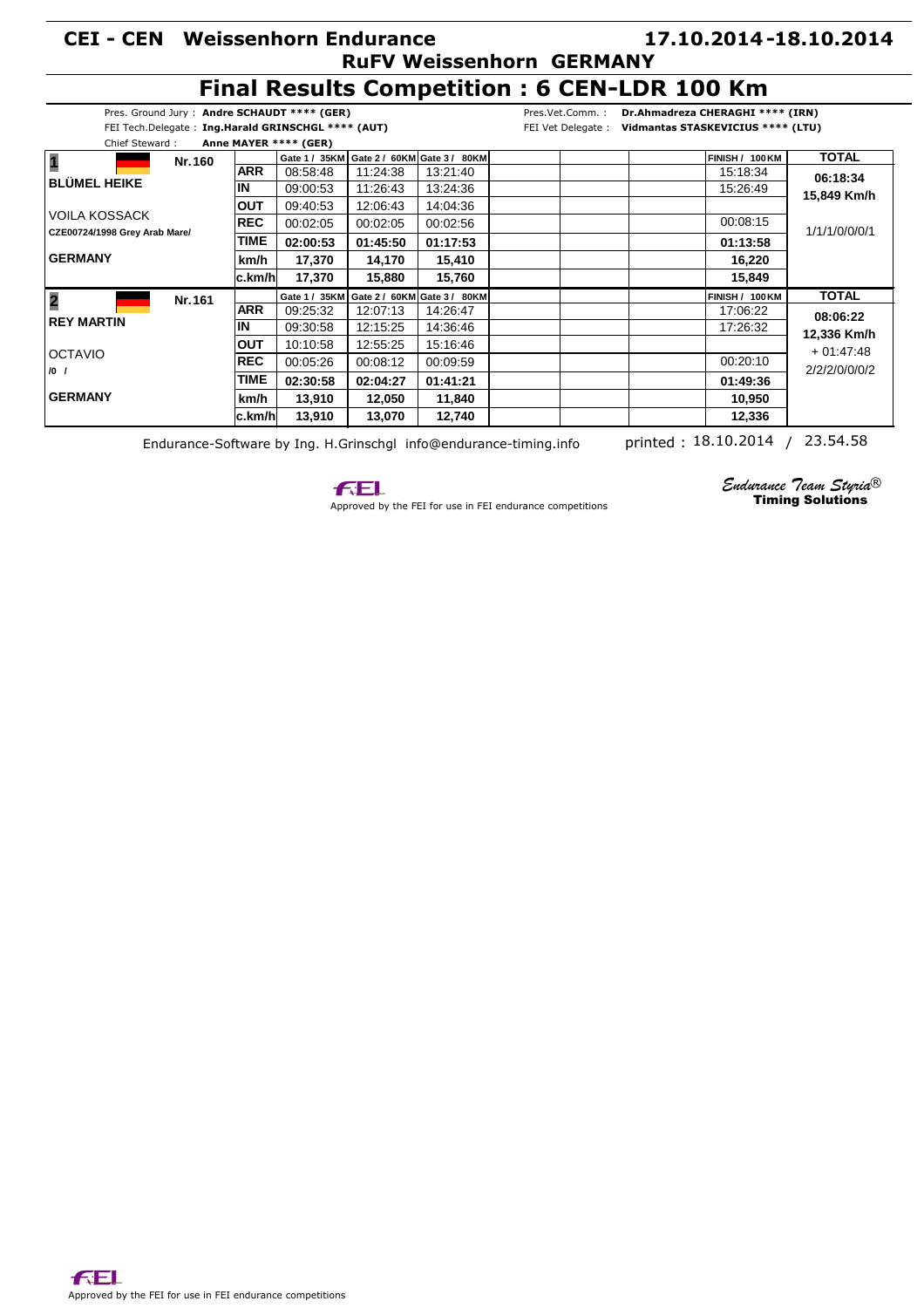| <b>Bayern-Cup 2014</b>   |                |
|--------------------------|----------------|
| Ritt:                    | Weißenhorn     |
| Datum:                   | 18.10.2014     |
| Kilometer:               | 100            |
| Höhenmeter:              | 606            |
| Schwierigkeitsgrad (SG): | $\overline{2}$ |

| ReiterIn      |        |               |       | Punkte |                   |  |           |               |  |
|---------------|--------|---------------|-------|--------|-------------------|--|-----------|---------------|--|
|               |        | Pferd         | Platz | Platz  | Kilometer         |  | <b>SG</b> |               |  |
|               |        |               |       |        | Zusatz<br>Strecke |  |           | <b>Gesamt</b> |  |
| <b>Blümel</b> | Heike  | Voila Kossack |       | 10     | 10                |  |           | <u>24</u>     |  |
| Falke-Schmidt | Katrin | Larogna       |       |        | 10                |  |           | 23            |  |
| Rey           | Martin | Octavio       |       |        | 10                |  |           | 22            |  |

Rangierung der TeilnehmerInnen beider Ritte CEI (100 Km) und CEN (100 Km) in einer Ergebnisliste!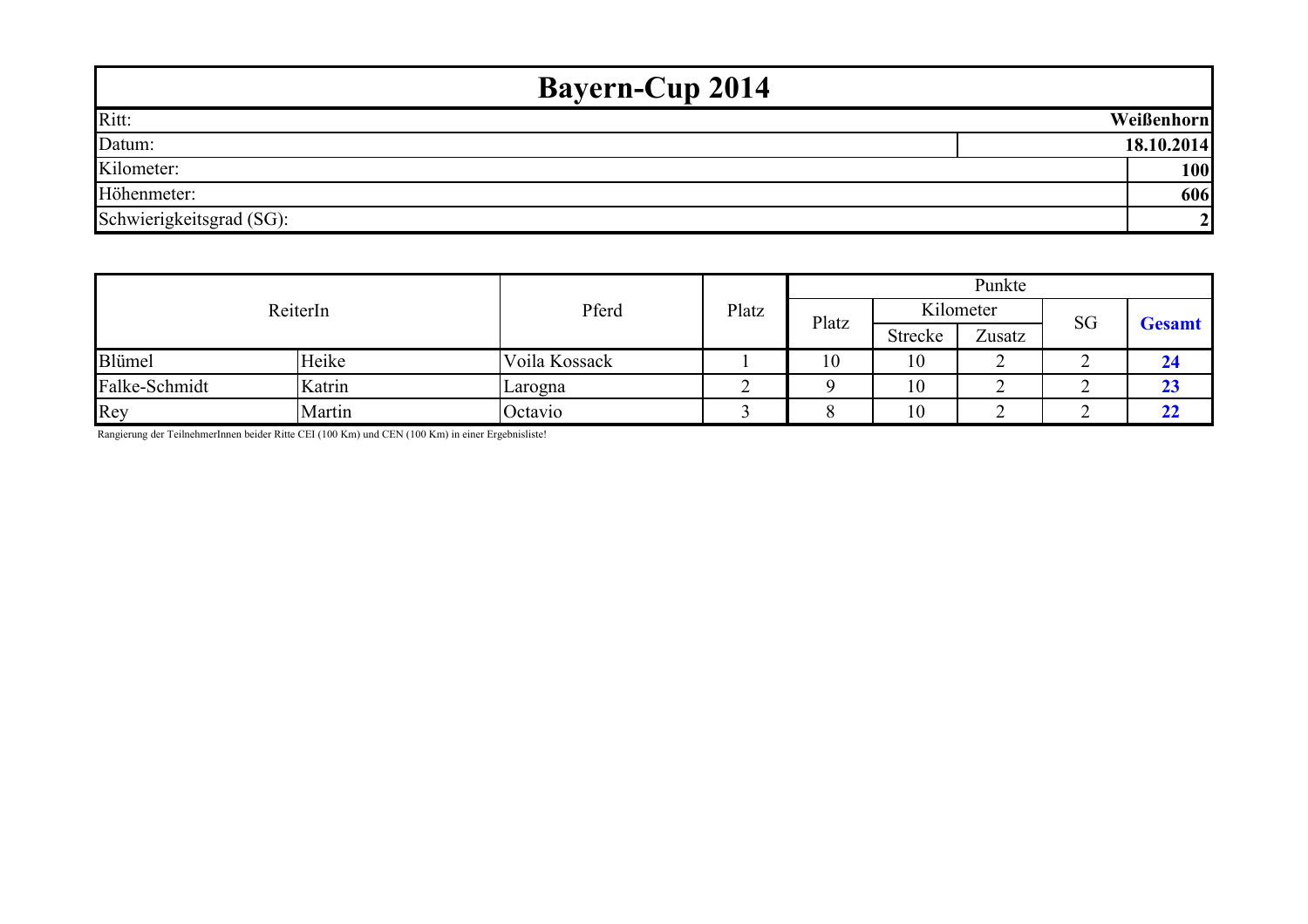### **Final Results Competition : 7 CEN-MDR 80 Km**

| Pres. Ground Jury: Andre SCHAUDT **** (GER)        |                          |                           |                      |                                                       | Pres.Vet.Comm.: Dr.Ahmadreza CHERAGHI **** (IRN)    |               |
|----------------------------------------------------|--------------------------|---------------------------|----------------------|-------------------------------------------------------|-----------------------------------------------------|---------------|
| FEI Tech.Delegate: Ing.Harald GRINSCHGL **** (AUT) |                          |                           |                      |                                                       | FEI Vet Delegate: Vidmantas STASKEVICIUS **** (LTU) |               |
| Chief Steward:                                     |                          | Anne MAYER **** (GER)     |                      |                                                       |                                                     |               |
| $\overline{\mathbf{1}}$<br>Nr. 146                 | ARR                      |                           |                      | Gate 1 / 35KM Gate 2 / 60KM Gate 3 / 70KM<br>13:24:14 | FINISH / 80 KM<br>13:57:02                          | <b>TOTAL</b>  |
| <b>PRASCH STEFANIE</b>                             | IN                       | 09:45:24<br>09:50:19      | 12:10:46<br>12:15:32 | 13:29:21                                              | 14:08:29                                            | 05:07:02      |
|                                                    |                          | 10:30:19                  | 12:55:32             |                                                       |                                                     | 15,633 Km/h   |
| <b>IS SORENTO</b>                                  | <b>OUT</b><br><b>REC</b> | 00:04:55                  |                      | 13:29:21                                              | 00:11:27                                            |               |
| $\frac{1}{0}$                                      |                          |                           | 00:04:46             | 00:05:07                                              |                                                     | 7/4/3/0/0/0/1 |
|                                                    | <b>TIME</b>              | 02:20:19                  | 01:45:13             | 00:33:49                                              | 00:27:41                                            |               |
| <b>GERMANY</b>                                     | km/h                     | 14,970                    | 14,260               | 17,740                                                | 21,670                                              |               |
|                                                    | c.km/h                   | 14,970                    | 14,660               | 15,030                                                | 15,633                                              |               |
| $\overline{\mathbf{1}}$<br>Nr.143                  | <b>ARR</b>               | Gate 1 / 35KM             |                      | Gate 2 / 60KM Gate 3 / 70KM                           | FINISH / 80 KM                                      | <b>TOTAL</b>  |
| <b>MAYER KERSTIN</b>                               | ΙN                       | 09:41:29                  | 12:09:40             | 13:24:13                                              | 13:57:02                                            | 05:07:02      |
|                                                    |                          | 09:44:19                  | 12:16:30             | 13:30:32                                              | 14:07:30                                            | 15,633 Km/h   |
| <b>IZLODKY</b>                                     | <b>OUT</b><br><b>REC</b> | 10:24:19                  | 12:56:30             | 13:30:32                                              | 00:10:28                                            |               |
| 102NE22/1994 Bay Arab Gelding/                     |                          | 00:02:50                  | 00:06:50             | 00:06:19                                              |                                                     | 2/5/4/0/0/0/1 |
|                                                    | <b>TIME</b>              | 02:14:19                  | 01:52:11             | 00:34:02                                              | 00:26:30                                            |               |
| <b>GERMANY</b>                                     | km/h                     | 15,630                    | 13,370               | 17,630                                                | 22,640                                              |               |
|                                                    | c.km/h                   | 15,630                    | 14.600               | 14,970                                                | 15,633                                              |               |
| 3<br>Nr. 140                                       | <b>ARR</b>               | Gate 1 / 35KM             |                      | Gate 2 / 60KM Gate 3 / 70KM<br>13:23:37               | FINISH / 80 KM                                      | <b>TOTAL</b>  |
| <b>ARNOLD MELANIE</b>                              | ΙN                       | 09:41:46<br>09:44:02      | 12:09:44<br>12:12:48 | 13:27:41                                              | 13:58:48<br>14:04:54                                | 05:08:48      |
|                                                    | OUT                      | 10:24:02                  | 12:52:48             | 13:27:41                                              |                                                     | 15,544 Km/h   |
| SAKARYA DES ROCHES                                 | <b>REC</b>               | 00:02:16                  | 00:03:04             | 00:04:04                                              | 00:06:06                                            | $+00.01.46$   |
| $\frac{1}{0}$                                      | <b>TIME</b>              | 02:14:02                  |                      |                                                       |                                                     | 1/2/1/0/0/0/3 |
| <b>GERMANY</b>                                     |                          |                           | 01:48:46             | 00:34:53                                              | 00:31:07                                            |               |
|                                                    | km/h                     | 15,670                    | 13,790<br>14,830     | 17,200                                                | 19,280                                              |               |
|                                                    | c.km/hl                  | 15,670                    |                      | 15,130                                                | 15,544                                              |               |
| $\overline{\mathbf{4}}$<br>Nr. 152                 | <b>ARR</b>               | Gate 1 / 35KM<br>09:41:40 | 12:09:54             | Gate 2 / 60KM Gate 3 / 70KM<br>13:23:36               | FINISH / 80 KM<br>13:58:52                          | <b>TOTAL</b>  |
| <b>SCHNAUFER MONA</b>                              | IN                       | 09:44:22                  | 12:12:54             | 13:29:04                                              | 14:06:55                                            | 05:08:52      |
|                                                    | <b>OUT</b>               | 10:24:22                  | 12:52:54             | 13:29:04                                              |                                                     | 15,541 Km/h   |
| MARIELLE CF                                        | <b>REC</b>               | 00:02:42                  | 00:03:00             | 00:05:28                                              | 00:08:03                                            | $+00:01:50$   |
| 101                                                | <b>TIME</b>              | 02:14:22                  | 01:48:32             | 00:36:10                                              | 00:29:48                                            | 3/3/2/0/0/0/4 |
| <b>GERMANY</b>                                     | km/h                     | 15,630                    | 13,820               | 16,590                                                | 20,130                                              |               |
|                                                    | c.km/hl                  | 15,630                    | 14,820               | 15,050                                                | 15,541                                              |               |
|                                                    |                          | Gate 1 / 35KM             |                      | Gate 2 / 60KM Gate 3 / 70KM                           | FINISH / 80 KM                                      | <b>TOTAL</b>  |
| 5<br>Nr. 122                                       | ARR                      | 09:44:50                  | 12:18:44             | 13:34:03                                              | 14:11:12                                            |               |
| <b>FUCHS-WOLLERMANN</b>                            | IN                       | 09:48:40                  | 12:23:53             | 13:39:17                                              | 14:17:07                                            | 05:21:12      |
| <b>BETTINA</b>                                     | <b>OUT</b>               | 10:28:40                  | 13:03:53             | 13:39:17                                              |                                                     | 14,944 Km/h   |
| <b>MON AMIE</b>                                    | <b>REC</b>               | 00:03:50                  | 00:05:09             | 00:05:14                                              | 00:05:55                                            | $+00.14.10$   |
| $\frac{1}{0}$                                      | TIME                     | 02:18:40                  | 01:55:13             | 00:35:24                                              | 00:31:55                                            | 6/8/5/0/0/0/5 |
| <b>GERMANY</b>                                     | km/h                     | 15,140                    | 13,020               | 16,950                                                | 18,800                                              |               |
|                                                    | c.km/h                   | 15,140                    | 14,180               | 14,520                                                | 14,944                                              |               |
|                                                    |                          |                           |                      |                                                       |                                                     |               |
|                                                    |                          | Gate 1 / 35KM             |                      | Gate 2 / 60KM Gate 3 / 70KM                           | FINISH / 80 KM                                      | <b>TOTAL</b>  |
| $6\phantom{a}$<br>Nr. 155                          | <b>ARR</b>               | 09:41:50                  | 12:16:32             | 13:38:58                                              | 14:18:20                                            |               |
| <b>VOGT ALEXANDRA</b>                              | IN                       | 09:47:12                  | 12:22:22             | 13:42:36                                              | 14:26:14                                            | 05:28:20      |
|                                                    | ΟUΤ                      | 10:27:12                  | 13:02:22             | 13:42:36                                              |                                                     | 14,619 Km/h   |
| FRANZI IBN VRONI                                   | <b>REC</b>               | 00:05:22                  | 00:05:50             | 00:03:38                                              | 00:07:54                                            | $+00:21:18$   |
| $\frac{1}{0}$                                      | <b>TIME</b>              | 02:17:12                  | 01:55:10             | 00:40:14                                              | 00:35:44                                            | 5/6/8/0/0/0/6 |
| <b>GERMANY</b>                                     | km/h                     | 15,310                    | 13,020               | 14,910                                                | 16,790                                              |               |
|                                                    | c.km/h                   | 15,310                    | 14,260               | 14,350                                                | 14,619                                              |               |
|                                                    |                          | Gate 1 / 35KM             |                      | Gate 2 / 60KM Gate 3 / 70KM                           | FINISH / 80 KM                                      | <b>TOTAL</b>  |
| $\overline{7}$<br>Nr.148                           | <b>ARR</b>               | 09:42:41                  | 12:10:50             | 13:31:45                                              | 14:19:08                                            |               |
| <b>RÖHM JULE</b>                                   | IN                       | 09:51:08                  | 12:23:06             | 13:42:11                                              | 14:37:51                                            | 05:29:08      |
|                                                    | OUT                      | 10:31:08                  | 13:03:06             | 13:42:11                                              |                                                     | 14,584 Km/h   |
| BANU                                               | <b>REC</b>               | 00:08:27                  | 00:12:16             | 00:10:26                                              | 00:18:43                                            | $+00:22:06$   |
| $\frac{1}{0}$                                      | <b>TIME</b>              | 02:21:08                  | 01:51:58             | 00:39:05                                              | 00:36:57                                            | 8/7/7/0/0/0/7 |
| <b>GERMANY</b>                                     | km/h                     | 14,880                    | 13,400               | 15,350                                                | 16,240                                              |               |
|                                                    | c.km/h                   | 14,880                    | 14,220               | 14,370                                                | 14,584                                              |               |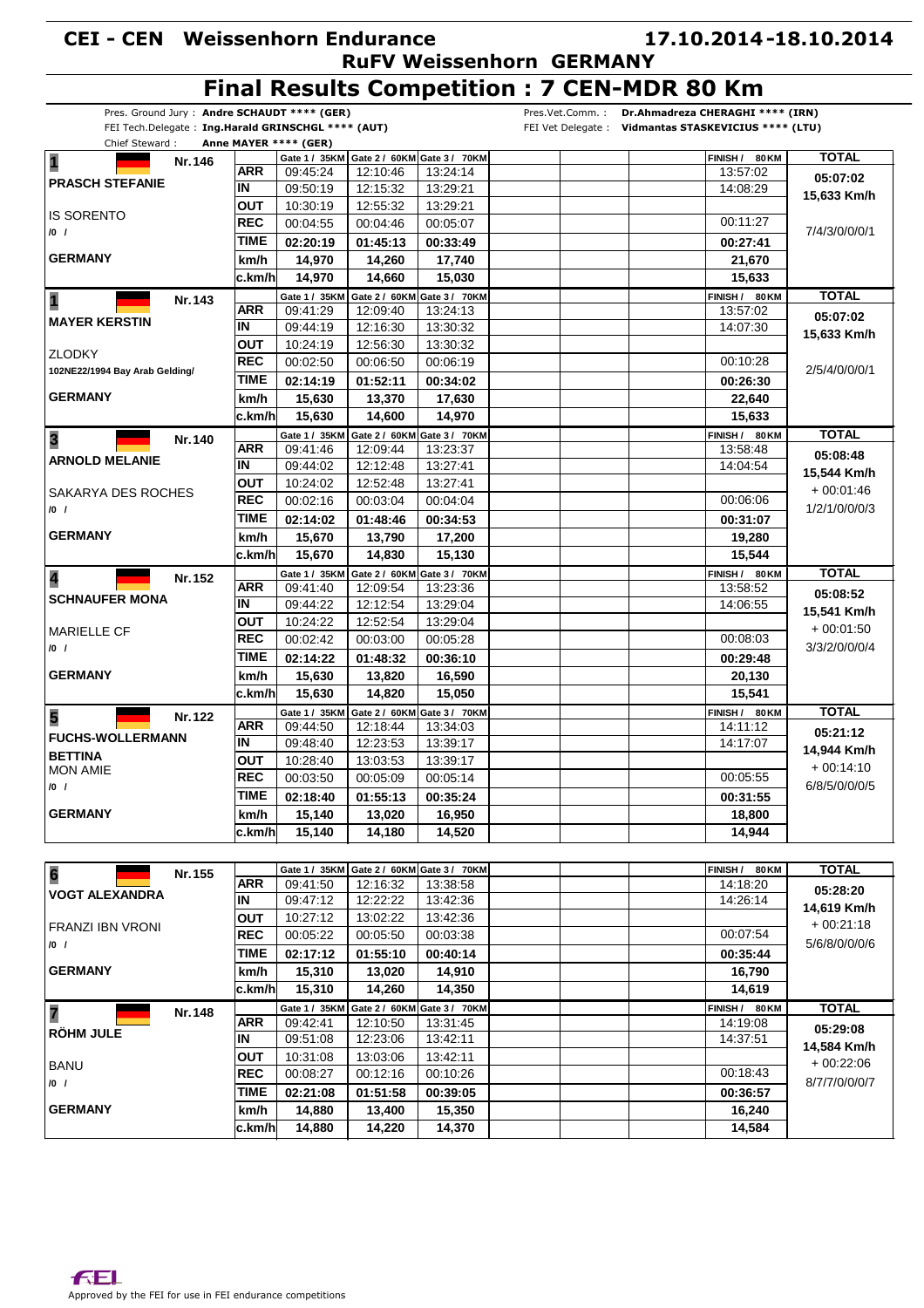## **Final Results Competition : 7 CEN-MDR 80 Km**

|                                                           |         |                  | FEI Tech.Delegate: Ing.Harald GRINSCHGL **** (AUT) |          |                                           | FEI Vet Delegate: Vidmantas STASKEVICIUS **** (LTU) |                   |
|-----------------------------------------------------------|---------|------------------|----------------------------------------------------|----------|-------------------------------------------|-----------------------------------------------------|-------------------|
| Chief Steward:                                            |         |                  | Anne MAYER **** (GER)                              |          |                                           |                                                     |                   |
| 8                                                         | Nr. 141 |                  |                                                    |          | Gate 1 / 35KM Gate 2 / 60KM Gate 3 / 70KM | FINISH / 80 KM                                      | <b>TOTAL</b>      |
| <b>BECHTER PETER</b>                                      |         | ARR              | 09:54:48                                           | 12:22:44 | 13:38:55                                  | 14:27:10                                            | 05:37:10          |
|                                                           |         | İΝ               | 09:57:57                                           | 12:24:25 | 13:40:24                                  | 14:32:08                                            | 14,236 Km/h       |
| <b>NUBIE</b>                                              |         | <b>OUT</b>       | 10:37:57                                           | 13:04:25 | 13:40:24                                  |                                                     | $+00:30:08$       |
| 104KC47/0 Mare/                                           |         | <b>REC</b>       | 00:03:09                                           | 00:01:41 | 00:01:29                                  | 00:04:58                                            | 12/9/6/0/0/0/8    |
|                                                           |         | <b>TIME</b>      | 02:27:57                                           | 01:46:28 | 00:35:59                                  | 00:46:46                                            |                   |
| <b>SWITZERLAND</b>                                        |         | km/h             | 14,190                                             | 14,090   | 16,670                                    | 12,830                                              |                   |
|                                                           |         | c.km/hl          | 14,190                                             | 14,150   | 14,460                                    | 14,236                                              |                   |
| 9                                                         | Nr. 144 |                  | Gate 1 / 35KM                                      |          | Gate 2 / 60KM Gate 3 / 70KM               | FINISH / 80 KM                                      | <b>TOTAL</b>      |
|                                                           |         | <b>ARR</b>       | 09:57:14                                           | 12:36:35 | 13:58:01                                  | 14:37:22                                            | 05:47:22          |
| <b>MAYER SIMON</b>                                        |         | IN               | 10:06:21                                           | 12:43:47 | 14:04:42                                  | 14:48:06                                            |                   |
|                                                           |         | <b>OUT</b>       | 10:46:21                                           | 13:23:47 | 14:04:42                                  |                                                     | 13,818 Km/h       |
| <b>BA</b> LYANA                                           |         | <b>REC</b>       | 00:09:07                                           | 00:07:12 | 00:06:41                                  | 00:10:44                                            | $+00:40:20$       |
| $/0$ /                                                    |         | <b>TIME</b>      | 02:36:21                                           | 01:57:26 | 00:40:55                                  | 00:32:40                                            | 13/13/9/0/0/0/9   |
| <b>AUSTRIA</b>                                            |         | km/h             | 13,430                                             | 12,770   | 14,660                                    | 18,370                                              |                   |
|                                                           |         | c.km/hl          | 13,430                                             | 13,150   | 13,350                                    | 13,818                                              |                   |
|                                                           |         |                  | Gate 1 / 35KM                                      |          |                                           |                                                     | <b>TOTAL</b>      |
| 10                                                        | Nr. 147 | <b>ARR</b>       | 09:44:16                                           | 12:30:17 | Gate 2 / 60KM Gate 3 / 70KM<br>13:59:24   | FINISH / 80 KM<br>14:57:14                          |                   |
| <b>REICHARDT GÜNTER</b>                                   |         | IN               | 09:51:20                                           | 12:38:13 | 14:07:29                                  | 15:13:53                                            | 06:07:14          |
|                                                           |         | <b>OUT</b>       | 10:31:20                                           | 13:18:13 | 14:07:29                                  |                                                     | 13,071 Km/h       |
| <b>CORONA</b>                                             |         | <b>REC</b>       | 00:07:04                                           | 00:07:56 | 00:08:05                                  | 00:16:39                                            | $+01:00:12$       |
| $/0$ /                                                    |         | <b>TIME</b>      |                                                    |          |                                           | 00:49:45                                            | 9/12/10/0/0/0/10  |
| <b>GERMANY</b>                                            |         |                  | 02:21:20                                           | 02:06:53 | 00:49:16                                  |                                                     |                   |
|                                                           |         | km/h             | 14,860                                             | 11,820   | 12,180                                    | 12,060                                              |                   |
|                                                           |         | c.km/h           | 14,860                                             | 13,420   | 13,230                                    | 13,071                                              |                   |
| 11                                                        | Nr. 153 | <b>ARR</b>       |                                                    |          | Gate 1 / 35KM Gate 2 / 60KM Gate 3 / 70KM | FINISH / 80 KM                                      | <b>TOTAL</b>      |
| <b>VON ARNIM LEONIE</b>                                   |         | IN               | 10:08:37                                           | 12:59:28 | 14:24:48                                  | 15:17:52                                            | 06:27:52          |
|                                                           |         |                  | 10:09:48                                           | 13:03:18 | 14:27:08                                  | 15:20:33                                            | 12,375 Km/h       |
| <b>MAGNAT</b>                                             |         | OUT              | 10:49:48                                           | 13:43:18 | 14:27:08                                  |                                                     | $+01:20:50$       |
| 10 <sub>1</sub>                                           |         | <b>REC</b>       | 00:01:11                                           | 00:03:50 | 00:02:20                                  | 00:02:41                                            | 14/14/11/0/0/0/11 |
|                                                           |         | <b>TIME</b>      | 02:39:48                                           | 02:13:30 | 00:43:50                                  | 00:50:44                                            |                   |
| <b>GERMANY</b>                                            |         | km/h             | 13,140                                             | 11,240   | 13,690                                    | 11,830                                              |                   |
|                                                           |         | c.km/h           | 13,140                                             | 12,270   | 12,460                                    | 12,375                                              |                   |
|                                                           | Nr. 149 |                  | Gate 1 / 35KM                                      |          | Gate 2 / 60KM Gate 3 / 70KM               | FINISH / 80 KM                                      | <b>TOTAL</b>      |
| <b>RÖHM MERLE</b>                                         |         | <b>ARR</b>       | 09:42:35                                           | 11:52:17 |                                           | $\sim$ $\sim$                                       |                   |
|                                                           |         |                  |                                                    |          |                                           |                                                     |                   |
|                                                           |         | ΙN               | 09:47:08                                           | 11:56:17 | $\sim 10$                                 |                                                     | Gate 2            |
|                                                           |         | OUT              | 10:27:08                                           | 12:36:17 |                                           |                                                     | lame              |
|                                                           |         | <b>REC</b>       | 00:04:33                                           | 00:04:00 |                                           |                                                     |                   |
| $/0$ /                                                    |         | <b>TIME</b>      | 02:17:08                                           | 01:29:09 |                                           |                                                     |                   |
| <b>GERMANY</b>                                            |         | km/h             | 15,310                                             | 16,830   |                                           |                                                     |                   |
|                                                           |         | lc.km/hl         | 15,310                                             | 15,910   |                                           |                                                     |                   |
|                                                           |         |                  | Gate 1 / 35KM                                      |          | Gate 2 / 60KM Gate 3 / 70KM               | FINISH / 80 KM                                      | <b>TOTAL</b>      |
|                                                           | Nr. 145 | ARR              | 09:54:48                                           | 12:22:45 |                                           | $\sim$                                              |                   |
| <b>PFISTERR PATRICIA</b>                                  |         | IN               | 09:57:41                                           | 12:27:53 | $\sim 1$                                  |                                                     |                   |
|                                                           |         | OUT              | 10:37:41                                           | 13:07:53 |                                           |                                                     | Gate 2            |
| NOUR DU ROC'H                                             |         | <b>REC</b>       | 00:02:53                                           | 00:05:08 |                                           |                                                     | retired           |
| 10 <sub>1</sub>                                           |         | TIME             |                                                    |          |                                           |                                                     |                   |
| <b>SWITZERLAND</b>                                        |         |                  | 02:27:41                                           | 01:50:12 |                                           |                                                     |                   |
|                                                           |         | km/h             | 14,220                                             | 13,610   |                                           |                                                     |                   |
|                                                           |         | c.km/h           | 14,220                                             | 13,960   |                                           |                                                     |                   |
|                                                           | Nr. 142 |                  | Gate 1 / 35KM                                      |          | Gate 2 / 60KM Gate 3 / 70KM               | FINISH / 80 KM                                      | <b>TOTAL</b>      |
|                                                           |         | <b>ARR</b><br>IN | 09:42:12                                           | 12:16:49 |                                           | $\sim 1$                                            |                   |
|                                                           |         |                  | 09:51:37                                           | 12:35:24 | $\sim 10$                                 |                                                     | Gate 2            |
|                                                           |         | ΟUΤ              | 10:31:37                                           | 13:15:24 |                                           |                                                     | metabolic         |
|                                                           |         | <b>REC</b>       | 00:09:25                                           | 00:18:35 |                                           |                                                     |                   |
|                                                           |         | <b>TIME</b>      | 02:21:37                                           | 02:03:47 |                                           |                                                     |                   |
|                                                           |         | km/h             | 14,830                                             | 12,120   |                                           |                                                     |                   |
|                                                           |         | c.km/h           | 14,830                                             | 13,560   |                                           |                                                     |                   |
| <b>HAAS CHRISTA</b><br>$/0$ /<br><b>GERMANY</b>           | Nr. 154 |                  |                                                    |          | Gate 1 / 35KM Gate 2 / 60KM Gate 3 / 70KM | FINISH / 80 KM                                      | <b>TOTAL</b>      |
|                                                           |         | <b>ARR</b>       |                                                    |          |                                           |                                                     |                   |
| <b>TURKOVA GABRIELA</b>                                   |         | IN               |                                                    |          |                                           |                                                     | <b>Pre-Ride</b>   |
|                                                           |         | OUT              |                                                    |          |                                           |                                                     | not presented     |
| <b>AL RASIM</b>                                           |         | <b>REC</b>       |                                                    |          |                                           |                                                     |                   |
|                                                           |         | <b>TIME</b>      |                                                    |          |                                           |                                                     |                   |
| <b>TARON</b><br>ARAGON<br>$10-1$<br><b>CZECH REPUBLIC</b> |         | km/h             |                                                    |          |                                           |                                                     |                   |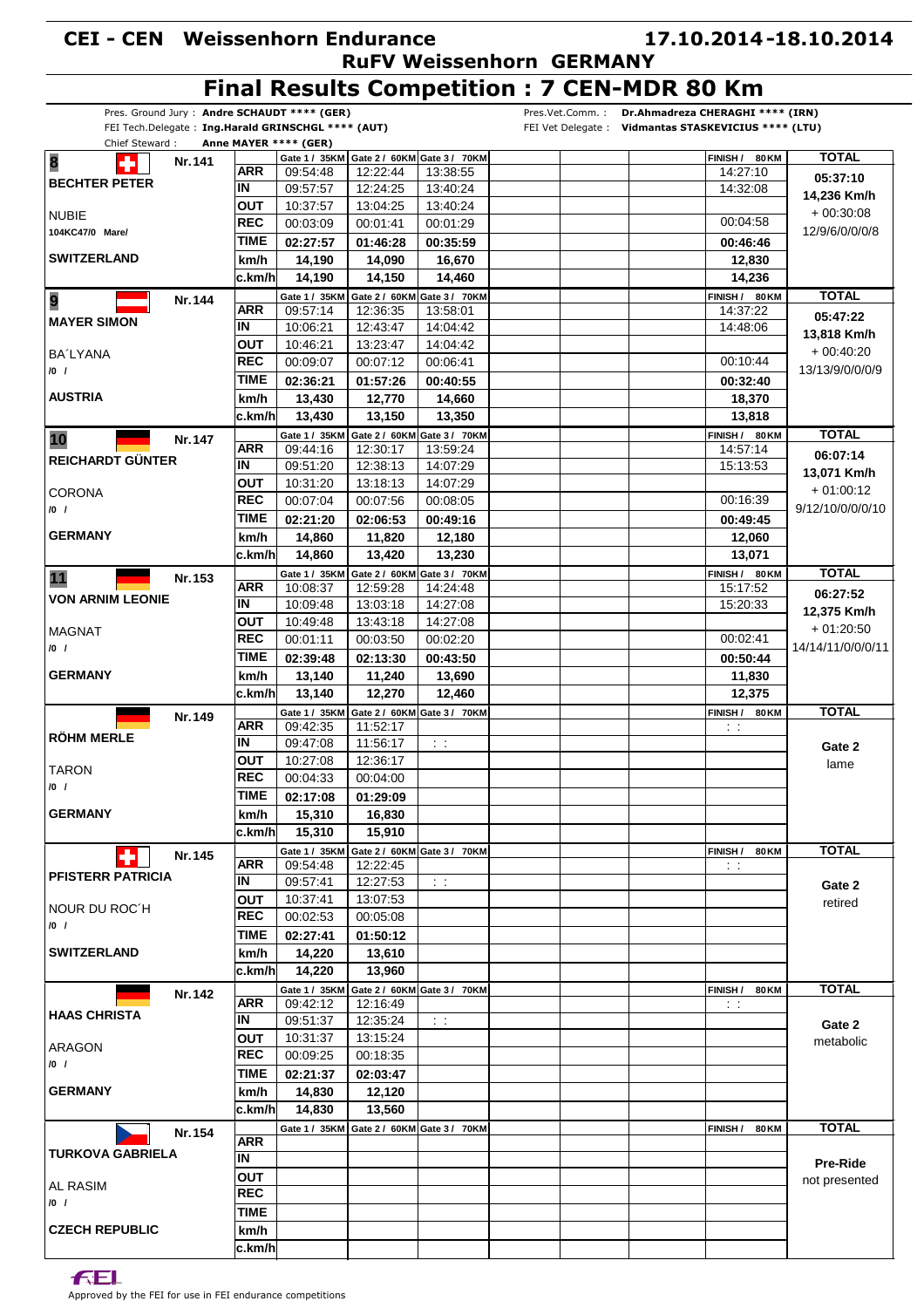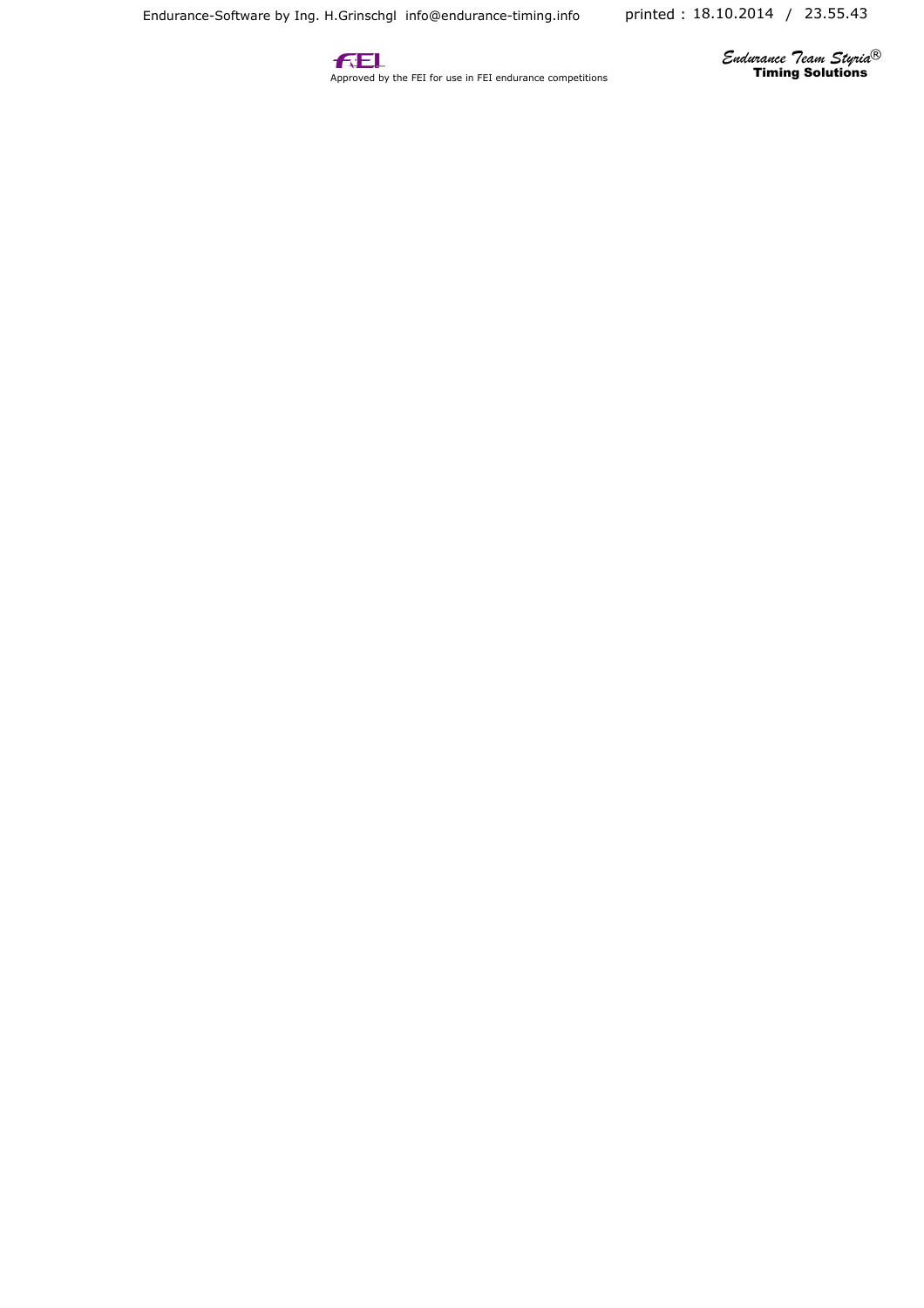|                          | <b>Bayern-Cup 2014</b> |
|--------------------------|------------------------|
| Ritt:                    | Weißenhorn             |
| Datum:                   | 18.10.2014             |
| Kilometer:               | 80                     |
| Höhenmeter:              | 418                    |
| Schwierigkeitsgrad (SG): | $\overline{2}$         |

| ReiterIn       |                |                  |       | Punkte |           |        |           |               |  |
|----------------|----------------|------------------|-------|--------|-----------|--------|-----------|---------------|--|
|                |                | Pferd            | Platz | Platz  | Kilometer |        | <b>SG</b> |               |  |
|                |                |                  |       |        | Strecke   | Zusatz |           | <b>Gesamt</b> |  |
| Mayer          | Kerstin        | Zlodky           |       | 9,5    | 8         |        |           | 19,5          |  |
| Prasch         | Stefanie       | IS Sorento       |       | 9,5    | 8         |        |           | 19,5          |  |
| Fuchs-Wollmann | <b>Bettina</b> | Mon Amie         |       |        | 8         |        | ⌒         | 18            |  |
| Vogt           | Alexandra      | Franzi ibn Vroni |       |        | 8         |        | ⌒         | 17            |  |
| Röhm           | Jule           | Banu             |       |        | 8         |        |           | 16            |  |
| Reichardt      | Günter         | Corona           | 6     |        | 8         |        |           | 15            |  |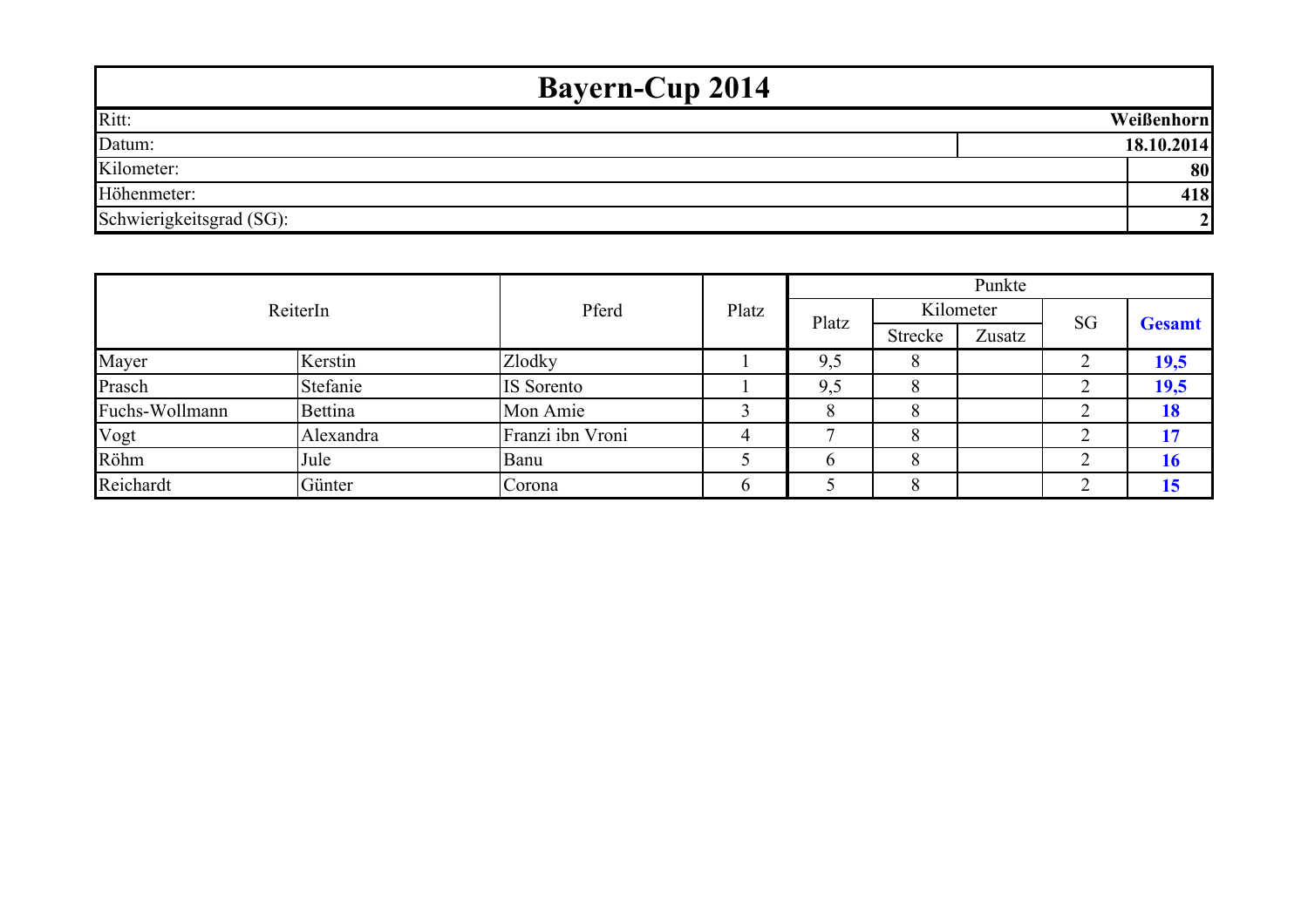### **Final Results Competition : 8 CEN 60 Km**

| Pres. Ground Jury: Andre SCHAUDT **** (GER)<br>FEI Tech.Delegate: Ing.Harald GRINSCHGL **** (AUT) |             |                       |                             | Pres.Vet.Comm.: Dr.Ahmadreza CHERAGHI **** (IRN)<br>FEI Vet Delegate: Vidmantas STASKEVICIUS **** (LTU) |                 |
|---------------------------------------------------------------------------------------------------|-------------|-----------------------|-----------------------------|---------------------------------------------------------------------------------------------------------|-----------------|
| Chief Steward:                                                                                    |             | Anne MAYER **** (GER) |                             |                                                                                                         |                 |
| $\overline{\mathbf{1}}$<br>Nr.130                                                                 |             |                       | Gate 1 / 25KM Gate 2 / 50KM | <b>FINISH /</b><br>60 KM                                                                                | <b>TOTAL</b>    |
| <b>SCHULTE MELANIE</b>                                                                            | <b>ARR</b>  | 09:39:31              | 11:49:27                    | 12:25:20                                                                                                | 03:36:20        |
|                                                                                                   | IN          | 09:44:27              | 11:54:57                    | 12:32:48                                                                                                | 16,641 Km/h     |
| <b>INDIANA JONES</b>                                                                              | <b>OUT</b>  | 10:24:27              | 11:54:57                    |                                                                                                         |                 |
| /2003 Chestnut Arab Gelding/                                                                      | <b>REC</b>  | 00:04:56              | 00:05:30                    | 00:07:28                                                                                                | 1/2/0/0/0/0/1   |
|                                                                                                   | TIME        | 01:35:27              | 01:30:30                    | 00:30:23                                                                                                |                 |
| <b>GERMANY</b>                                                                                    | km/h        | 15,720                | 16,570                      | 19,750                                                                                                  |                 |
|                                                                                                   | c.km/hl     | 15,720                | 16,130                      | 16,641                                                                                                  |                 |
| $\overline{\mathbf{1}}$<br>Nr. 134                                                                |             | Gate 1 / 25KM         | Gate 2 / 50KM               | FINISH / 60 KM                                                                                          | <b>TOTAL</b>    |
| <b>ZEUSSEL GÜNTHER</b>                                                                            | ARR         | 09:39:42              | 11:49:27                    | 12:25:20                                                                                                | 03:36:20        |
|                                                                                                   | IN          | 09:48:27              | 12:00:23                    | 12:36:29                                                                                                | 16,641 Km/h     |
| DA CAPO 159                                                                                       | <b>OUT</b>  | 10:28:27              | 12:00:23                    |                                                                                                         |                 |
| DE 404/98/0 Wallach/                                                                              | <b>REC</b>  | 00:08:45              | 00:10:56                    | 00:11:09                                                                                                | 3/3/0/0/0/0/1   |
|                                                                                                   | TIME        | 01:39:27              | 01:31:56                    | 00:24:57                                                                                                |                 |
| <b>GERMANY</b>                                                                                    | km/h        | 15,080                | 16,320                      | 24,050                                                                                                  |                 |
|                                                                                                   | c.km/hl     | 15,080                | 15.680                      | 16,641                                                                                                  |                 |
| $\overline{\mathbf{3}}$<br>Nr. 123                                                                |             | Gate 1 / 25KM         | Gate 2 / 50KM               | FINISH / 60 KM                                                                                          | <b>TOTAL</b>    |
|                                                                                                   | ARR         | 09:39:49              | 12:07:09                    | 12:41:09                                                                                                | 03:52:09        |
| <b>HÄHNEL DETLEF</b>                                                                              | IN          | 09:48:19              | 12:12:25                    | 12:47:13                                                                                                | 15,507 Km/h     |
| <b>APTERO NIKE</b>                                                                                | OUT         | 10:28:19              | 12:12:25                    |                                                                                                         | $+00.15.49$     |
| GER 45045/2000 Grey Sh. Arab Mare/                                                                | <b>REC</b>  | 00:08:30              | 00:05:16                    | 00:06:04                                                                                                | 2/5/0/0/0/0/3   |
|                                                                                                   | <b>TIME</b> | 01:39:19              | 01:44:06                    | 00:28:44                                                                                                |                 |
| <b>GERMANY</b>                                                                                    | km/h        | 15,100                | 14,410                      | 20,880                                                                                                  |                 |
|                                                                                                   | c.km/h      | 15,100                | 14,750                      | 15,507                                                                                                  |                 |
| $\overline{\mathbf{4}}$<br>Nr. 126                                                                |             | Gate 1 / 25KM         | Gate 2 / 50KM               | FINISH / 60 KM                                                                                          | <b>TOTAL</b>    |
|                                                                                                   | <b>ARR</b>  | 09:42:16              | 12:12:19                    | 12:44:30                                                                                                | 04:01:30        |
| <b>JELITTO JAQUELINE</b>                                                                          | IN          | 09:48:55              | 12:16:16                    | 12:55:52                                                                                                | 14,907 Km/h     |
| <b>WUNDERMAUS</b>                                                                                 | <b>OUT</b>  | 10:28:55              | 12:16:16                    |                                                                                                         | $+00:25:10$     |
| DE 409/09/0 Stute/                                                                                | <b>REC</b>  | 00:06:39              | 00:03:57                    | 00:11:22                                                                                                | 6/6/0/0/0/0/4   |
|                                                                                                   | TIME        | 01:45:55              | 01:47:21                    | 00:28:14                                                                                                |                 |
| <b>GERMANY</b>                                                                                    | km/h        | 14,160                | 13,970                      | 21,250                                                                                                  |                 |
|                                                                                                   | c.km/h      | 14,160                | 14,070                      | 14,907                                                                                                  |                 |
| 5<br>Nr.129                                                                                       |             | Gate 1 / 25KM         | Gate 2 / 50KM               | FINISH / 60 KM                                                                                          | <b>TOTAL</b>    |
|                                                                                                   | <b>ARR</b>  | 09:45:19              | 12:16:28                    | 12:57:30                                                                                                | 04:05:30        |
| NÄGEL ANNIKA                                                                                      | IN          | 09:54:06              | 12:26:45                    | 13:10:59                                                                                                | 14,664 Km/h     |
| INSH ALLAH NAZAR                                                                                  | OUT         | 10:34:06              | 12:26:45                    |                                                                                                         | $+00:29:10$     |
| $10-1$                                                                                            | <b>REC</b>  | 00:08:47              | 00:10:17                    | 00:13:29                                                                                                | 5/7/0/0/0/0/5   |
|                                                                                                   | <b>TIME</b> | 01:42:06              | 01:52:39                    | 00:30:45                                                                                                |                 |
| <b>GERMANY</b>                                                                                    | km/h        | 14,690                | 13,320                      | 19,510                                                                                                  |                 |
|                                                                                                   | c.km/h      | 14,690                | 13,970                      | 14,664                                                                                                  |                 |
| $6\phantom{a}$<br>Nr. 124                                                                         |             | Gate 1 / 25KM         | Gate 2 / 50KM               | FINISH / 60 KM                                                                                          | <b>TOTAL</b>    |
|                                                                                                   | <b>ARR</b>  | 09:42:25              | 12:14:42                    | 12:56:14                                                                                                | 04:16:14        |
| <b>HAYDN MANUELA</b>                                                                              | IN          | 09:51:58              | 12:23:37                    | 13:06:34                                                                                                | 14,050 Km/h     |
| <b>MAHARET</b>                                                                                    | <b>OUT</b>  | 10:31:58              | 12:23:37                    |                                                                                                         | $+00:39:54$     |
| $/0$ /                                                                                            | <b>REC</b>  | 00:09:33              | 00:08:55                    | 00:10:20                                                                                                | 9/8/0/0/0/0/6   |
|                                                                                                   | <b>TIME</b> | 01:51:58              | 01:51:39                    | 00:32:37                                                                                                |                 |
| <b>GERMANY</b>                                                                                    | km/h        | 13,400                | 13,430                      | 18,400                                                                                                  |                 |
|                                                                                                   | c.km/h      | 13,400                | 13,420                      | 14,050                                                                                                  |                 |
| $6\phantom{a}$<br>Nr.133                                                                          |             | Gate 1 / 25KM         | Gate 2 / 50KM               | FINISH / 60 KM                                                                                          | <b>TOTAL</b>    |
| <b>VON STEMMEN DÖRTE</b>                                                                          | <b>ARR</b>  | 09:42:19              | 12:14:40                    | 12:56:14                                                                                                | 04:16:14        |
|                                                                                                   | IN          | 09:51:47              | 12:23:39                    | 13:06:38                                                                                                | 14,050 Km/h     |
| <b>DALIAH</b>                                                                                     | <b>OUT</b>  | 10:31:47              | 12:23:39                    |                                                                                                         | $+00:39:54$     |
| $/0$ /                                                                                            | <b>REC</b>  | 00:09:28              | 00:08:59                    | 00:10:24                                                                                                | 8/9/0/0/0/0/6   |
|                                                                                                   | <b>TIME</b> | 01:51:47              | 01:51:52                    | 00:32:35                                                                                                |                 |
| <b>GERMANY</b>                                                                                    | km/h        | 13,420                | 13,410                      | 18,410                                                                                                  |                 |
|                                                                                                   | c.km/h      | 13,420                | 13,410                      | 14,050                                                                                                  |                 |
| 8<br>Nr.131                                                                                       |             | Gate 1 / 25KM         | Gate 2 / 50KM               | FINISH / 60 KM                                                                                          | <b>TOTAL</b>    |
|                                                                                                   | <b>ARR</b>  | 09:49:54              | 12:30:46                    | 13:13:59                                                                                                | 04:27:59        |
| <b>SEPP NINA</b>                                                                                  | IN          | 09:59:20              | 12:38:32                    | 13:24:23                                                                                                | 13,434 Km/h     |
| <b>SUERTE</b>                                                                                     | <b>OUT</b>  | 10:39:20              | 12:38:32                    |                                                                                                         | $+00:51:39$     |
|                                                                                                   | <b>REC</b>  | 00:09:26              | 00:07:46                    | 00:10:24                                                                                                | 10/11/0/0/0/0/8 |
| $/0$ /                                                                                            | <b>TIME</b> | 01:53:20              | 01:59:12                    | 00:35:27                                                                                                |                 |
| <b>GERMANY</b>                                                                                    | km/h        | 13,240                | 12,580                      | 16,930                                                                                                  |                 |
|                                                                                                   | c.km/h      | 13,240                | 12,900                      | 13,434                                                                                                  |                 |
|                                                                                                   |             |                       |                             |                                                                                                         |                 |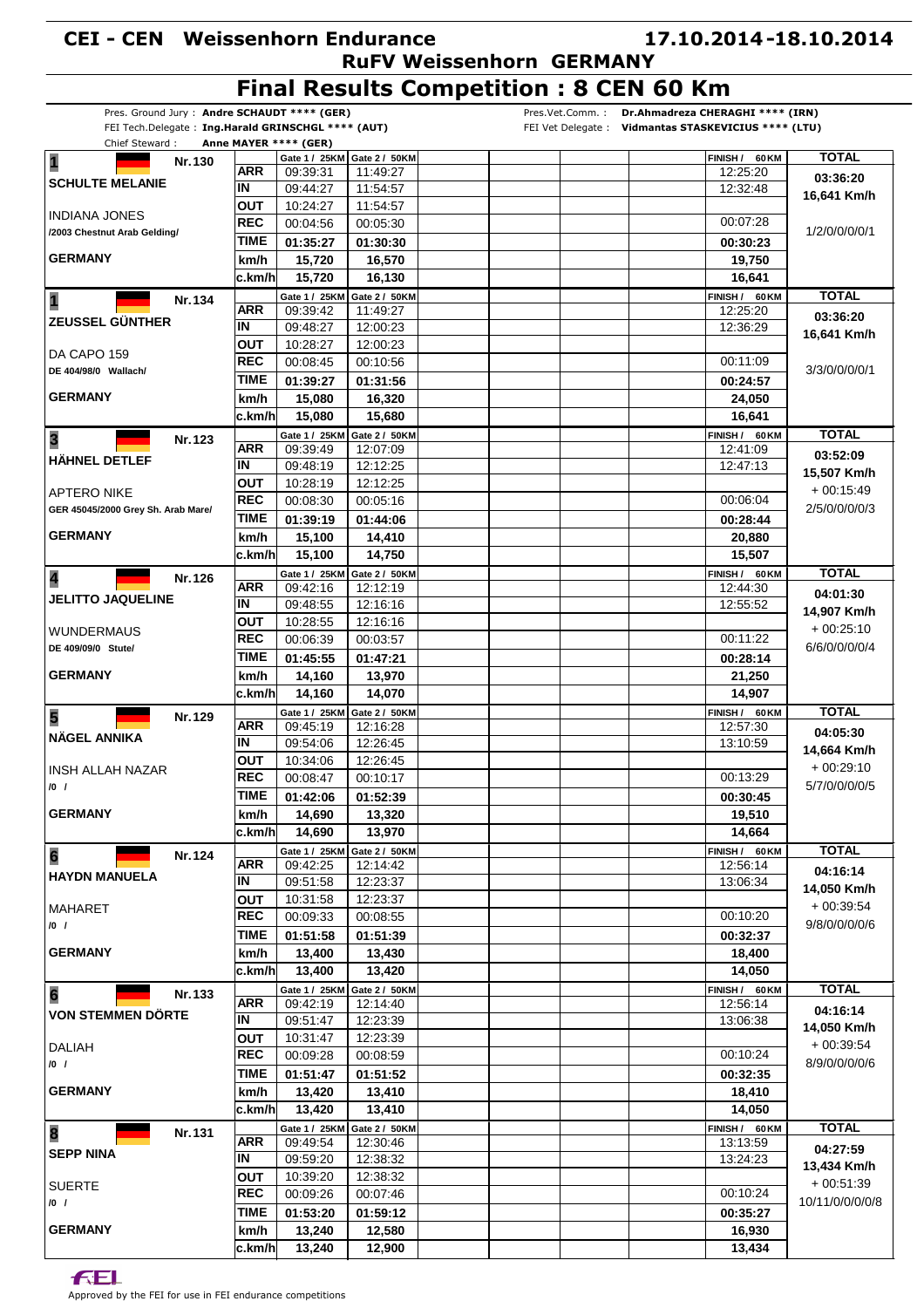### **Final Results Competition : 8 CEN 60 Km**

| Pres. Ground Jury: Andre SCHAUDT **** (GER)        |         |             |                       |                             |  |  | Pres.Vet.Comm.: Dr.Ahmadreza CHERAGHI **** (IRN)     |                  |
|----------------------------------------------------|---------|-------------|-----------------------|-----------------------------|--|--|------------------------------------------------------|------------------|
| FEI Tech.Delegate: Ing.Harald GRINSCHGL **** (AUT) |         |             |                       |                             |  |  | FEI Vet Delegate : Vidmantas STASKEVICIUS **** (LTU) |                  |
| Chief Steward:                                     |         |             | Anne MAYER **** (GER) |                             |  |  |                                                      |                  |
| 9                                                  | Nr. 132 |             |                       | Gate 1 / 25KM Gate 2 / 50KM |  |  | <b>FINISH/</b><br>60 KM                              | <b>TOTAL</b>     |
| <b>STEIDLE KATHRIN</b>                             |         | ARR         | 09:49:50              | 12:29:57                    |  |  | 13:14:02                                             | 04:28:02         |
|                                                    |         | IN          | 09:55:27              | 12:35:35                    |  |  | 13:26:22                                             | 13,431 Km/h      |
| <b>SEDEF</b>                                       |         | <b>OUT</b>  | 10:35:27              | 12:35:35                    |  |  |                                                      | $+00.51.42$      |
| $/0$ /                                             |         | <b>REC</b>  | 00:05:37              | 00:05:38                    |  |  | 00:12:20                                             | 7/10/0/0/0/0/9   |
|                                                    |         | <b>TIME</b> | 01:49:27              | 02:00:08                    |  |  | 00:38:27                                             |                  |
| <b>GERMANY</b>                                     |         | km/h        | 13,700                | 12,490                      |  |  | 15,600                                               |                  |
|                                                    |         | c.km/h      | 13,700                | 13,070                      |  |  | 13,431                                               |                  |
| 10                                                 | Nr.135  |             | Gate 1 / 25KM         | Gate 2 / 50KM               |  |  | FINISH / 60 KM                                       | <b>TOTAL</b>     |
|                                                    |         | ARR         | 10:05:45              | 12:57:56                    |  |  | 13:37:40                                             | 04:45:40         |
| <b>WIEMER UTE</b>                                  |         | IN          | 10:12:38              | 13:02:51                    |  |  | 13:48:57                                             | 12,602 Km/h      |
|                                                    |         | OUT         | 10:52:38              | 13:02:51                    |  |  |                                                      | $+01:09:20$      |
| <b>ELFAMIR</b><br>/0 /UTE WIEMER                   |         | <b>REC</b>  | 00:06:53              | 00:04:55                    |  |  | 00:11:17                                             | 13/13/0/0/0/0/10 |
|                                                    |         | <b>TIME</b> | 02:00:38              | 02:10:13                    |  |  | 00:34:49                                             |                  |
| <b>GERMANY</b>                                     |         | km/h        | 12,430                | 11,520                      |  |  | 17,230                                               |                  |
|                                                    |         | c.km/h      | 12,430                | 11,960                      |  |  | 12,602                                               |                  |
| 11                                                 | Nr. 125 |             | Gate 1 / 25KM         | Gate 2 / 50KM               |  |  | FINISH / 60 KM                                       | <b>TOTAL</b>     |
|                                                    |         | ARR         | 09:53:41              | 12:48:39                    |  |  | 13:43:18                                             | 05:00:18         |
| <b>HEINISCH PETRA</b>                              |         | IN          | 09:58:45              | 12:53:23                    |  |  | 13:50:39                                             | 11,988 Km/h      |
|                                                    |         | <b>OUT</b>  | 10:38:45              | 12:53:23                    |  |  |                                                      | $+01:23:58$      |
| <b>MISS MINNIE</b><br>$/0$ /                       |         | <b>REC</b>  | 00:05:04              | 00:04:44                    |  |  | 00:07:21                                             | 12/12/0/0/0/0/11 |
|                                                    |         | <b>TIME</b> | 01:55:45              | 02:14:38                    |  |  | 00:49:55                                             |                  |
| <b>GERMANY</b>                                     |         | km/h        | 12,960                | 11,140                      |  |  | 12,020                                               |                  |
|                                                    |         | c.km/h      | 12,960                | 11,980                      |  |  | 11,988                                               |                  |
|                                                    | Nr. 121 |             | Gate 1 / 25KM         | Gate 2 / 50KM               |  |  | FINISH / 60 KM                                       | <b>TOTAL</b>     |
| <b>BUSCHINA NADINE</b>                             |         | <b>ARR</b>  | 09:45:28              |                             |  |  | $\sim 10$                                            |                  |
|                                                    |         | IN          | 09:55:16              | $\sim 10$                   |  |  |                                                      | Gate 1           |
| <b>GUITANO</b>                                     |         | <b>OUT</b>  | 10:35:16              |                             |  |  |                                                      | retired          |
| $/0$ /                                             |         | <b>REC</b>  | 00:09:48              |                             |  |  |                                                      |                  |
|                                                    |         | <b>TIME</b> | 01:55:16              |                             |  |  |                                                      |                  |
| <b>GERMANY</b>                                     |         | km/h        | 13,010                |                             |  |  |                                                      |                  |
|                                                    |         | c.km/h      | 13,010                |                             |  |  |                                                      |                  |
|                                                    | Nr. 127 |             | Gate 1 / 25KM         | Gate 2 / 50KM               |  |  | FINISH / 60 KM                                       | <b>TOTAL</b>     |
|                                                    |         | ARR         | 09:39:37              | 11:49:28                    |  |  | $\sim 1$                                             |                  |
| <b>MÜLLER MAREIKE</b>                              |         | IN          | 09:43:07              | 11:58:57                    |  |  |                                                      | Gate 2           |
| <b>SYRIUS</b>                                      |         | OUT         | 10:23:07              | 11:58:57                    |  |  |                                                      | lame             |
| /2003 Grey Shagya Arab Gelding/                    |         | REC         | 00:03:30              | 00:09:29                    |  |  |                                                      |                  |
|                                                    |         | <b>TIME</b> | 01:40:07              | 01:35:50                    |  |  |                                                      |                  |
| <b>GERMANY</b>                                     |         | km/h        | 14,980                | 15,650                      |  |  |                                                      |                  |
|                                                    |         | c.km/h      | 14,980                | 15,310                      |  |  |                                                      |                  |

Endurance-Software by Ing. H.Grinschgl info@endurance-timing.info printed : 18.10.2014 / 23.56.13

**FEL** 

*Endurance Team Styria*  Timing Solutions ®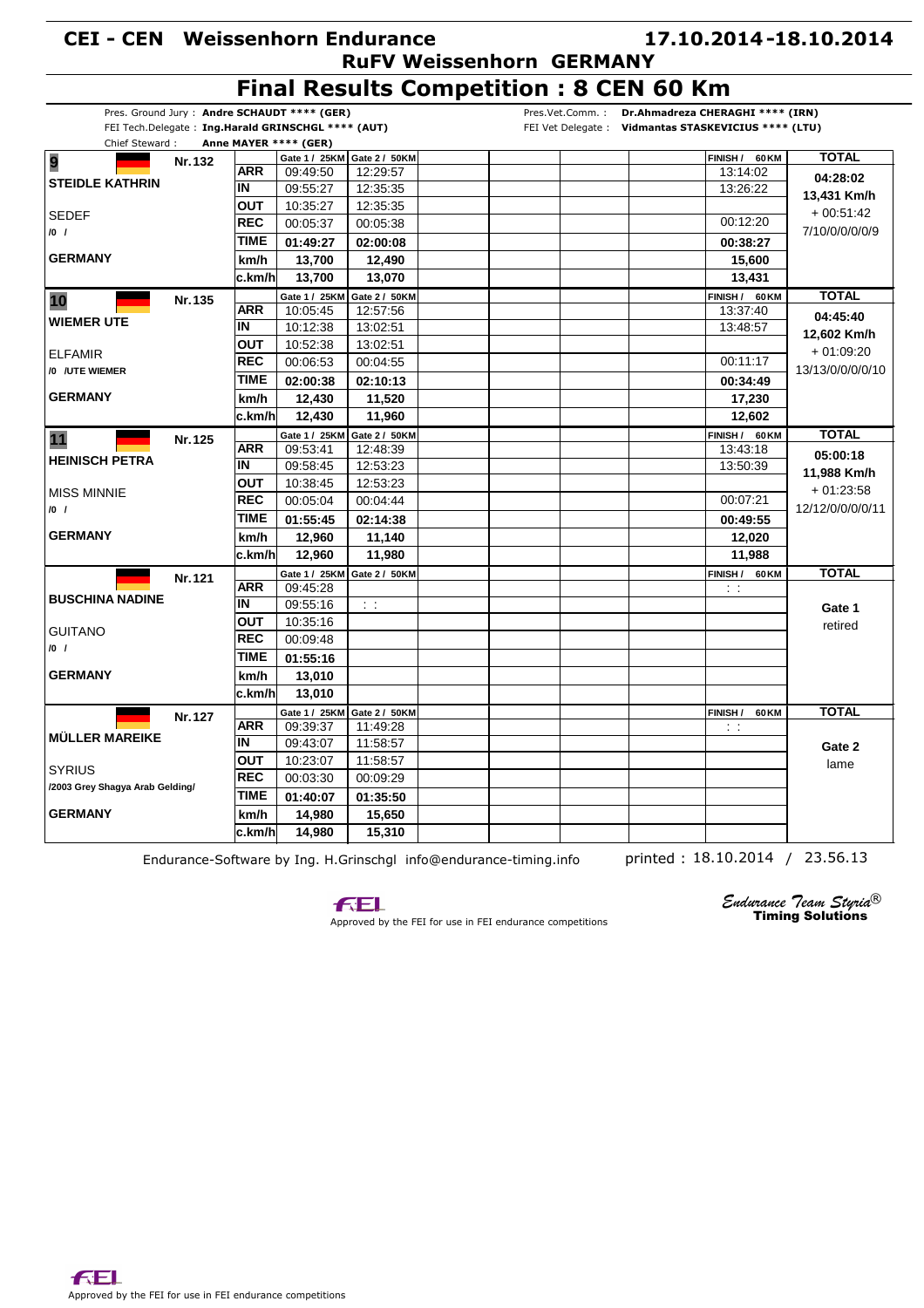| <b>Bayern-Cup 2014</b>   |                |
|--------------------------|----------------|
| Ritt:                    | Weißenhorn     |
| Datum:                   | 18.10.2014     |
| Kilometer:               | 60             |
| Höhenmeter:              | 640            |
| Schwierigkeitsgrad (SG): | $\overline{2}$ |

|             |            |             |               | Punkte |               |        |    |               |
|-------------|------------|-------------|---------------|--------|---------------|--------|----|---------------|
|             | ReiterIn   |             | Platz         |        | Kilometer     |        |    |               |
|             |            |             |               | Platz  | Strecke       | Zusatz | SG | <b>Gesamt</b> |
| Zeussel     | Günther    | Da Capo 159 |               | 10     | $\sigma$      |        | 2  | 18            |
| Hähnel      | Detlef     | Aptero Nike |               | 9      | $\mathbf b$   |        | າ  | 17            |
| Jelitto     | Jacqueline | Wundermaus  | $\rightarrow$ | 8      | 6             |        | 2  | <b>16</b>     |
| Haydn       | Manuela    | Maharet     | 4             | 6,5    | 6             |        | 2  | 14,5          |
| von Stemmen | Dörthe     | Daliah      | 4             | 6,5    | 6             |        | 2  | 14,5          |
| Sepp        | Nina       | Suerte      | 6             |        | 6             |        | 2  | 13            |
| Steidle     | Kathrin    | Sedef       |               | 4      | $\theta$      |        | C  | 12            |
| Wiemer      | Ute        | Elfamir     | 8             | 3      | 6             |        | C. | 11            |
| Heinisch    | Petra      | Miss Minnie | 9             | ↑      | $\mathfrak b$ |        | ↑  | 10            |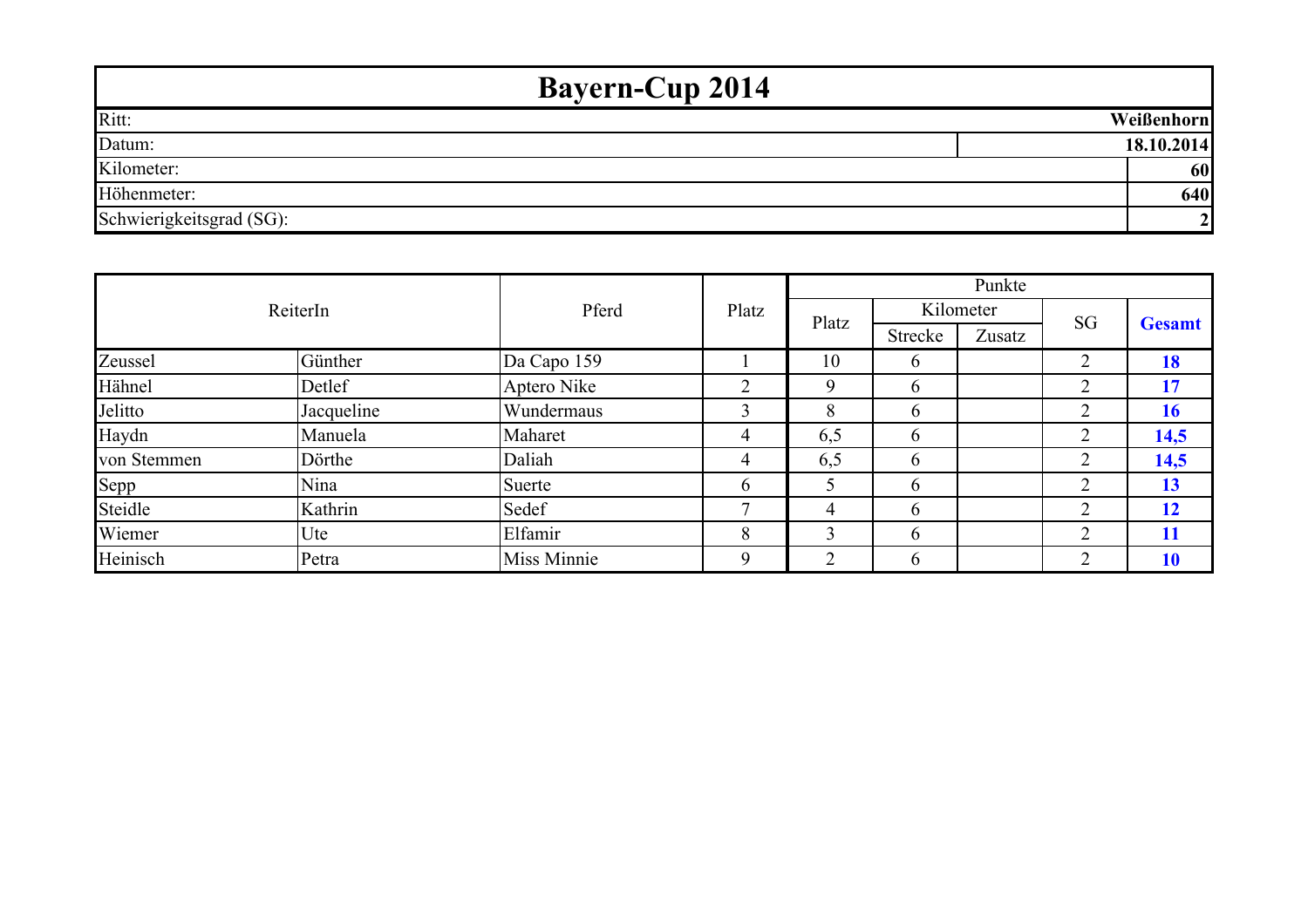### **Final Results Competition : 9 CEN 40 Km**

| FEI Tech.Delegate: Ing.Harald GRINSCHGL **** (AUT)                                                                                                                                                                                                                            |                       |                      |                           | FEI Vet Delegate : Vidmantas STASKEVICIUS **** (LTU) |                |
|-------------------------------------------------------------------------------------------------------------------------------------------------------------------------------------------------------------------------------------------------------------------------------|-----------------------|----------------------|---------------------------|------------------------------------------------------|----------------|
| Chief Steward:                                                                                                                                                                                                                                                                | Anne MAYER **** (GER) |                      |                           |                                                      |                |
| $\overline{\mathbf{1}}$<br>Nr. 117                                                                                                                                                                                                                                            |                       | Gate 1 / 20KM        | Gate 2 / 30KM             | FINISH / 40 KM                                       | <b>TOTAL</b>   |
| <b>WILCKENS IRIS</b>                                                                                                                                                                                                                                                          | ARR<br>IN             | 10:17:59             | 11:33:51                  | 12:08:00                                             | 02:25:00       |
|                                                                                                                                                                                                                                                                               |                       | 10:23:18             | 11:39:32                  | 12:13:14                                             | 16,552 Km/h    |
| <b>DALUGA</b>                                                                                                                                                                                                                                                                 | <b>OUT</b>            | 11:03:18             | 11:39:32                  |                                                      |                |
| $/2008$ /                                                                                                                                                                                                                                                                     | <b>REC</b>            | 00:05:19             | 00:05:41                  | 00:05:14                                             | 1/1/0/0/0/0/1  |
|                                                                                                                                                                                                                                                                               | TIME                  | 01:20:18             | 00:36:14                  | 00:28:28                                             |                |
| <b>GERMANY</b>                                                                                                                                                                                                                                                                | km/h                  | 14,940               | 16,560                    | 21,080                                               |                |
|                                                                                                                                                                                                                                                                               | c.km/h                | 14,940               | 15,450                    | 16,552                                               |                |
| $\overline{\mathbf{2}}$<br>Nr. 107                                                                                                                                                                                                                                            |                       | Gate 1 / 20KM        | Gate 2 / 30KM             | FINISH /<br>40 KM                                    | <b>TOTAL</b>   |
| <b>LENZGEIGER NORBERT</b>                                                                                                                                                                                                                                                     | <b>ARR</b>            | 10:17:58             | 11:33:50                  | 12:08:00                                             | 02:28:00       |
|                                                                                                                                                                                                                                                                               | IN                    | 10:23:13             | 11:37:02                  | 12:15:06                                             | 16,216 Km/h    |
| <b>RILANKA</b>                                                                                                                                                                                                                                                                | <b>OUT</b>            | 11:03:13             | 11:37:02                  |                                                      | $+00:03:00$    |
| $\frac{1}{0}$                                                                                                                                                                                                                                                                 | <b>REC</b>            | 00:05:15             | 00:03:12                  | 00:07:06                                             | 2/2/0/0/0/0/2  |
|                                                                                                                                                                                                                                                                               | TIME                  | 01:23:13             | 00:33:49                  | 00:30:58                                             |                |
| <b>GERMANY</b>                                                                                                                                                                                                                                                                | km/h                  | 14,420               | 17,740                    | 19,380                                               |                |
|                                                                                                                                                                                                                                                                               | c.km/h                | 14,420               | 15,380                    | 16,216                                               |                |
| 3<br>Nr. 118                                                                                                                                                                                                                                                                  |                       | Gate 1 / 20KM        | Gate 2 / 30KM             | FINISH / 40 KM                                       | <b>TOTAL</b>   |
|                                                                                                                                                                                                                                                                               | <b>ARR</b>            | 10:31:23             | 11:51:16                  | 12:32:00                                             | 02:40:00       |
| <b>WIEDHOLZ CHRISTINE</b>                                                                                                                                                                                                                                                     | IN                    | 10:36:55             | 11:54:00                  | 12:38:03                                             | 15,000 Km/h    |
| SHAMANTA                                                                                                                                                                                                                                                                      | <b>OUT</b>            | 11:16:55             | 11:54:00                  |                                                      | $+00:15:00$    |
| /2001 Grey Mare/                                                                                                                                                                                                                                                              | <b>REC</b>            | 00:05:32             | 00:02:44                  | 00:06:03                                             | 4/3/0/0/0/0/3  |
|                                                                                                                                                                                                                                                                               | <b>TIME</b>           | 01:24:55             | 00:37:05                  | 00:38:00                                             |                |
| <b>GERMANY</b>                                                                                                                                                                                                                                                                | km/h                  | 14,130               | 16,180                    | 15,790                                               |                |
|                                                                                                                                                                                                                                                                               | c.km/h                | 14,130               | 14,750                    | 15,000                                               |                |
| 4<br>Nr.100                                                                                                                                                                                                                                                                   |                       | Gate 1 / 20KM        | Gate 2 / 30KM             | FINISH / 40 KM                                       | <b>TOTAL</b>   |
|                                                                                                                                                                                                                                                                               | <b>ARR</b>            | 10:14:17             | 11:38:54                  | 12:22:00                                             | 02:42:00       |
| <b>BLYTH EDWARD</b>                                                                                                                                                                                                                                                           | IN                    | 10:27:08             | 11:42:36                  | 12:32:25                                             | 14,815 Km/h    |
|                                                                                                                                                                                                                                                                               | <b>OUT</b>            | 11:07:08             | 11:42:36                  |                                                      | $+00:17:00$    |
| <b>EVIDENCE</b>                                                                                                                                                                                                                                                               | <b>REC</b>            | 00:12:51             | 00:03:42                  | 00:10:25                                             |                |
| $\frac{1}{0}$                                                                                                                                                                                                                                                                 | <b>TIME</b>           | 01:27:08             | 00:35:28                  | 00:39:24                                             | 5/4/0/0/0/0/4  |
| <b>GERMANY</b>                                                                                                                                                                                                                                                                | km/h                  | 13,770               | 16,920                    | 15,230                                               |                |
|                                                                                                                                                                                                                                                                               | c.km/h                | 13,770               | 14,680                    | 14,815                                               |                |
| 5<br>Nr. 116                                                                                                                                                                                                                                                                  |                       | Gate 1 / 20KM        | Gate 2 / 30KM             | FINISH / 40 KM                                       | <b>TOTAL</b>   |
|                                                                                                                                                                                                                                                                               | <b>ARR</b>            | 10:27:08             | 11:51:00                  | 12:37:00                                             | 02:54:00       |
| <b>WIDMANN SABINE</b>                                                                                                                                                                                                                                                         | IN                    | 10:33:29             | 11:53:26                  | 12:40:58                                             | 13,793 Km/h    |
|                                                                                                                                                                                                                                                                               | <b>OUT</b>            | 11:13:29             | 11:53:26                  |                                                      | $+00:29:00$    |
| <b>GS AMOROSA</b>                                                                                                                                                                                                                                                             | <b>REC</b>            | 00:06:21             | 00:02:26                  | 00:03:58                                             |                |
| $/0$ /                                                                                                                                                                                                                                                                        | <b>TIME</b>           | 01:30:29             | 00:39:57                  | 00:43:34                                             | 6/6/0/0/0/0/5  |
| <b>GERMANY</b>                                                                                                                                                                                                                                                                | km/h                  | 13,260               | 15,020                    |                                                      |                |
|                                                                                                                                                                                                                                                                               |                       |                      |                           |                                                      |                |
|                                                                                                                                                                                                                                                                               |                       |                      |                           | 13,770                                               |                |
|                                                                                                                                                                                                                                                                               | c.km/h                | 13,260               | 13,800                    | 13,793                                               |                |
| Nr.102                                                                                                                                                                                                                                                                        | <b>ARR</b>            | Gate 1 / 20KM        | Gate 2 / 30KM<br>11:50:59 | FINISH / 40 KM                                       | <b>TOTAL</b>   |
|                                                                                                                                                                                                                                                                               | <b>IN</b>             | 10:27:08             |                           | 12:37:00                                             | 02:57:00       |
|                                                                                                                                                                                                                                                                               | <b>OUT</b>            | 10:31:05<br>11:11:05 | 11:55:43<br>11:55:43      | 12:40:52                                             | 13,559 Km/h    |
|                                                                                                                                                                                                                                                                               | <b>REC</b>            | 00:03:57             | 00:04:44                  | 00:03:52                                             | $+00:32:00$    |
|                                                                                                                                                                                                                                                                               | <b>TIME</b>           |                      |                           |                                                      | 7/7/0/0/0/0/6  |
|                                                                                                                                                                                                                                                                               |                       | 01:31:05             | 00:44:38                  | 00:41:17                                             |                |
|                                                                                                                                                                                                                                                                               | km/h                  | 13,170               | 13,440                    | 14,530                                               |                |
|                                                                                                                                                                                                                                                                               | c.km/h                | 13,170               | 13,260                    | 13,559                                               |                |
| Nr. 119                                                                                                                                                                                                                                                                       |                       | Gate 1 / 20KM        | Gate 2 / 30KM             | FINISH / 40 KM                                       | <b>TOTAL</b>   |
|                                                                                                                                                                                                                                                                               | <b>ARR</b><br>IN      | 10:44:21<br>10:50:17 | 12:05:15<br>12:08:19      | 12:44:00<br>12:58:49                                 | 02:58:00       |
|                                                                                                                                                                                                                                                                               |                       |                      |                           |                                                      | 13,483 Km/h    |
|                                                                                                                                                                                                                                                                               | <b>OUT</b>            | 11:30:17             | 12:08:19                  | 00:14:49                                             | $+00:33:00$    |
|                                                                                                                                                                                                                                                                               | <b>REC</b>            | 00:05:56             | 00:03:04                  |                                                      | 10/8/0/0/0/0/7 |
|                                                                                                                                                                                                                                                                               | <b>TIME</b>           | 01:44:17             | 00:38:02                  | 00:35:41                                             |                |
|                                                                                                                                                                                                                                                                               | km/h                  | 11,510               | 15,780                    | 16,810                                               |                |
|                                                                                                                                                                                                                                                                               | c.km/h                | 11,510               | 12,650                    | 13,483                                               |                |
| Nr.109                                                                                                                                                                                                                                                                        |                       | Gate 1 / 20KM        | Gate 2 / 30KM             | FINISH / 40 KM                                       | <b>TOTAL</b>   |
|                                                                                                                                                                                                                                                                               | <b>ARR</b>            | 10:17:56             | 11:46:02                  | 12:50:00                                             | 03:07:00       |
|                                                                                                                                                                                                                                                                               | IN                    | 10:26:16             | 11:51:37                  | 12:59:32                                             | 12,834 Km/h    |
|                                                                                                                                                                                                                                                                               | <b>OUT</b>            | 11:06:16             | 11:51:37                  |                                                      | $+00:42:00$    |
|                                                                                                                                                                                                                                                                               | <b>REC</b>            | 00:08:20             | 00:05:35                  | 00:09:32                                             | 3/5/0/0/0/0/8  |
|                                                                                                                                                                                                                                                                               | <b>TIME</b>           | 01:23:16             | 00:45:21                  | 00:58:23                                             |                |
| $6\overline{6}$<br><b>FREY CHRISTINA</b><br> BLG´S LATIF EL ASWAD<br>$\frac{1}{0}$<br><b>GERMANY</b><br>$\overline{7}$<br><b>HEGENBARTH ISABEL</b><br>NIBRAS<br>/2005<br><b>GER</b><br>$\bf{8}$<br><b>METIDJI RADHOUANE</b><br>HERONIMO OX<br>$ 101\rangle$<br><b>ALGERIA</b> | km/h<br>c.km/h        | 14,410<br>14,410     | 13,230<br>14,000          | 10,280<br>12,834                                     |                |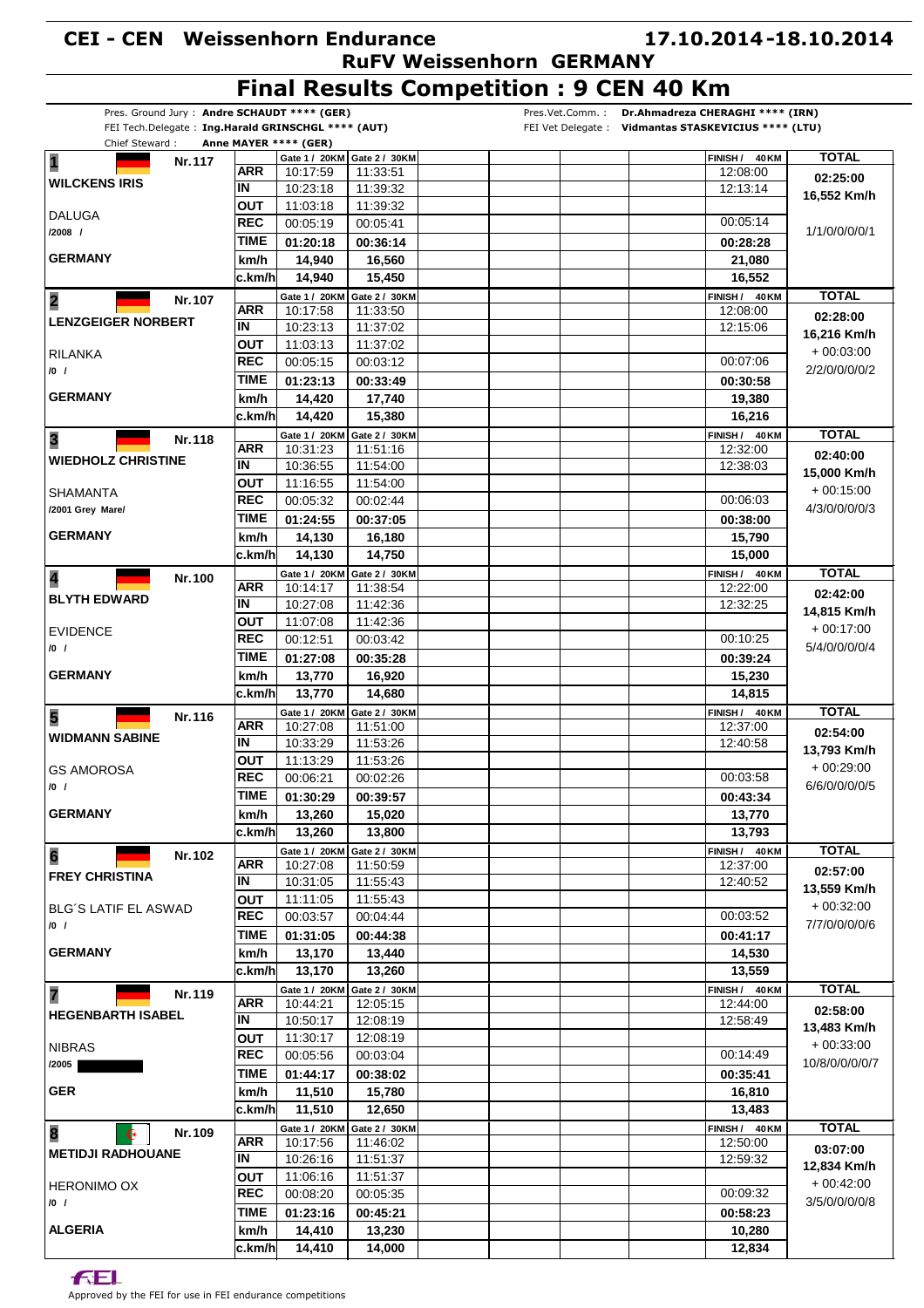### **Final Results Competition : 9 CEN 40 Km**

| Pres. Ground Jury: Andre SCHAUDT **** (GER)        |             |                       |                             | Pres.Vet.Comm.: | Dr.Ahmadreza CHERAGHI **** (IRN)                    |                    |
|----------------------------------------------------|-------------|-----------------------|-----------------------------|-----------------|-----------------------------------------------------|--------------------|
| FEI Tech.Delegate: Ing.Harald GRINSCHGL **** (AUT) |             |                       |                             |                 | FEI Vet Delegate: Vidmantas STASKEVICIUS **** (LTU) |                    |
| Chief Steward:                                     |             | Anne MAYER **** (GER) |                             |                 |                                                     |                    |
| 8<br>Nr.110                                        |             | Gate 1 / 20KM         | Gate 2 / 30KM               |                 | <b>FINISH /</b><br>40 KM                            | <b>TOTAL</b>       |
| <b>NEGELE INGRID</b>                               | ARR         | 10:53:57              | 12:17:37                    |                 | 13:05:00                                            | 03:07:00           |
|                                                    | IN          | 11:05:36              | 12:22:46                    |                 | 13:19:38                                            | 12,834 Km/h        |
|                                                    | OUT         | 11:45:36              | 12:22:46                    |                 |                                                     |                    |
| LOU-ANNE                                           | <b>REC</b>  | 00:11:39              | 00:05:09                    |                 | 00:14:38                                            | $+00:42:00$        |
| $\frac{1}{0}$                                      | <b>TIME</b> | 01:47:36              |                             |                 |                                                     | 13/9/0/0/0/0/8     |
|                                                    |             |                       | 00:37:10                    |                 | 00:42:14                                            |                    |
| <b>GERMANY</b>                                     | km/h        | 11,150                | 16,140                      |                 | 14,210                                              |                    |
|                                                    | c.km/h      | 11,150                | 12,430                      |                 | 12,834                                              |                    |
| 8<br>Nr.113                                        |             | Gate 1 / 20KM         | Gate 2 / 30KM               |                 | FINISH /<br>40 KM                                   | <b>TOTAL</b>       |
|                                                    | <b>ARR</b>  | 10:53:56              | 12:17:36                    |                 | 13:05:00                                            | 03:07:00           |
| <b>SCHUSTER CHRISTIAN</b>                          | IN          | 11:05:14              | 12:22:52                    |                 | 13:19:30                                            |                    |
|                                                    | OUT         | 11:45:14              | 12:22:52                    |                 |                                                     | 12,834 Km/h        |
| LIKIANE                                            | <b>REC</b>  | 00:11:18              | 00:05:16                    |                 | 00:14:30                                            | $+00:42:00$        |
| $\frac{1}{0}$                                      | <b>TIME</b> |                       |                             |                 |                                                     | 11/10/0/0/0/0/8    |
|                                                    |             | 01:47:14              | 00:37:38                    |                 | 00:42:08                                            |                    |
| <b>GERMANY</b>                                     | km/h        | 11,190                | 15,940                      |                 | 14,240                                              |                    |
|                                                    | c.km/h      | 11,190                | 12,430                      |                 | 12,834                                              |                    |
| 8<br>Nr.104                                        |             | Gate 1 / 20KM         | Gate 2 / 30KM               |                 | FINISH / 40 KM                                      | <b>TOTAL</b>       |
|                                                    | <b>ARR</b>  | 10:53:58              | 12:17:38                    |                 | 13:05:00                                            | 03:07:00           |
| <b>KÄRGER SABINE</b>                               | IN          | 11:05:27              | 12:27:32                    |                 | 13:19:46                                            |                    |
|                                                    | <b>OUT</b>  | 11:45:27              | 12:27:32                    |                 |                                                     | 12,834 Km/h        |
| FINKENHOFS RAVENNA                                 | <b>REC</b>  | 00:11:29              | 00:09:54                    |                 | 00:14:46                                            | $+00.42:00$        |
| 101                                                |             |                       |                             |                 |                                                     | 12/13/0/0/0/0/8    |
|                                                    | <b>TIME</b> | 01:47:27              | 00:42:05                    |                 | 00:37:28                                            |                    |
| <b>GERMANY</b>                                     | km/h        | 11,170                | 14,260                      |                 | 16,010                                              |                    |
|                                                    | c.km/hl     | 11,170                | 12,040                      |                 | 12,834                                              |                    |
| 12<br>Nr.115                                       |             | Gate 1 / 20KM         | Gate 2 / 30KM               |                 | FINISH / 40 KM                                      | <b>TOTAL</b>       |
|                                                    | ARR         | 10:44:19              | 12:07:34                    |                 | 12:54:00                                            |                    |
| <b>WEBER BASTIAN</b>                               | IN          | 10:49:12              | 12:11:48                    |                 | 13:05:32                                            | 03:08:00           |
|                                                    | <b>OUT</b>  | 11:29:12              | 12:11:48                    |                 |                                                     | 12,766 Km/h        |
| INSHA SHA NACOUC                                   |             |                       |                             |                 |                                                     | $+00.43:00$        |
| 101                                                | <b>REC</b>  | 00:04:53              | 00:04:14                    |                 | 00:11:32                                            | 9/11/0/0/0/0/12    |
|                                                    | TIME        | 01:43:12              | 00:42:36                    |                 | 00:42:12                                            |                    |
| <b>GERMANY</b>                                     | km/h        | 11,630                | 14,080                      |                 | 14,220                                              |                    |
|                                                    | c.km/hl     | 11,630                | 12,350                      |                 | 12,766                                              |                    |
|                                                    |             | Gate 1 / 20KM         | Gate 2 / 30KM               |                 | FINISH / 40 KM                                      | <b>TOTAL</b>       |
| 12<br>Nr.114                                       | ARR         | 10:44:19              | 12:07:33                    |                 | 12:54:00                                            |                    |
| <b>VON WARDENBURG DR.</b>                          | IN          | 10:48:59              | 12:11:51                    |                 | 13:05:34                                            | 03:08:00           |
| <b>ULRIKE</b>                                      |             |                       |                             |                 |                                                     | 12,766 Km/h        |
| NASTIA                                             | <b>OUT</b>  | 11:28:59              | 12:11:51                    |                 |                                                     | $+00:43:00$        |
| GER45618/2002 Grey Shagya Arab Mare/               | <b>REC</b>  | 00:04:40              | 00:04:18                    |                 | 00:11:34                                            | 8/12/0/0/0/0/12    |
|                                                    | <b>TIME</b> | 01:42:59              | 00:42:52                    |                 | 00:42:09                                            |                    |
| <b>GERMANY</b>                                     | km/h        | 11,650                | 14,000                      |                 | 14,230                                              |                    |
|                                                    | c.km/h      | 11,650                | 12,340                      |                 | 12,766                                              |                    |
|                                                    |             |                       |                             |                 |                                                     |                    |
|                                                    |             |                       |                             |                 |                                                     |                    |
| 12<br>Nr.106                                       |             |                       | Gate 1 / 20KM Gate 2 / 30KM |                 | FINISH / 40 KM                                      | <b>TOTAL</b>       |
| <b>LEICHTLE VERONIKA</b>                           | <b>ARR</b>  | 10:54:33              | 12:18:25                    |                 | 13:00:00                                            | 03:08:00           |
|                                                    | IN          | 11:02:00              | 12:22:10                    |                 | 13:08:43                                            | 12,766 Km/h        |
|                                                    | OUT         | 11:42:00              | 12:22:10                    |                 |                                                     | $+00:43:00$        |
| PASTORALKA                                         | <b>REC</b>  | 00:07:27              | 00:03:45                    |                 | 00:08:43                                            |                    |
| $\frac{1}{0}$                                      | <b>TIME</b> | 01:50:00              | 00:40:10                    |                 | 00:37:50                                            | 14/14/0/0/0/0/12   |
|                                                    |             |                       |                             |                 |                                                     |                    |
| <b>GERMANY</b>                                     | km/h        | 10,910                | 14,940                      |                 | 15,860                                              |                    |
|                                                    | c.km/h      | 10,910                | 11,990                      |                 | 12,766                                              |                    |
| Nr.108                                             |             | Gate 1 / 20KM         | Gate 2 / 30KM               |                 | FINISH / 40 KM                                      | <b>TOTAL</b>       |
|                                                    | <b>ARR</b>  | 10:49:41              | 12:18:45                    |                 | 13:02:55                                            |                    |
| LUDL JANINE                                        | IN          | 11:06:33              | 12:27:42                    |                 | 13:15:30                                            | <b>Finish Line</b> |
| $V$ $\cap$ $\Gamma$ $\cup$ $\Lambda$               | <b>OUT</b>  | 11:46:33              | 12:27:42                    |                 |                                                     | lame               |
|                                                    |             |                       |                             |                 |                                                     |                    |

**01:57:33 10,210**

**00:41:09 14,580**

00:08:57 00:12:35

**c.km/h 11,340 10,210 12,376**

**17,040**

**00:35:13**

**REC** 00:16:52

**km/h**

**TIME**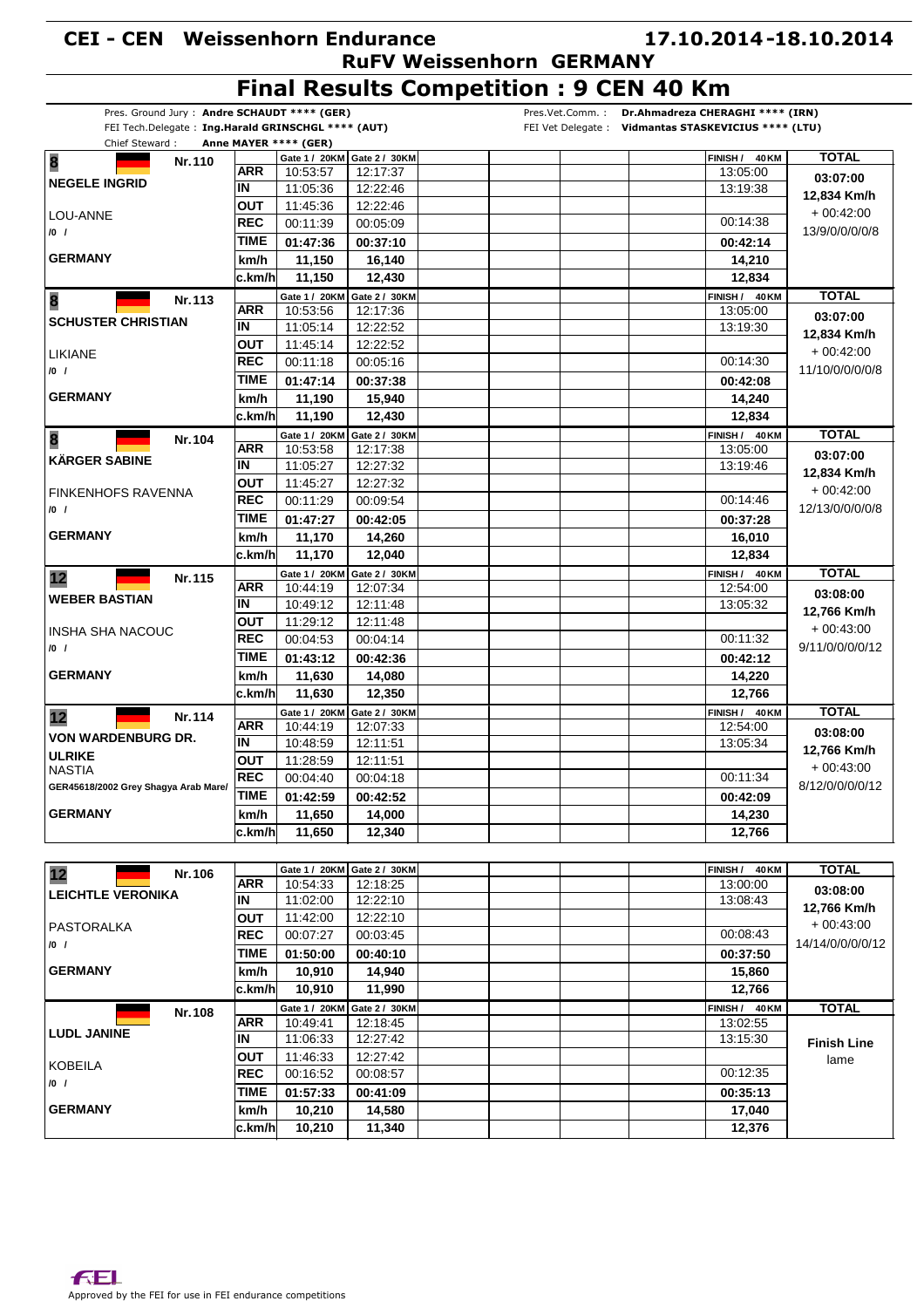### **Final Results Competition : 9 CEN 40 Km**

| Pres. Ground Jury: Andre SCHAUDT **** (GER) |         |            |                                                    |                             | Pres.Vet.Comm.: Dr.Ahmadreza CHERAGHI **** (IRN) |                                                     |              |
|---------------------------------------------|---------|------------|----------------------------------------------------|-----------------------------|--------------------------------------------------|-----------------------------------------------------|--------------|
|                                             |         |            | FEI Tech.Delegate: Ing.Harald GRINSCHGL **** (AUT) |                             |                                                  | FEI Vet Delegate: Vidmantas STASKEVICIUS **** (LTU) |              |
| Chief Steward:                              |         |            | Anne MAYER **** (GER)                              |                             |                                                  |                                                     |              |
|                                             | Nr.103  |            |                                                    | Gate 1 / 20KM Gate 2 / 30KM |                                                  | FINISH /<br>40 KM                                   | <b>TOTAL</b> |
|                                             |         | <b>ARR</b> | 11:03:32                                           | 12:41:02                    |                                                  | 13:39:00                                            | $\ast$       |
| <b>FUCHS ANNA</b>                           |         | IN         | 11:15:58                                           | 12:43:33                    |                                                  | 15:54:21                                            |              |
|                                             |         | <b>OUT</b> | 11:55:58                                           | 12:43:33                    |                                                  |                                                     | overtime     |
| l NAHIL<br>10 /                             |         | <b>REC</b> | 00:12:26                                           | 00:02:31                    |                                                  | 02:15:21                                            |              |
|                                             |         | TIME       | 02:00:58                                           | 00:47:35                    |                                                  | 00:55:27                                            |              |
| <b>GERMANY</b>                              |         | km/h       | 9,920                                              | 12,610                      |                                                  | 10,820                                              |              |
|                                             |         | lc.km/hl   | 9,920                                              | 10,680                      |                                                  | 10,714                                              |              |
|                                             | Nr. 170 |            |                                                    | Gate 1 / 20KM Gate 2 / 30KM |                                                  | <b>FINISH</b> /<br>40 KM                            | <b>TOTAL</b> |
|                                             |         | <b>ARR</b> | 12:20:02                                           |                             |                                                  |                                                     |              |
| <b>STOLZ ARIELLA</b>                        |         | ΙN         | 12:21:18                                           |                             |                                                  |                                                     | Gate 1       |
|                                             |         | <b>OUT</b> | 13:01:18                                           |                             |                                                  |                                                     | retired      |
| l ALADDIN OX                                |         | <b>REC</b> | 00:01:16                                           |                             |                                                  |                                                     |              |
| 10 /                                        |         | TIME       | 03:12:18                                           |                             |                                                  |                                                     |              |
| <b>GERMANY</b>                              |         | km/h       | 6,240                                              |                             |                                                  |                                                     |              |
|                                             |         | c.km/hl    | 6,240                                              |                             |                                                  |                                                     |              |

Endurance-Software by Ing. H.Grinschgl info@endurance-timing.info printed : 18.10.2014 / 23.56.45

**FEL** 

Approved by the FEI for use in FEI endurance competitions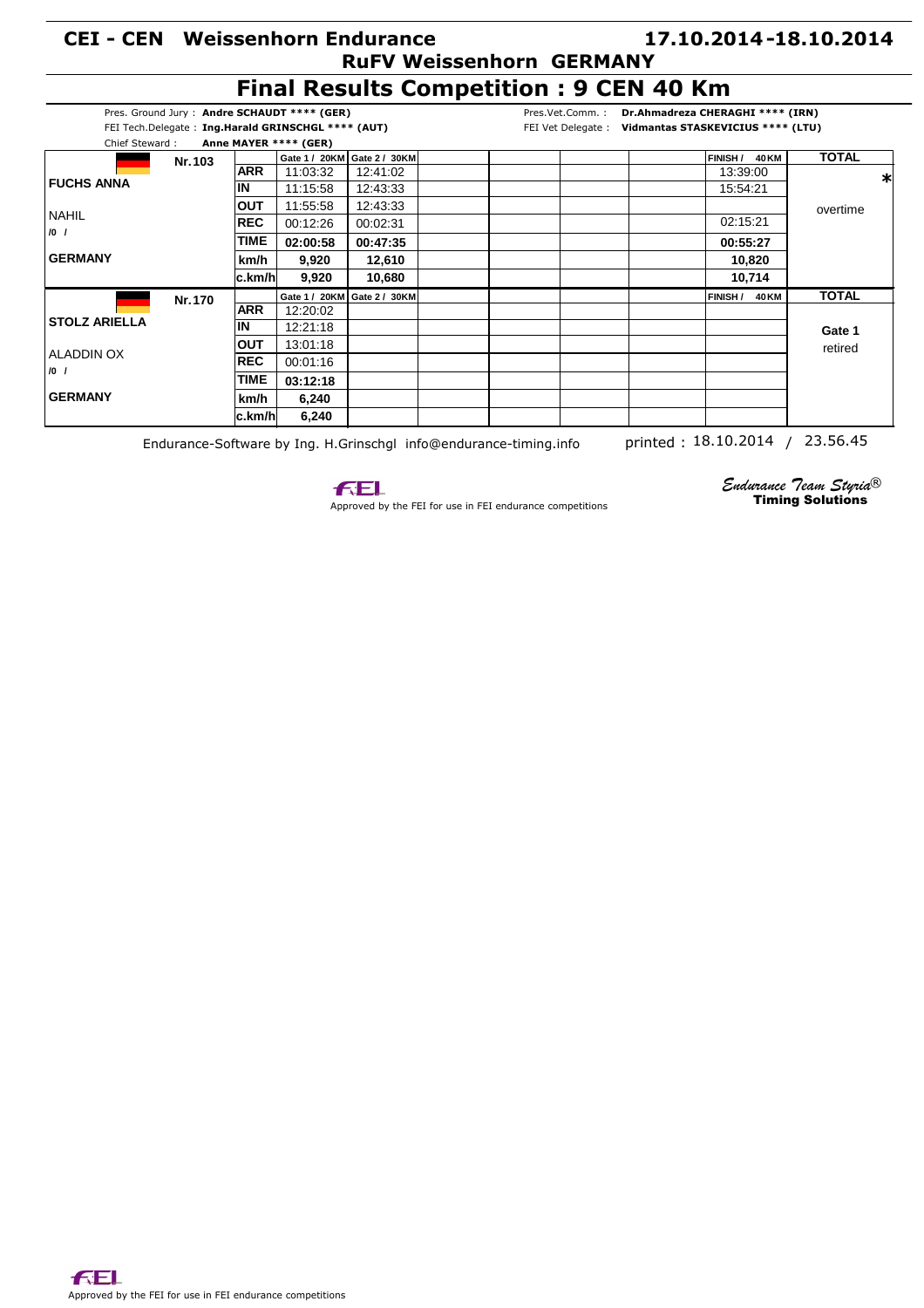#### **CEI - CEN Weissenhorn Endurance 17.10.2014 18.10.2014 -**

Pres. Ground Jury : **Andre SCHAUDT \*\*\*\* (GER)**

 **RuFV Weissenhorn GERMANY**

### **Non Completion - Report**

Pres.Vet.Comm. : **Dr.Ahmadreza CHERAGHI \*\*\*\* (IRN)** FEI Vet Delegate : **Vidmantas STASKEVICIUS \*\*\*\* (LTU)**

|              | Chief Steward: | FEI Tech.Delegate: Ing.Harald GRINSCHGL **** (AUT)<br>Anne MAYER **** (GER) |                       | FEI Vet Delegate: Vidmantas STASKEVICIUS **** (LTU) |
|--------------|----------------|-----------------------------------------------------------------------------|-----------------------|-----------------------------------------------------|
|              |                | <b>BERANOVA ZUZANA</b>                                                      |                       | CZECH REPUBLIC Comp: 4 CEI* 100 Km                  |
| 1            |                | PRINCEZNA ZE MLEJNA R / 104KS68 /                                           |                       | lame Gate 2                                         |
|              |                | <b>CARLON ANDREA</b>                                                        | <b>GERMANY</b>        | Comp: 4 CEI* 100 Km                                 |
| $\mathbf{2}$ |                | DG SATI / 103TL02 /                                                         |                       | lame Gate 2                                         |
| 7            |                | <b>KONDR MICHAELA</b>                                                       | <b>GERMANY</b>        | Comp: 4 CEI* 100 Km                                 |
|              |                | LIBERTY AMINA 2 / 104HC21 /                                                 |                       | lame Finish Line                                    |
| 8            |                | <b>KUTAS JUDIT</b>                                                          | <b>HUNGARY</b>        | Comp: 4 CEI* 100 Km                                 |
|              |                | SHAGYA SHALIMAR / 103WX59 /                                                 |                       | lame Gate 3                                         |
| 9            |                | <b>LUYCKX MARTINE</b>                                                       | <b>BELGIUM</b>        | Comp: 4 CEI* 100 Km                                 |
|              |                | CONNER / 104NV76 /                                                          |                       | lame Gate 1                                         |
| 11           | ÷              | <b>ROFFLER STELLA</b>                                                       | <b>SWITZERLAND</b>    | Comp: 4 CEI* 100 Km                                 |
|              |                | SWEETY VIII / 104NC71 /                                                     |                       | lame Finish Line                                    |
| 13           |                | <b>SCHMIDT MIEKE</b>                                                        | <b>GERMANY</b>        | Comp: 4 CEI* 100 Km                                 |
|              |                | WW QAMEA / 104NU89 /                                                        |                       | not presented Pre-Ride Inspection                   |
| 17           |                | <b>SCHOFFEL-SKOREPA MANUELA</b>                                             | <b>GERMANY</b>        | Comp: 4 CEI* 100 Km                                 |
|              |                | FF MALO / 103DB48 /                                                         |                       | lame Gate 1                                         |
| 20           |                | AMEEN SULTAN SALAH ABDULLA                                                  | <b>UAE</b>            | Comp: 2 CEI** 120 Km                                |
|              |                | M ANAHI SUR / 104AL71 /                                                     |                       | stopped on course L2                                |
| 23           |                | <b>BECHTER SANDRA</b>                                                       | <b>SWITZERLAND</b>    | Comp: 2 CEI** 120 Km<br><b>Back &amp; Girth</b>     |
|              |                | SHARIMO CH / 103EH01 /                                                      |                       |                                                     |
| 25           |                | <b>BOULANGER JACQUES</b><br>NEDA DE RENDPEINE EWALRAID / 104CM75 /          | <b>BELGIUM</b>        | Comp: 2 CEI** 120 Km<br>retired Gate 1              |
|              |                |                                                                             |                       |                                                     |
| 26           | H.             | DÜRLER RALF<br>SCALA DU FAUSSET / 103VQ47 /                                 | <b>SWITZERLAND</b>    | Comp: 2 CEI** 120 Km<br>retired Gate 3              |
|              |                | <b>GUMY DELPHINE</b>                                                        | <b>SWITZERLAND</b>    | Comp: 2 CEI** 120 Km                                |
| 30           |                | O'KAPORAL CH / 104CB21 /                                                    |                       | stopped on course                                   |
|              |                | <b>GÜNTHARDT CHRISTINE</b>                                                  | <b>SWITZERLAND</b>    | Comp: 2 CEI** 120 Km                                |
| 31           |                | JEFER DE LUX / SUI40205 /                                                   |                       | lame Finish Line                                    |
|              |                | <b>HOSSMANN TRIX</b>                                                        | <b>SWITZERLAND</b>    | Comp: 2 CEI** 120 Km                                |
| 33           |                | LOUSTIC DE BIGORRE / SUI40514 /                                             |                       | retired Gate 3                                      |
|              | <b>FLI</b>     | <b>JACK ESTHER</b>                                                          | <b>SWITZERLAND</b>    | Comp: 2 CEI** 120 Km                                |
| 35           |                | RADILIO / 103TG56 /                                                         |                       | lame Gate 3                                         |
|              |                | <b>KEHLHOFER LEA</b>                                                        | <b>SWITZERLAND</b>    | Comp: 2 CEI** 120 Km                                |
| 37           | ÷              | AL GUWA KOSHAN / 104HQ05 /                                                  |                       | stopped on course LA                                |
| 39           |                | <b>LEGAGNOUX THIERRY</b>                                                    | <b>FRANCE</b>         | Comp: 2 CEI** 120 Km                                |
|              |                | SIGLAVY BAGDADY 728 / 104JY85 /                                             |                       | lame Finish Line                                    |
| 40           |                | <b>LUI MARTINA</b>                                                          | <b>ITALY</b>          | Comp: 2 CEI** 120 Km                                |
|              |                | NICO / 104LU34 /                                                            |                       | lame Gate 3                                         |
| 41           |                | <b>MAURITSCH SOPHIE</b>                                                     | <b>AUSTRIA</b>        | Comp: 2 CEI** 120 Km                                |
|              |                | JIMA / 102QX65 /                                                            |                       | not presented Pre-Ride Inspection                   |
| 42           |                | <b>MICHELMANN KERSTIN</b>                                                   | <b>GERMANY</b>        | Comp: 2 CEI** 120 Km                                |
|              |                | FARHA 2 / 104FG20 /                                                         |                       | not presented Pre-Ride Inspection                   |
| 43           |                | <b>MONETA PIETRO MARIA</b>                                                  | <b>ITALY</b>          | Comp: 2 CEI** 120 Km                                |
|              |                | NOOR DE MAJORIE / 102NO30 /                                                 |                       | retired Gate 3                                      |
| 45           | ÷              | MÜNGER VERONIKA<br>KOHEILAN KIKELET / 104HS24 /                             | <b>SWITZERLAND</b>    | Comp: 2 CEI** 120 Km                                |
|              |                |                                                                             |                       | lame Gate 3                                         |
| 48           |                | <b>SCHILLIGER PATRICIA</b><br>KASANDRA II CH / 102PY61 /                    | <b>SWITZERLAND</b>    | Comp: 2 CEI** 120 Km                                |
|              |                |                                                                             |                       | lame Pre-Ride Inspection                            |
| 50           |                | <b>SKABOVA LUCIE</b><br>SHEYTAN / 104DF28 /                                 | <b>CZECH REPUBLIC</b> | Comp: 4 CEI* 100 Km<br>lame Gate 2                  |
|              |                |                                                                             |                       |                                                     |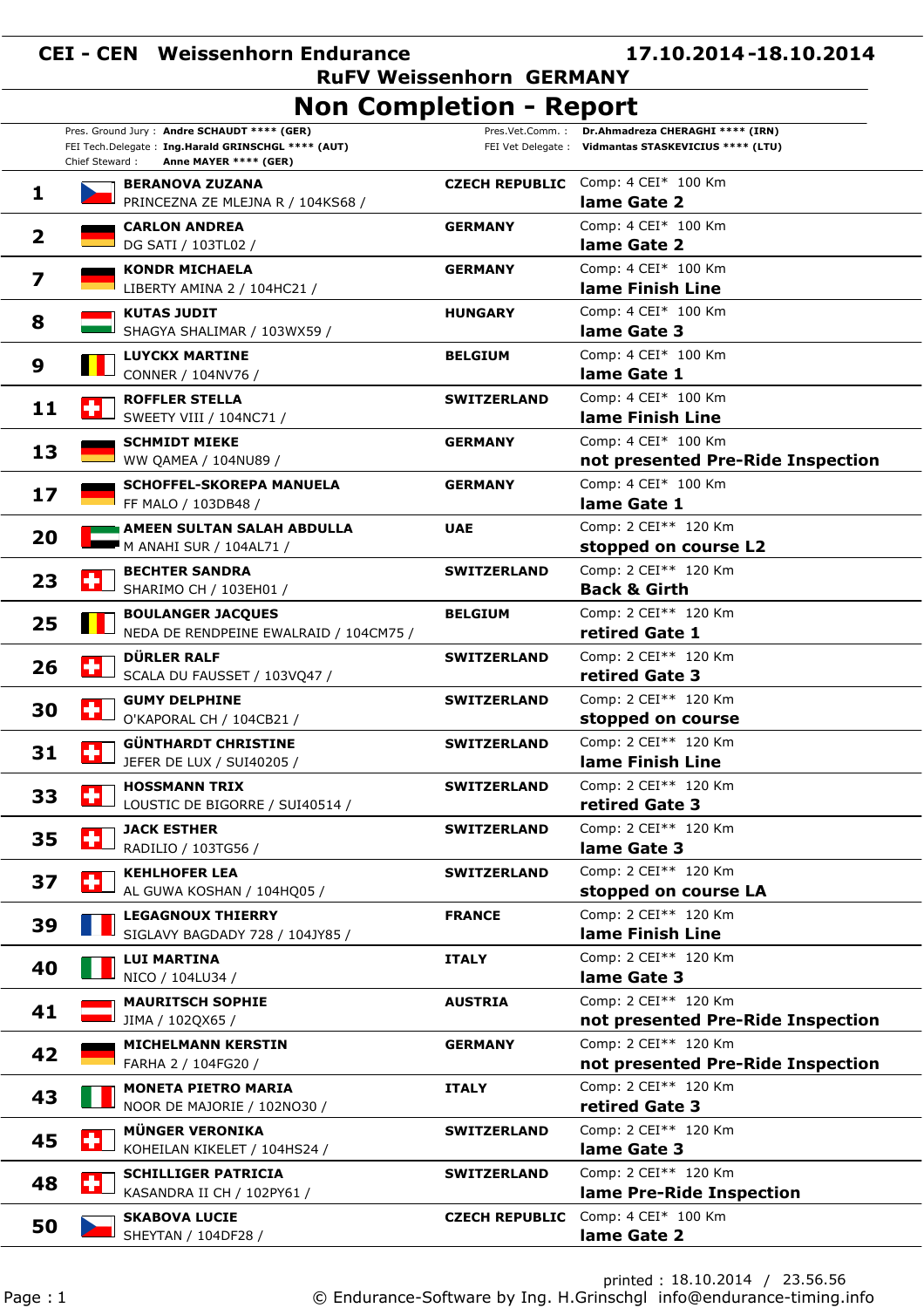# **CEI - CEN Weissenhorn Endurance**

Pres. Ground Jury : **Andre SCHAUDT \*\*\*\* (GER)**

### **17.10.2014 18.10.2014 -**

 **RuFV Weissenhorn GERMANY**

### **Non Completion - Report**

Pres.Vet.Comm. : **Dr.Ahmadreza CHERAGHI \*\*\*\* (IRN)** FEI Vet Delegate : **Vidmantas STASKEVICIUS \*\*\*\* (LTU)**

|                  | Chief Steward:       | FEI Tech.Delegate: Ing.Harald GRINSCHGL **** (AUT)<br>Anne MAYER **** (GER) |                    | FEI Vet Delegate: Vidmantas STASKEVICIUS **** (LTU) |
|------------------|----------------------|-----------------------------------------------------------------------------|--------------------|-----------------------------------------------------|
|                  |                      | <b>SOMMEREGGER MARION</b>                                                   | <b>AUSTRIA</b>     | Comp: 2 CEI** 120 Km                                |
| 51               |                      | STARLETT 3 / 103PT10 /                                                      |                    | lame Gate 2                                         |
|                  |                      | <b>VON FELTEN GABRIELA</b>                                                  | <b>SWITZERLAND</b> | Comp: 2 CEI** 120 Km                                |
| 53               |                      | SAKLAWI I 702 / 104IB84 /                                                   |                    | lame Gate 2                                         |
|                  |                      | <b>ZEHACZEK VANESSA</b>                                                     | <b>GERMANY</b>     | Comp: 2 CEI** 120 Km                                |
| 54               |                      | BLAUFICHTE XX / 102WC29 /                                                   |                    | metabolic Gate 2                                    |
|                  |                      | <b>ERIKSSON MARIE</b>                                                       | <b>SWEDEN</b>      | Comp: 1 CEI*** 160 Km                               |
| 60               |                      | TIILI / 102PN88 /                                                           |                    | stopped on course                                   |
| 62               |                      | <b>HENRIKSSON SARA</b>                                                      | <b>SWEDEN</b>      | Comp: 1 CEI*** 160 Km                               |
|                  |                      | BEAUTIFUL BISCAYA / 102YV11 /                                               |                    | not presented Pre-Ride Inspection                   |
| 63               |                      | <b>HOLMBERG JESSICA</b>                                                     | <b>SWEDEN</b>      | Comp: 1 CEI*** 160 Km                               |
|                  |                      | MARATSCHIO / 102YY94 /                                                      |                    | metabolic Gate 4                                    |
| 64               |                      | <b>KROMANN - RASMUSSEN CHARLOTTE</b>                                        | <b>DENMARK</b>     | Comp: 1 CEI*** 160 Km                               |
|                  |                      | GANTI / 102ZI48 /                                                           |                    | metabolic Gate 3                                    |
| 65               |                      | <b>NONNENMACHER MARVIN</b>                                                  | <b>GERMANY</b>     | Comp: 1 CEI*** 160 Km                               |
|                  |                      | ZAPHIR 7 / GER44610 /                                                       |                    | retired Gate 4                                      |
| 67               |                      | <b>SUNDBERG LIZA</b>                                                        | <b>SWEDEN</b>      | Comp: 1 CEI*** 160 Km                               |
|                  |                      | STENGARDES MILOS / 103HH01 /                                                |                    | <b>FTQ-MI Back</b>                                  |
| 71               |                      | <b>DI MAIO PASCAL</b>                                                       | <b>AUSTRIA</b>     | Comp: 5 CEI-J-YR* 100 Km                            |
|                  |                      | MAHIRA II / 104MK24 /                                                       |                    | not presented Pre-Ride Inspection                   |
| 80               |                      | <b>BOBSIN JANINE</b>                                                        | <b>SWITZERLAND</b> | Comp: 3 CEI-J-YR** 120 Km                           |
|                  |                      | QUAD'OR DU FONPEYROL / 103PF00 /                                            |                    | lame Gate 3                                         |
| 84               |                      | <b>LISKOW CHARLINE</b>                                                      | <b>GERMANY</b>     | Comp: 3 CEI-J-YR** 120 Km                           |
|                  |                      | SHEYTANLI ASMAN AT / 104KS67 /                                              |                    | overtime                                            |
| 85               |                      | <b>LUGT, VAN DER PUCK</b>                                                   | <b>NETHERLANDS</b> | Comp: 3 CEI-J-YR** 120 Km                           |
|                  |                      | REGINA / 104HI04 /                                                          |                    | <b>Stopped on Course MI</b>                         |
| 87               |                      | <b>MATYI BIANKA</b>                                                         | <b>HUNGARY</b>     | Comp: 3 CEI-J-YR** 120 Km                           |
|                  |                      | IMRAN P / 104DC00 /                                                         |                    | stopped on course ME                                |
| 89               |                      | <b>MICKELSSON NEEA</b>                                                      | <b>FINLAND</b>     | Comp: 3 CEI-J-YR** 120 Km                           |
|                  |                      | VALINOR PARK TRIPOLI / 103BZ30 /                                            |                    | not presented Pre-Ride Inspection                   |
| 92               | <b>STEP</b><br>6 H H | <b>ROHNER LEA</b>                                                           | <b>SWITZERLAND</b> | Comp: 3 CEI-J-YR** 120 Km                           |
|                  |                      | PARTIBA CH / 1030T53 /                                                      |                    | lame Gate 3                                         |
| 103              |                      | <b>FUCHS ANNA</b>                                                           | <b>GERMANY</b>     | Comp: 9 CEN 40 Km                                   |
|                  |                      | NAHIL / /                                                                   |                    | overtime                                            |
| 108              |                      | <b>LUDL JANINE</b><br>KOBEILA / /                                           | <b>GERMANY</b>     | Comp: 9 CEN 40 Km<br>lame Finish Line               |
|                  |                      |                                                                             |                    |                                                     |
| 121              |                      | <b>BUSCHINA NADINE</b>                                                      | <b>GERMANY</b>     | Comp: 8 CEN 60 Km<br>retired Gate 1                 |
|                  |                      | GUITANO / /<br><b>MÜLLER MAREIKE</b>                                        | <b>GERMANY</b>     | Comp: 8 CEN 60 Km                                   |
| 127              |                      | SYRIUS / /                                                                  |                    | lame Gate 2                                         |
|                  |                      | <b>HAAS CHRISTA</b>                                                         | <b>GERMANY</b>     | Comp: 7 CEN-MDR 80 Km                               |
| 142              |                      | ARAGON / /                                                                  |                    | metabolic Gate 2                                    |
|                  |                      | <b>PFISTERR PATRICIA</b>                                                    | <b>SWITZERLAND</b> | Comp: 7 CEN-MDR 80 Km                               |
| 145 $\Box$       |                      | NOUR DU ROC'H / /                                                           |                    | retired Gate 2                                      |
|                  |                      | <b>RÖHM MERLE</b>                                                           | <b>GERMANY</b>     | Comp: 7 CEN-MDR 80 Km                               |
| 149              |                      | TARON / /                                                                   |                    | lame Gate 2                                         |
|                  |                      | <b>TURKOVA GABRIELA</b>                                                     |                    | CZECH REPUBLIC Comp: 7 CEN-MDR 80 Km                |
| 154 <sub>2</sub> |                      | AL RASIM / /                                                                |                    | not presented Pre-Ride Inspection                   |
|                  |                      | <b>STOLZ ARIELLA</b>                                                        | <b>GERMANY</b>     | Comp: 9 CEN 40 Km                                   |
| 170              |                      | ALADDIN OX / /                                                              |                    | retired Gate 1                                      |

 $\overline{a}$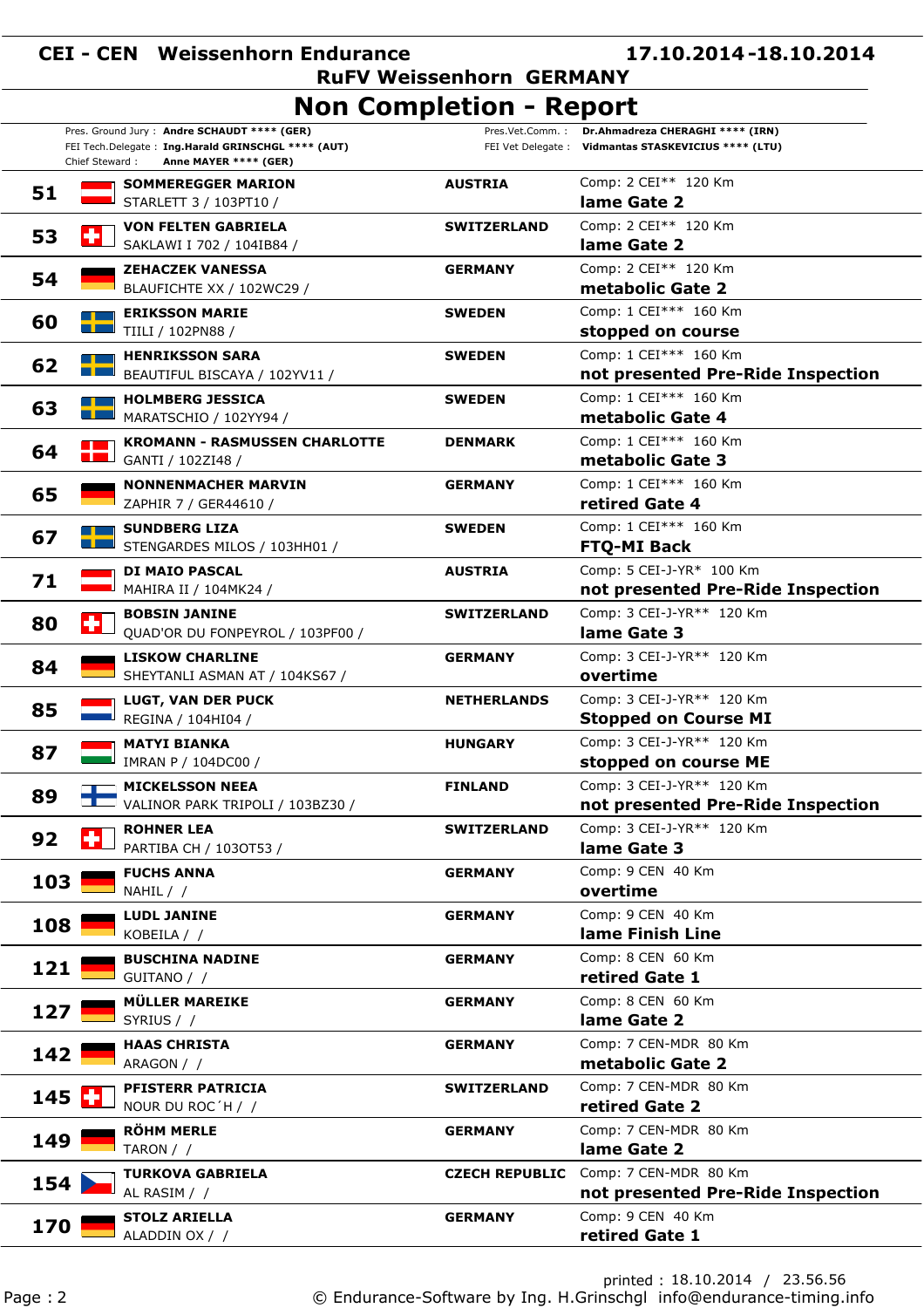



Approved by the FEI for use in FEI endurance competitions

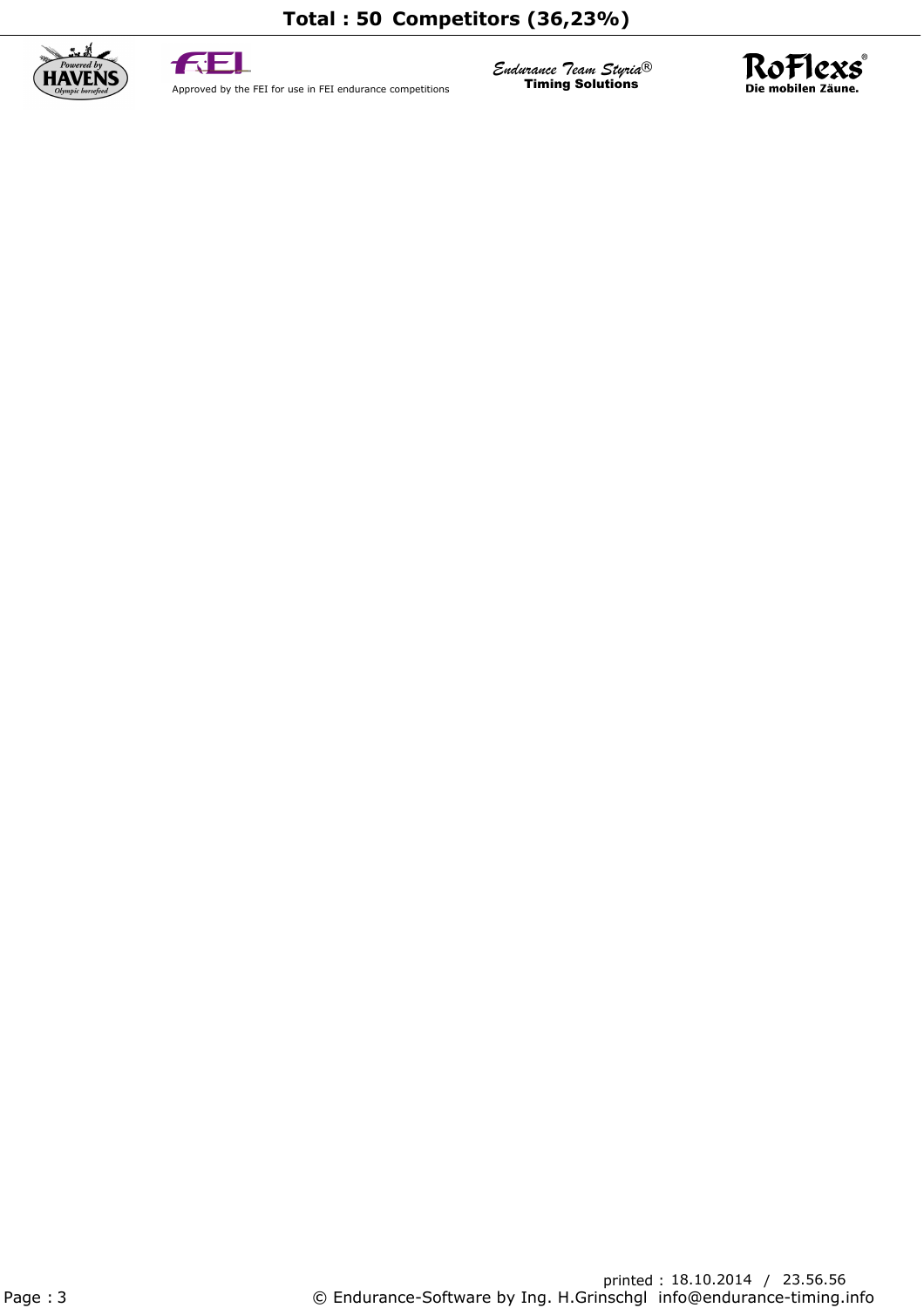# Süddeutsche Meisterschaft Distanzreiten 2014

| $\mathbf{1}$   | <b>Mayer Annette</b>         | El Sahara Juba IL Lail | 05:40:05 |
|----------------|------------------------------|------------------------|----------|
| 2              | <b>Blümel Heike</b>          | Voila Kossack          | 06:18:34 |
| 3              | Falke Schmidt Katrin Larogna |                        | 07:04:08 |
| $\overline{4}$ | Werron Iris                  | Ahad Ibn Scha Ze Man   | 07:16:42 |
| 5              | <b>Rey Martin</b>            | Octavio                | 08:06:22 |

© *Endurance Team Styria* 2014